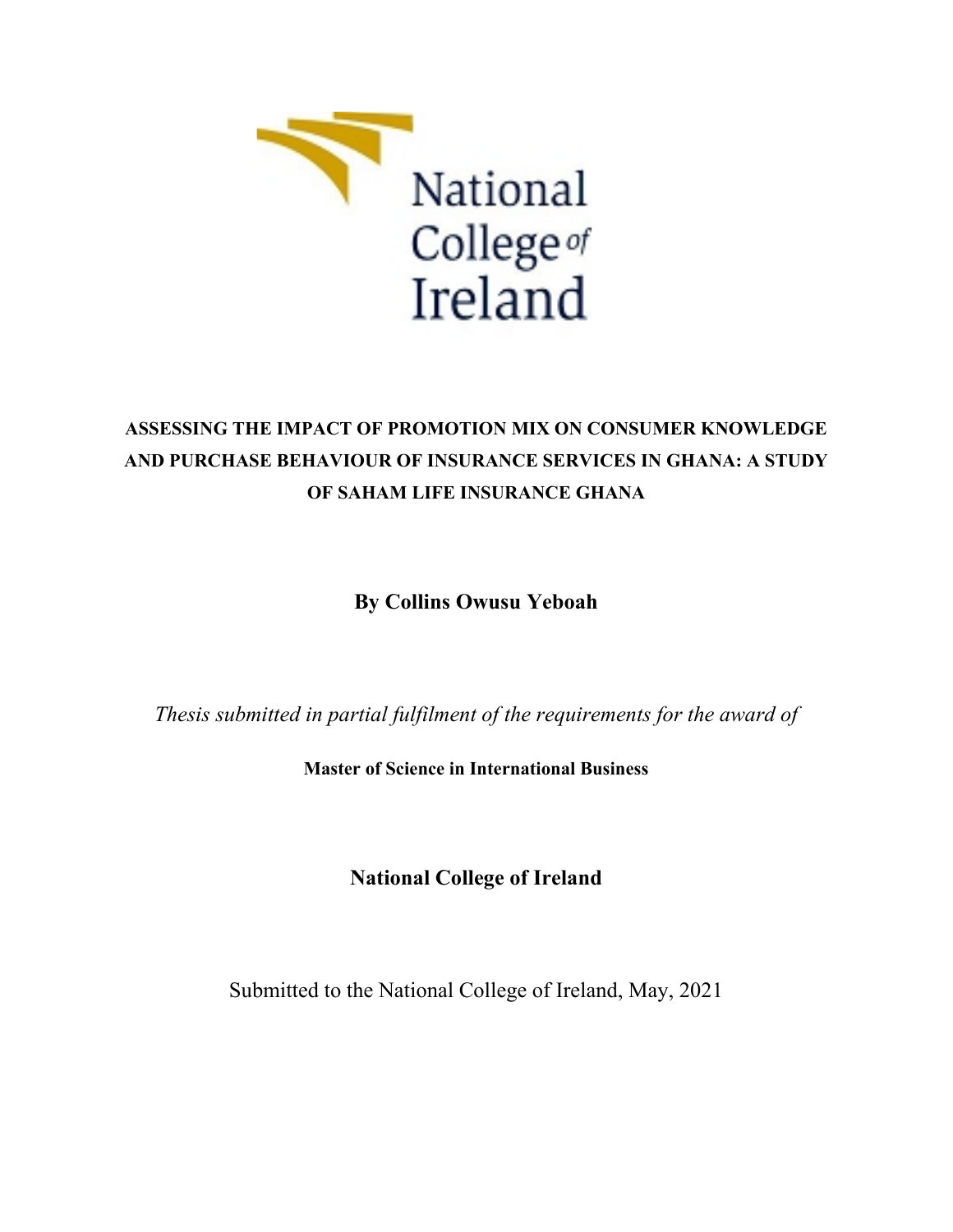#### **ABSTRACT**

Companies worldwide use variety of marketing communications tools to achieve their objectives, and some of these include personal selling, advertising, public relations and sales promotion. For business to succeed in their deliverance of products and services, the consumer's knowledge must be taken into consideration to satisfy their consumers. Consumers go through a cycle of decision making processes before making a purchase decision which define their behaviour in the consumption of the products or services they purchase from these companies. However, sales promotions have been observed to affect the purchasing behaviour of a consumer. Most insurance companies in Ghana find it difficult to make their products known to the general public and one of the most common tools to make products known to the world is through promotion mix. This study therefore aims to assess promotion mix, consumer knowledge and purchase behaviour of insurance services in Ghana: a case study of Saham Insurance in Kumasi metropolis.

Explanatory research design was used for the study. Convenience sampling technique was used in selecting 200 customers. A five point Likert scale questionnaire was used in acquiring the respondent's information. The questionnaires were analysed with the help of Statistical Package for Social Sciences (SPSS) and Microsoft Excel. The study indicated significant influence of promotion mix on consumer purchasing behaviour and consumer knowledge. The research consequently recommended that, insurance companies needs to undertake regularly sales promotion activities, personnel selling and direct marketing to ensure constant influence on their patrons.

This study was limited in terms of its sample size (200 participants from a single insurance company). It was impossible to distribute paper survey questionnaires for much larger response due to the restrictions of COVID-19 pandemic. It is essential for there to be further research is on this topic within the broader insurance companies in Ghana to properly ascertain the general findings.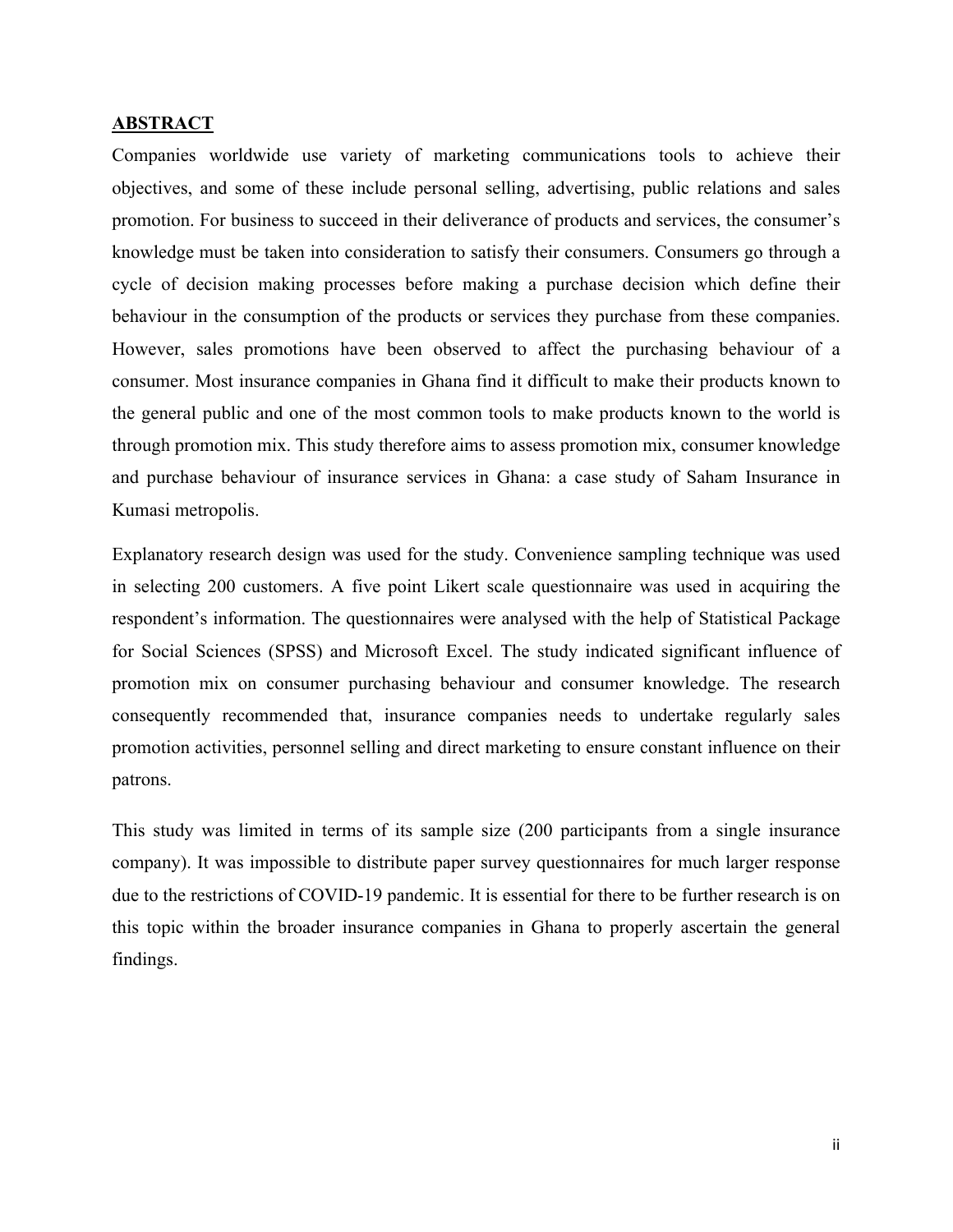### **DECLARATION**

### **Submission of Thesis and Dissertation**

### **National College of Ireland**

### **Research Students Declaration Form**

### *(Thesis/Author Declaration Form)*

| Name:                                 | Collins Owusu Yeboah |                                             |
|---------------------------------------|----------------------|---------------------------------------------|
| <b>Student Number:</b>                | 19150636             |                                             |
| Degree for which thesis is submitted: |                      | Master of Science in International Business |

**Title of Thesis:** Assessing the impact of promotion mix on consumer knowledge and purchase behaviour of insurance services in Ghana: A study of Saham life insurance Ghana

**Date:** 5th May, 2021.

### **Material submitted for award**

- A. I declare that this work submitted has been composed by myself.
- B. I declare that all verbatim extracts contained in the thesis have been distinguished by quotation marks and the sources of information specifically acknowledged.
- C. I agree to my thesis being deposited in the NCI Library online open access repository NORMA.
- D. I declare that no material contained in the thesis has been used in any other submission for an academic award.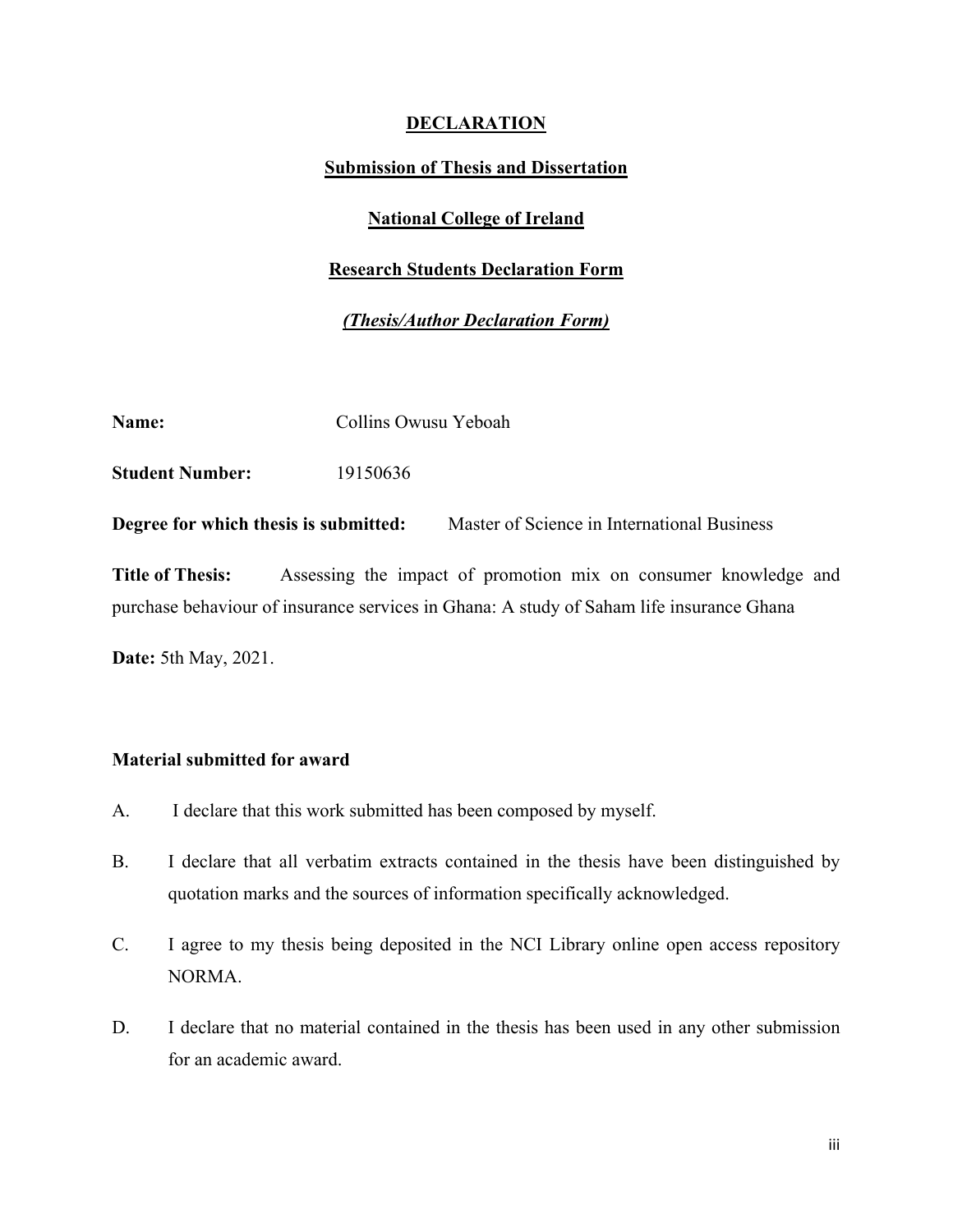### **ACKNOWLEDGEMENTS**

I express my foremost appreciation to God for the strength given me in putting up this piece of work. I also express immense gratitude to my supervisor, Dr. Colette Darcy whose advice and comments shaped my research into an acceptable one.

I also give thanks to Saham Life Insurance Ghana especially its Kumasi branch, its management and staff as well as all the customers (participants) who took part in the survey. I couldn't have completed this work without them opening their doors for me and offering their unparalled support.

I would like to also thank the NCI Library particularly Keith Brittle and the School of business for all the resources made available to help me through the research.

Finally, my heartfelt gratitude goes to Baffour Owusu-Boateng, my entire family, friends and former work colleagues for their enormous encouragement, advice and support through my entire study.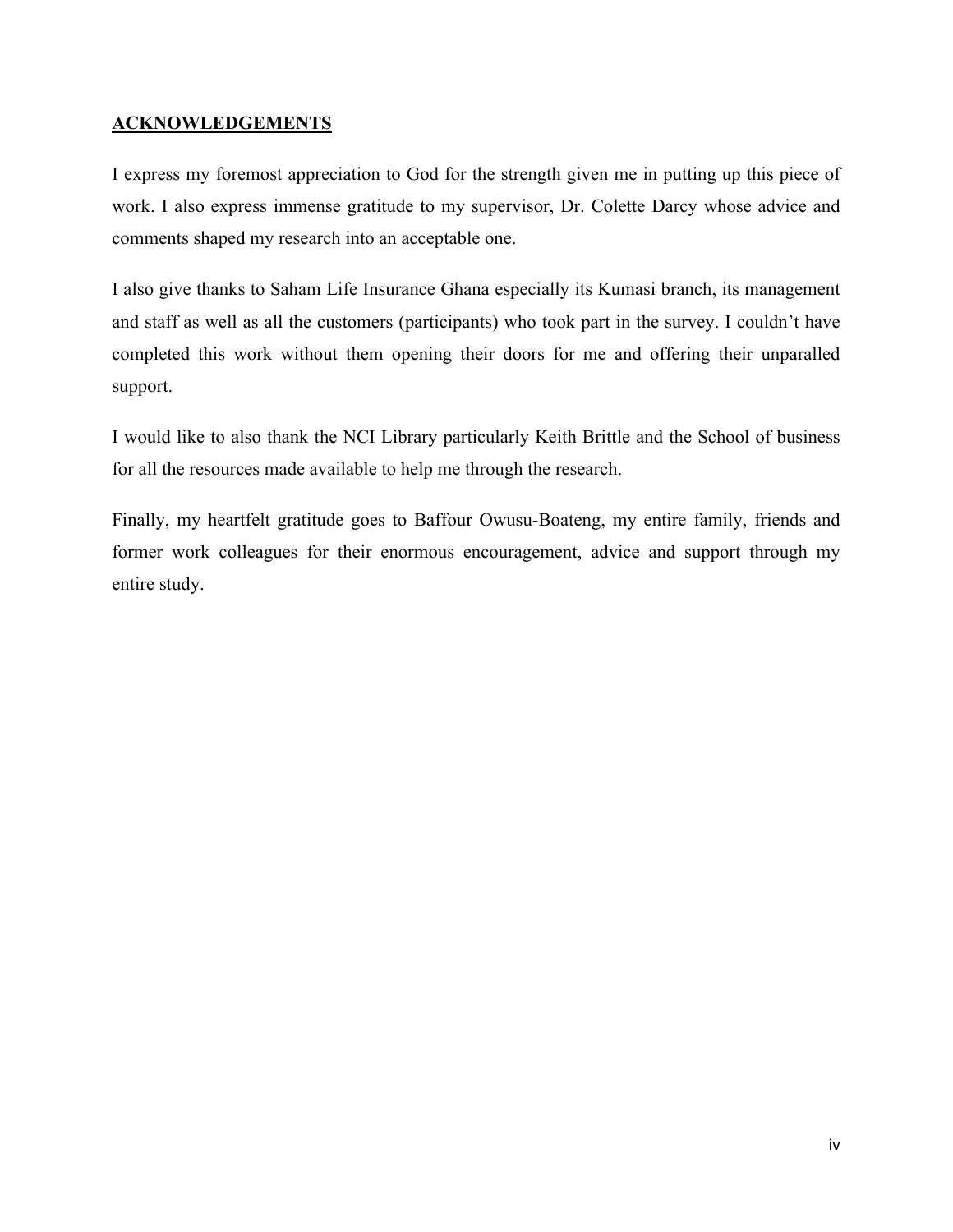# **Table of Contents**

| <b>Abstract</b>                                    |                                                                             | 11             |
|----------------------------------------------------|-----------------------------------------------------------------------------|----------------|
| <b>Declaration</b>                                 |                                                                             | 111            |
|                                                    |                                                                             | 1V             |
| <b>Table of content</b>                            |                                                                             | V              |
| <b>List of tables</b>                              |                                                                             | V111           |
| <b>List of figures</b>                             |                                                                             | V111           |
| <b>Chapter 1: Introduction</b>                     |                                                                             | 1              |
| 1.0<br>Introduction                                |                                                                             | 1              |
| 1.1 Background of the study                        |                                                                             | $\mathbf{l}$   |
| 1.2 Problem statement                              |                                                                             | $\overline{c}$ |
| 1.3 Significance of study                          |                                                                             | 3              |
| 1.4 Scope of study                                 |                                                                             | 3              |
| 1.5 Organization of the study                      |                                                                             | 3              |
| <b>Chapter 2: Literature Review</b>                |                                                                             | 5              |
| 2.1 Introduction                                   |                                                                             | 5              |
|                                                    |                                                                             | 5              |
| 2.3 Composition of promotion mix                   |                                                                             | 6              |
| 2.3.1 Personal selling                             |                                                                             | 6              |
| 2.3.2 Direct marketing                             |                                                                             | 7              |
| 2.3.3 Advertisement                                |                                                                             | 7              |
| 2.3.4 Sales promotion                              |                                                                             | 7              |
| 2.3.5 Public relations                             |                                                                             | 8              |
| 2.4 The concept of purchase behaviour              |                                                                             | 8              |
| 2.5 Models of purchase behaviour                   |                                                                             | 9              |
| 2.5.1 The composite model                          |                                                                             | 9              |
| 2.5.2 The general model                            |                                                                             | 10             |
| 2.6 Purchase behaviour measurement                 |                                                                             | 11             |
| 2.6.1 Recognition of problem                       |                                                                             | 11             |
| 2.6.2 Alternatives evaluation                      |                                                                             | 11             |
|                                                    |                                                                             | 12             |
| 2.8 Models of consumer behaviour                   |                                                                             | 13             |
| 2.8.1 The ABCD model                               |                                                                             | 13             |
| 2.8.2 The Luna and Gupta model                     |                                                                             | 13             |
| 2.8.3 Manrai and Manrai model                      |                                                                             | 14             |
|                                                    | 2.9 Effects of Promotion Mix on Consumer Knowledge and Purchasing Behaviour | 14             |
| <b>Chapter 3: Research Objective and Questions</b> |                                                                             | 16             |
| 3.1 Research objectives                            |                                                                             | 16             |
|                                                    |                                                                             |                |
| 3.2 Research questions                             |                                                                             | 16             |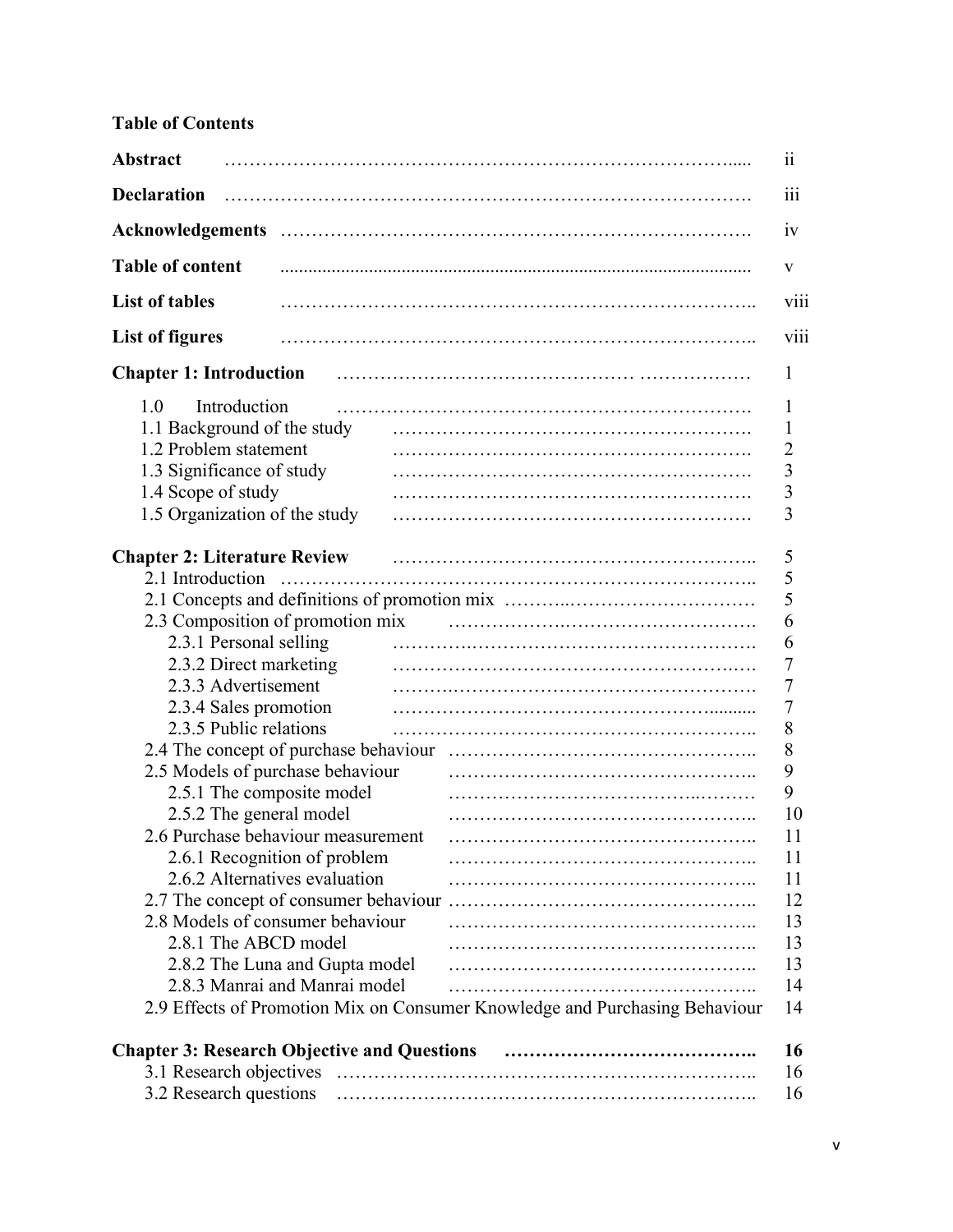| 3.3 Hypothesis                                                   |                                                                                                               |
|------------------------------------------------------------------|---------------------------------------------------------------------------------------------------------------|
| <b>Chapter 4: Methodology</b>                                    |                                                                                                               |
| 4.0 Introduction                                                 |                                                                                                               |
| 4.1 Study area                                                   |                                                                                                               |
| 4.1.1 Research design                                            |                                                                                                               |
| 4.2 Research rational                                            |                                                                                                               |
| 4.2.1 Research philosophy                                        |                                                                                                               |
|                                                                  | 4.2.2 Ontology, axiological and epistemology manufactured and example in the set of the set of the set of the |
| 4.3 Research methods                                             |                                                                                                               |
| 4.3.1 Mixed method approach                                      |                                                                                                               |
| 4.3.2 Qualitative method                                         |                                                                                                               |
| 4.3.3 Quantitative method                                        |                                                                                                               |
|                                                                  |                                                                                                               |
| 4.5 Data collection procedure                                    |                                                                                                               |
|                                                                  |                                                                                                               |
|                                                                  |                                                                                                               |
| 4.6 Study population                                             |                                                                                                               |
| 4.7 Sampling                                                     |                                                                                                               |
|                                                                  |                                                                                                               |
| 4.7.2 Sampling procedure                                         |                                                                                                               |
| 4.8 Validity and reliability                                     |                                                                                                               |
|                                                                  |                                                                                                               |
|                                                                  |                                                                                                               |
|                                                                  |                                                                                                               |
| <b>Chapter 5: Data Analysis and Findings</b><br>5.1 Introduction |                                                                                                               |
|                                                                  |                                                                                                               |
|                                                                  |                                                                                                               |
| 5.2.1 Age                                                        |                                                                                                               |
| 5.2.2 Gender                                                     |                                                                                                               |
| 5.2.3 Marital status                                             |                                                                                                               |
| 5.2.4 Respondents' educational level                             |                                                                                                               |
| 5.3 Reliability analysis                                         |                                                                                                               |
|                                                                  |                                                                                                               |
|                                                                  |                                                                                                               |
|                                                                  | 5.5 Impact of promotion mix on consumer purchasing behaviour                                                  |
|                                                                  | 5.5.1 Television advertisement and radio advertisement                                                        |
|                                                                  |                                                                                                               |
|                                                                  |                                                                                                               |
|                                                                  |                                                                                                               |
|                                                                  |                                                                                                               |
|                                                                  | 5.5b.1 Personnel selling on purchasing behaviour                                                              |
|                                                                  | 5.6b.2 Retail selling (face-to-face) and business to business to business                                     |
|                                                                  |                                                                                                               |
|                                                                  | 5.5c.1 I am with my insurance company due to a promotion it did                                               |
|                                                                  |                                                                                                               |
|                                                                  | 5.5c.3 Knowledge about a new insurance company<br>5.5c.4 Distinguish insurance company from others            |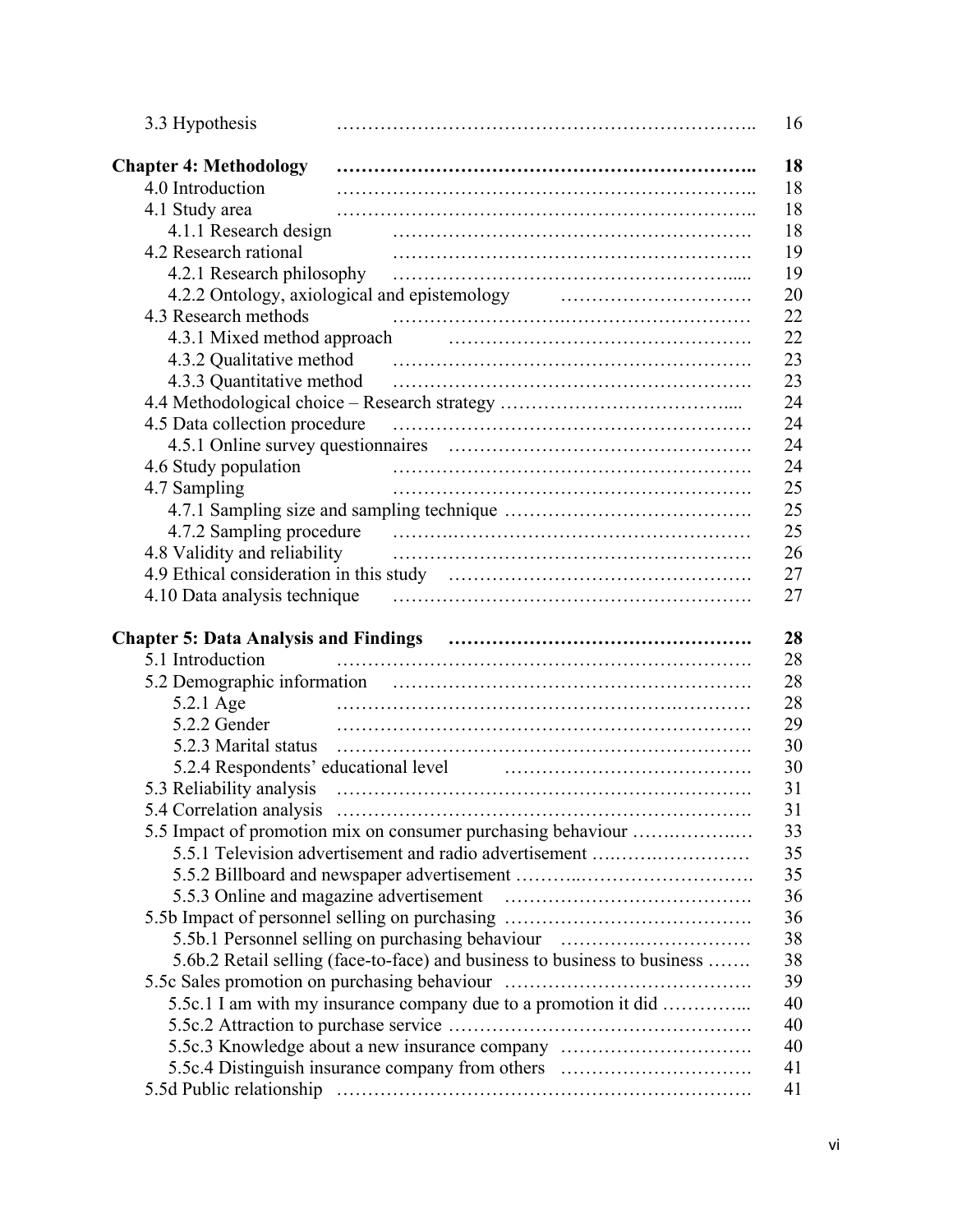|                                | 5.5d.1 Company with good public relationship's influence on purchasing behaviour 42   |    |
|--------------------------------|---------------------------------------------------------------------------------------|----|
|                                |                                                                                       | 43 |
|                                |                                                                                       | 43 |
|                                |                                                                                       | 43 |
| 5.5e Direct marketing          |                                                                                       | 43 |
|                                |                                                                                       | 45 |
| 5.5e.2 Emails                  |                                                                                       | 45 |
| 5.5e.3 Phone calls             |                                                                                       | 46 |
|                                |                                                                                       | 46 |
| 5.5e.5 Brochures               |                                                                                       | 46 |
|                                |                                                                                       | 47 |
|                                | 5.6 Impact of promotion mix on consumer purchasing behaviour (Regression Analysis) 47 |    |
|                                |                                                                                       | 49 |
| 5.7.1 Brand name               |                                                                                       | 51 |
| 5.7.2 Brand quality            |                                                                                       | 51 |
| 5.7.3 Promotions               |                                                                                       | 51 |
| 5.7.4 Television               |                                                                                       | 51 |
| 5.7.5 Radio                    |                                                                                       | 52 |
|                                |                                                                                       | 52 |
| 5.7.7 Personnel selling        |                                                                                       | 52 |
| 5.7.8 Public relations         |                                                                                       | 53 |
| 5.8 Consumer knowledge         |                                                                                       | 53 |
| 5.8.1 Television advertisement |                                                                                       | 54 |
| 5.8.2 Radio advertisement      |                                                                                       | 55 |
| 5.8.3 Online advertisement     |                                                                                       | 55 |
| 5.8.4 Personnel selling        |                                                                                       | 55 |
| 5.8.5 Sales promotion          |                                                                                       | 56 |
| 5.8.6 Public relation          |                                                                                       | 56 |
| 5.8.7 Direct marketing         |                                                                                       | 56 |
|                                | 5.9 Relationship between promotion mix and consumer knowledge                         | 57 |
|                                | 5.10 Effects of consumer knowledge on consumer purchasing behaviour                   | 59 |
| <b>Chapter 6: Discussion</b>   |                                                                                       | 61 |
|                                |                                                                                       |    |
|                                | Chapter 7: Summary of findings, recommendations, and conclusion                       | 65 |
| 7.1 Introduction               |                                                                                       | 65 |
|                                |                                                                                       | 65 |
|                                | 7.3 Impact of promotion mix on consumer purchasing behaviour                          | 65 |
|                                | 7.4 Effects of consumer knowledge on consumer purchase behaviour                      | 66 |
|                                | 7.5 Relationship between promotion mix and consumer knowledge                         | 66 |
| 7.6 Conclusion                 |                                                                                       | 66 |
| 7.7 Recommendation             |                                                                                       | 67 |
| 7.8 Limitation of study        |                                                                                       | 68 |
| <b>References</b>              |                                                                                       | 69 |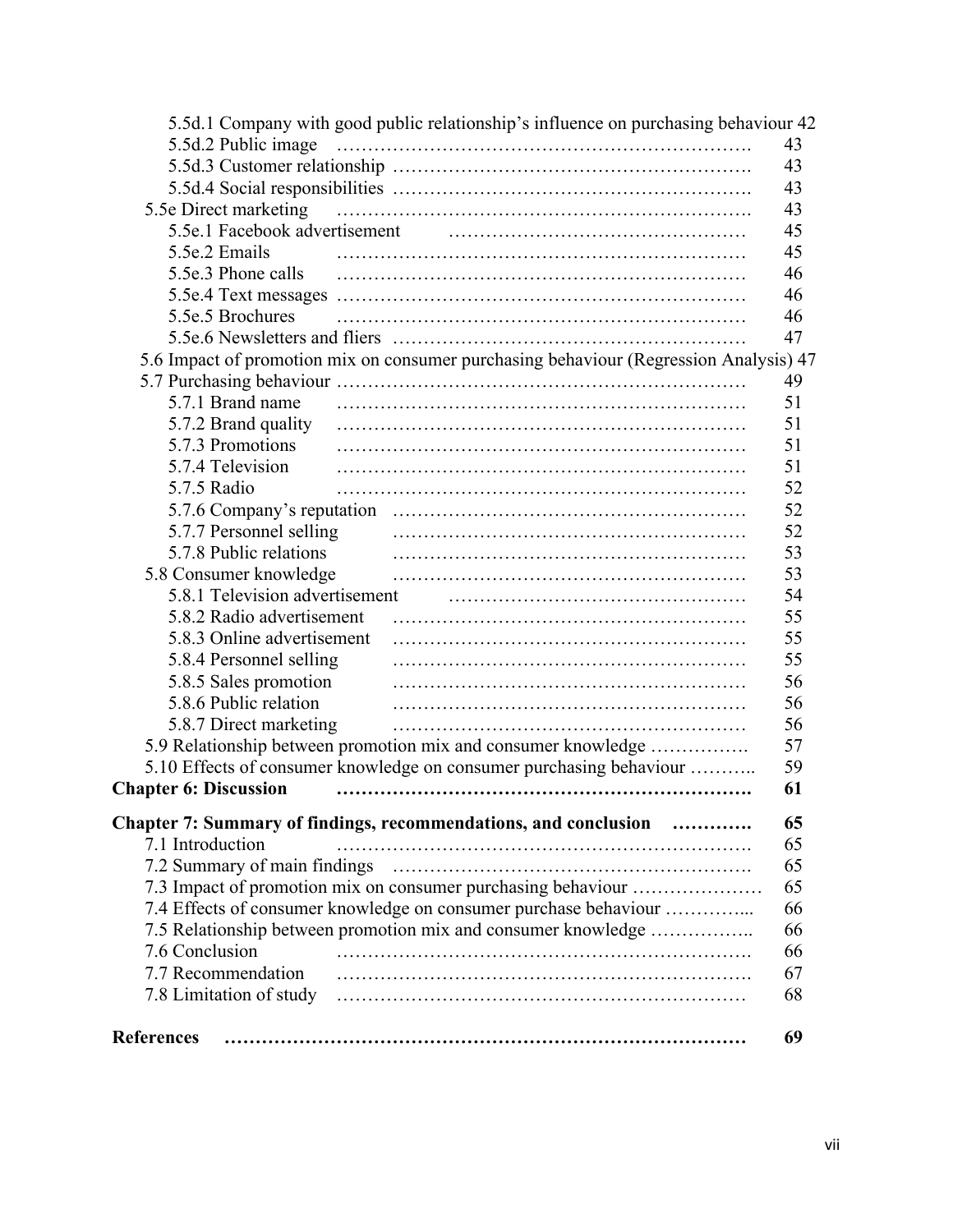### **List of Tables**

|                                                          |                                                                               | 25 |
|----------------------------------------------------------|-------------------------------------------------------------------------------|----|
|                                                          |                                                                               | 29 |
|                                                          |                                                                               | 29 |
| Table 5.3 Marital status                                 |                                                                               | 30 |
| Table 5.4 Respondents' educational status                |                                                                               | 30 |
| Table 5.5 Reliability                                    |                                                                               | 31 |
| Table 5.6 Correlations                                   |                                                                               | 32 |
|                                                          | Table 5.7 Descriptive statistics on advertising on purchasing behaviour<br>.  | 34 |
|                                                          | Table 5.8 Descriptive statistics on personnel selling on purchasing behaviour | 37 |
|                                                          | Table 5.9 Descriptive statistics on sales promotion on purchasing behaviour   | 39 |
|                                                          | Table 5.10 Descriptive statistic public relationship on purchasing behaviour  | 41 |
|                                                          | Table 5.11 Descriptive statistics direct marketing on purchasing behaviour    | 44 |
| Table 5.12 Model summary                                 |                                                                               | 47 |
| Table 5.13 ANOVA                                         |                                                                               | 48 |
| Table 5.14 Coefficients                                  |                                                                               | 48 |
| Table 5.15 Descriptive statistic on purchasing behaviour |                                                                               | 49 |
| Table 5.16 Descriptive statistic on consumer knowledge   |                                                                               | 53 |
| Table 5.17 Model summary                                 |                                                                               | 57 |
| Table 5.18 ANOVA                                         |                                                                               | 57 |
| Table 5.19 Coefficient                                   |                                                                               | 58 |
| Table 5.20 Model summary                                 |                                                                               | 59 |
| Table 5.21 ANOVA                                         |                                                                               | 59 |
| Table 5.22 Coefficients                                  |                                                                               | 60 |

## **List of Figures**

| Figure 2.1 The composite model |                                                                                | 10. |
|--------------------------------|--------------------------------------------------------------------------------|-----|
|                                |                                                                                | 11. |
|                                | Figure 3.1 Independent variables vrs dependent variables <i>materialism</i> 17 |     |
| Figure 4.1 The research onion  |                                                                                | 20  |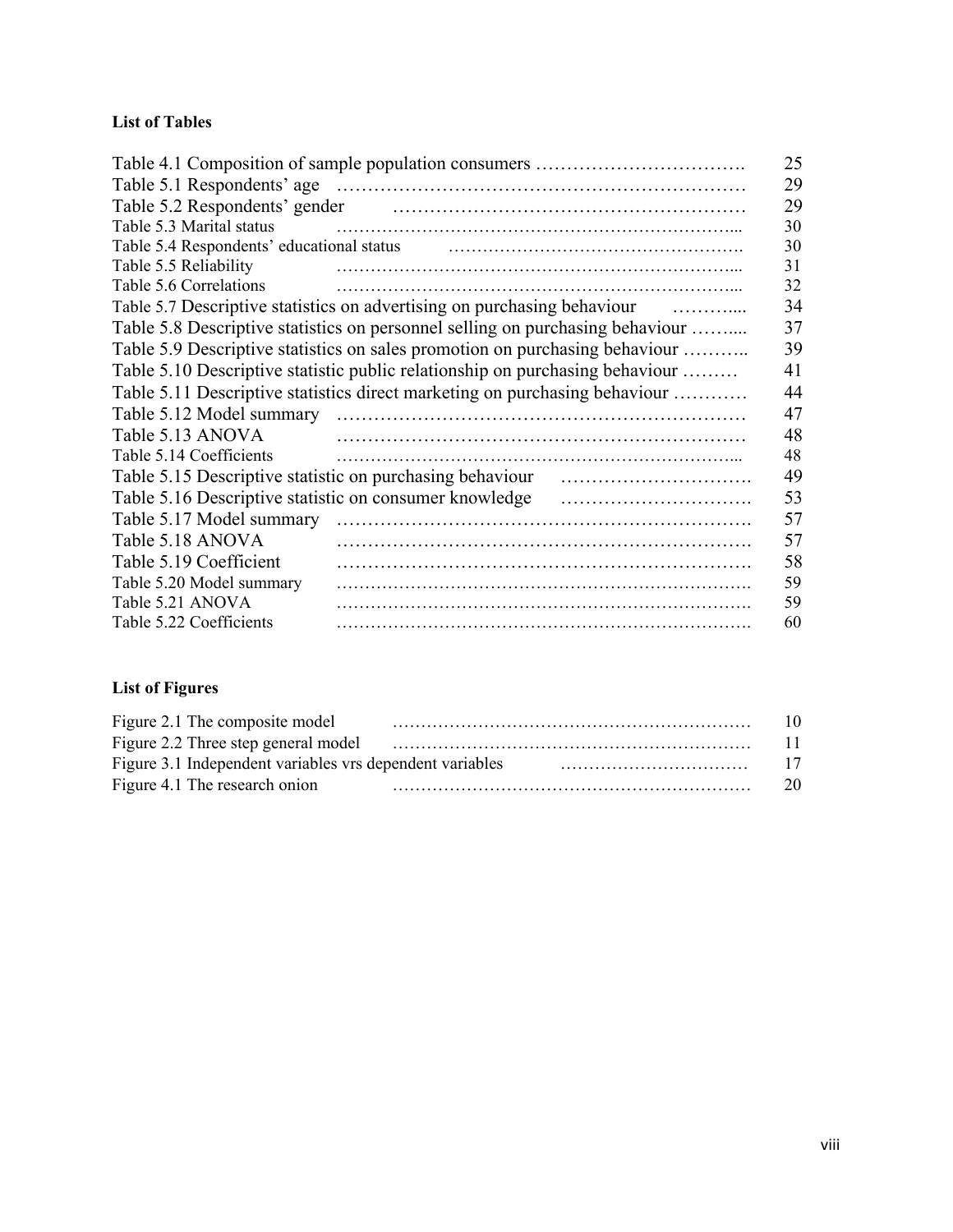### **CHAPTER ONE**

### **INTRODUCTION**

### **1.1 Background of Study**

In the last decade, it has been observed that companies and business organizations are more interested in ways and means to invest in the increasing needs of their customers (Vadamala and Amarnath, 2020). Due to the rising needs of the customer, organizations must recognize the ideas and knowledge that affect the shopping decisions of their customers, to prevent losing them and also attract more customers.

Companies must have the ability to recognize the basic needs and expectations of their consumers (Sunarsi, 2020). This is due to the recent development of tight competition between companies, thereby making producers before the production of a product, organize a market survey to address the needs and expectations of the customer through the product.

A promotional mix is a promotional activity that is effective in increasing the sales of services and products of a company. It is also one of the methods used by companies to build communication to increase value and build a relationship with its consumers (Sunarsi, 2020). In the building of good communication relationships, various forms of promotion mix activities are used; sales promotion, personal selling, advertising promotion amongst others.

For the organization to know how their customers perceive the business, it needs to know the knowledge each customer has concerning the organization. This makes consumer knowledge an essential part of any business. Consumer knowledge brings up a relationship between the consumer and the company. The company can provide the product to the consumers according to the demand. Having an understanding of these interactions and their relationships to the organization's business processes are vital components in the development of a customer base (Blosch, 2000).

The process whereby an individual looks for, select, buy, use and dispose of goods and services, according to what satisfies their needs and wants can be classified as consumer buying behaviour. The behaviour of the consumer has a direct effect on the firm's success and therefore firms have to create a satisfactory marketing mix for consumers.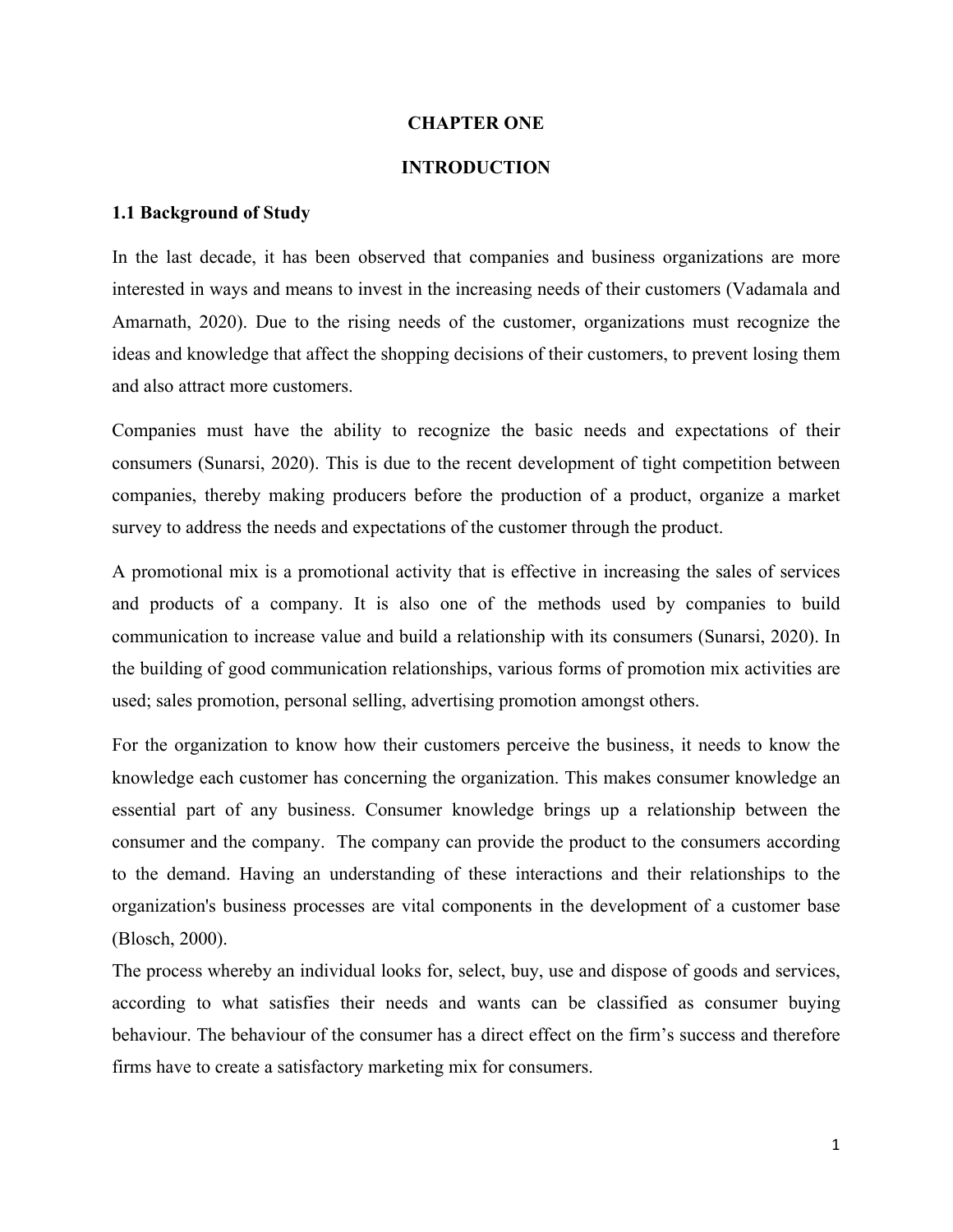The purchasing behaviour of consumers can be explained as a process by which an individual with interest in a product/service searches, selects, purchase and use it to satisfy their needs. The behaviour of the consumer has an impact on the victory of the organization and therefore must be known to create a marketing mix that appeals to the consumer.

The consumer's behaviour is a major influencer of purchasing behaviour or decisions. The process involved in decisions concerning purchase is problem-solving to meet the desire or desires of their consumers (Sunarsi, 2020). The purchase decisions are affected by a lot of factors such as technology, prices, locations, products, culture, financial economies amongst others (Alma, 2011).

Purchasing behaviour helps businesses to determine the consumer's behaviour, developing new products, pricing, choosing distribution channels that need to be delivered (Savaskan, 2021). Entrepreneurs take into consideration the behaviour of consumers whilst deciding on the price, product type, quality of the product, and service quality. For businesses to thrive, it needs to go ahead to determine the expectations of consumers and know the reasons for their request. For companies to bloom in the business field there is the need for the companies to understand the customer's knowledge and purchasing behaviour and also which promotion mix methods would bring out the best results and increase its revenue.

#### **1.2 Problem Statement**

The benefits derived from conducting research can never be underestimated. The advancement of technology has caused changes in the various methods used in business. New methods and ways of doing business arise from various researches conducted (Odunlami and Ogunsiji, 2011). One of the effective ways in reaching the company's customers in a competitive marketing environment is through communication. It also serves as a tool to reach out to consumers as well as to achieve the organization's aims. Companies hope to achieve their strategic marketing objectives may include introduction of new products to entice their customers to buy more, combat competition and increase retail inventory to maximize sale, and marketing communications enables companies to do so. Personal selling, advertising, public relations, and sales promotions are different marketing tools companies use globally to attain their objectives (Faryabi et al., 2015).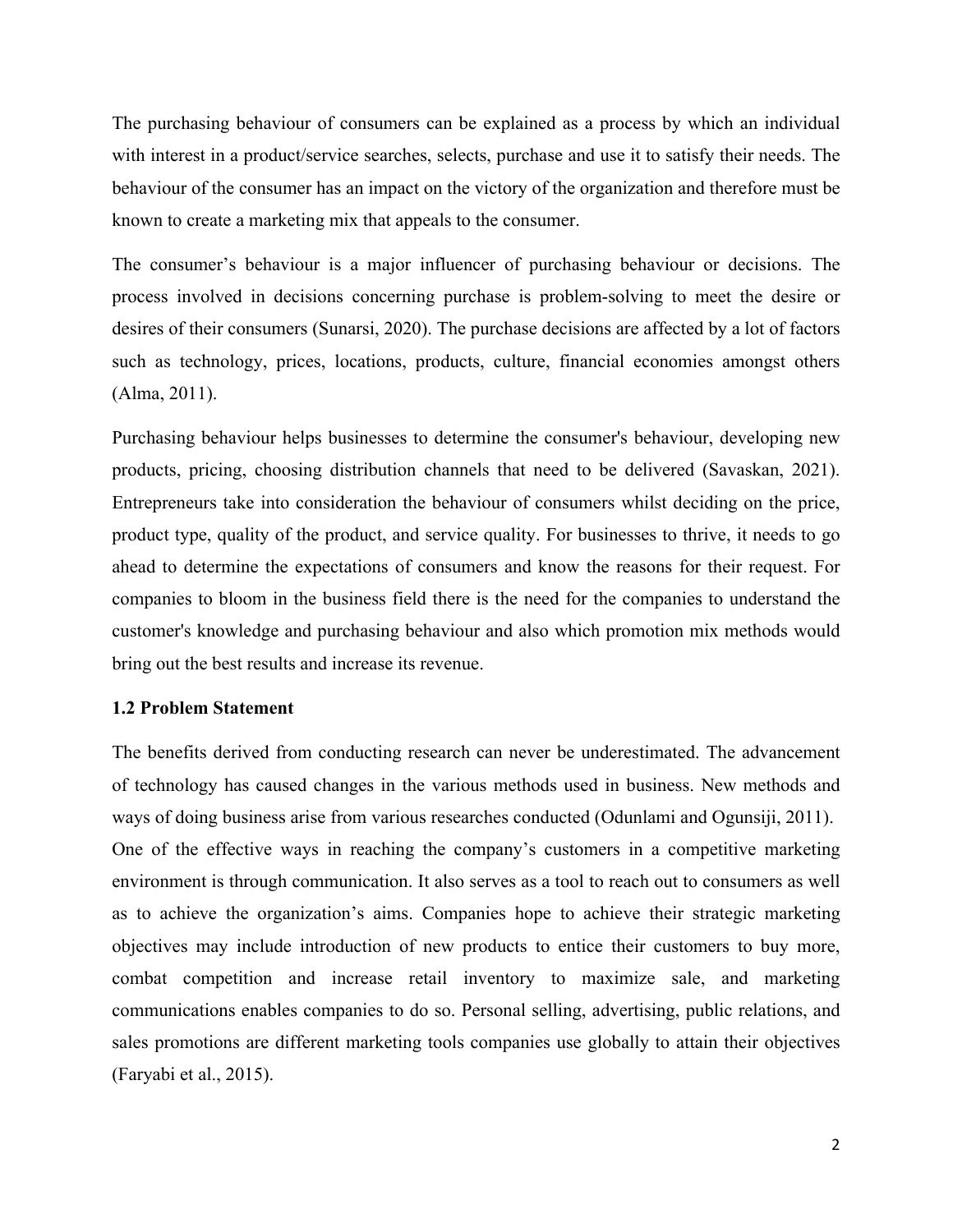The success for businesses in their deliverance of products and services to their consumers must be preceded by understanding the knowledge held by the customer to produce what satisfies them. The customers move through stages of making decisions before they select a product to purchase for consumption from an organization. This provides the need for businesses to come up with products and services that provides solution to the needs of their customers to ensure the economic growth of the organization. For this to be achieved, understanding consumer's purchase behaviour and knowledge become critical to accelerating purchasing and the need to use their organization's service. However, despite these challenges, there a minimal research studies conducted on the knowledge a consumer holds and the impacts of promotion mix on the purchasing behaviour of the customer (Pacheco and Rahman, 2014). A lot of studies done on the mix of promotion are focused mainly on the product giving industries, leaving out industries that provide services. This research is focused on investigating the impacts of promotion mix on consumer knowledge and purchasing behaviour using a service industry as a case study. The study seeks to find which type of marketing mix or promotion mix has an essential effect on consumer knowledge and purchasing behaviour.

### **1.3 Significance of Study**

The research work will add to the knowledge base of managers and leaders of companies about the impact that the promotion mix has on the consumer's knowledge and purchasing behaviour. This will aid the companies to put in place effective strategies about how to satisfy the customers. It will also add up to the academic works and can be used as a reference for future works.

#### **1.4 Scope of Study**

This research will be studying the impact of promotion mix on the knowledge and purchasing behaviour of customers. The study area is Saham Insurance Ghana Limited.

### **1.5 Organization of Study**

The first chapter talks about the basic background of the study, its purpose and its goals, its significance, and its scope. The second chapter discusses the review of existing literature on the topic of study. The third section covers the research objective, questions and hypothesis. The four-chapter covers methodology used for the study and various aspects of the study design, the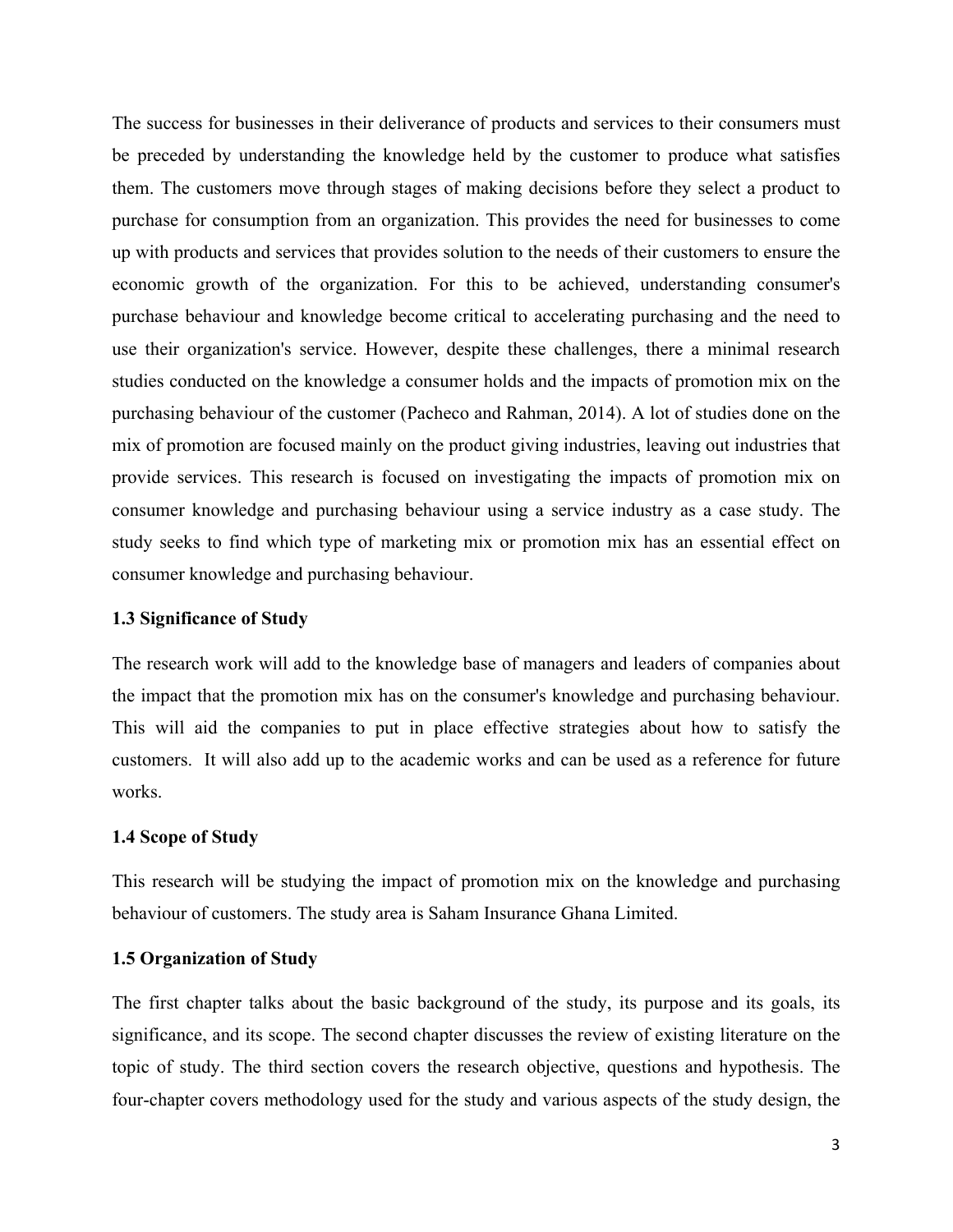fifth chapter entails the findings and analysis, while the sixth chapter focuses on discussion of findings, the final chapter which is chapter seven ended the study by concluding and suggesting recommendations.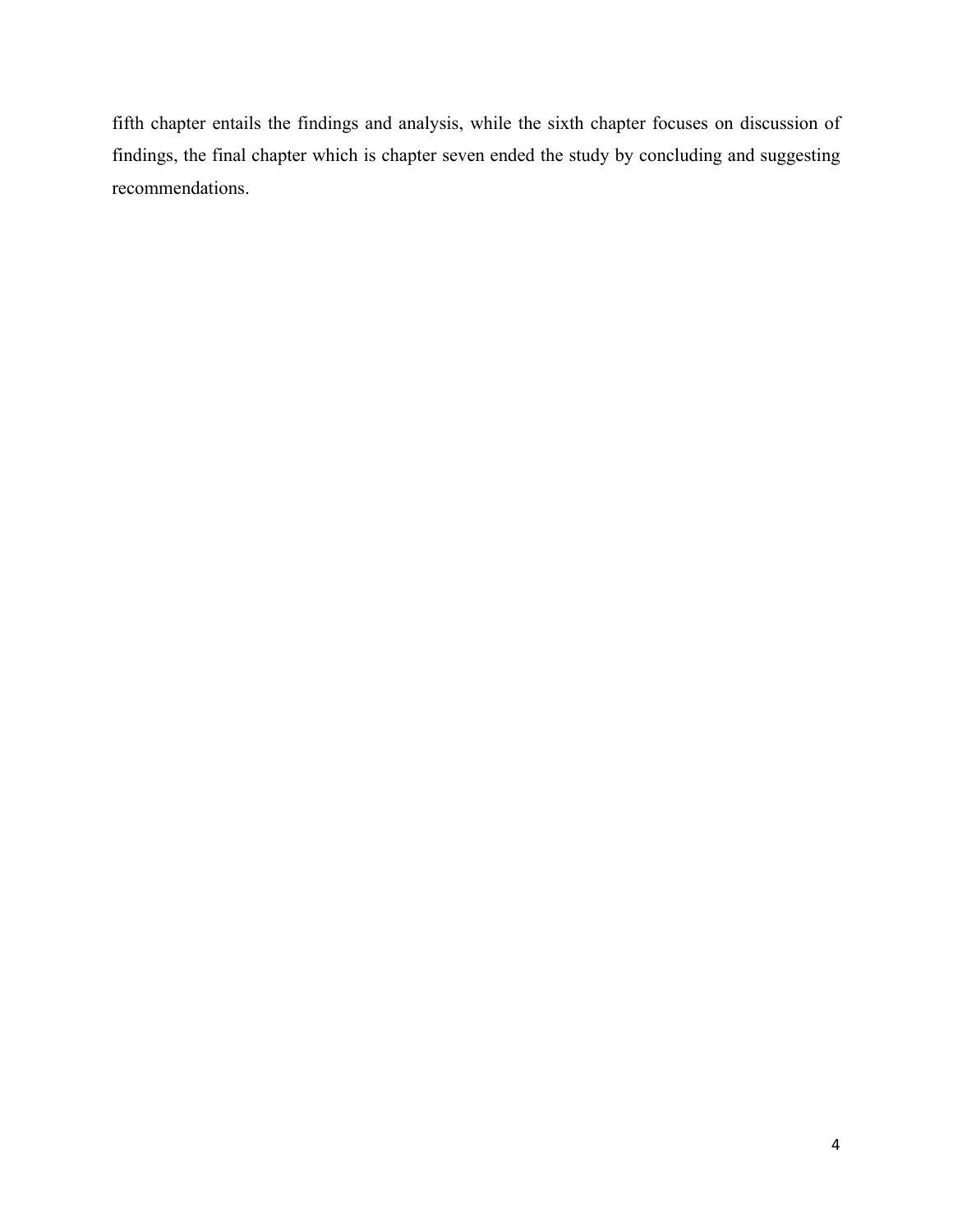### **CHAPTER TWO**

### **LITERATURE REVIEW**

### **2.1 Introduction**

This section talks about the variety of concepts and definitions under promotion mix, consumer knowledge, and purchase decisions. There was an empirical review of the literature and other articles that were related to the topic of study. This provided the researcher with a large knowledge base concerning the study.

#### **2.2 Concepts and Definitions of Promotion Mix**

A marketing tool that encompasses the total communication program of a product is known as a promotion mix (Ross, 2001). It is also a description of the variety of tools that can be employed by an organization to have a relationship with its customers concerning the effectiveness of their products to the consumers.

According to Adebisi (2006), any marketing procedure is applied to pass a message to the current and prospective customers about the advantages of a product or service. This will in turn allow the customer to buy the product for the first time or continue to buy it as a regular customer.

For organizations to get full assurance that their strategies for promotion are effective on their consumers there should be a strong communication bond with consumers. This is because effective communication skills and promotional strategies are important tools of an organization (Nor Amira et al., 2013). This, therefore, bemoans on the organizations to ensure that all efforts needed to bring out the plan will take the sales of the organization forward. Therefore, methods that are suitable to be used in the increase of sales should be applied for the customers to appreciate the products and services (Neha and Manoj, 2013).

The promotion mix is comprised of advertising, sales promotion, direct promotion amongst others which are all important tools needed to attract the attention of the consumer to a product or service being provided by an organization (Neha and Manoj, 2013).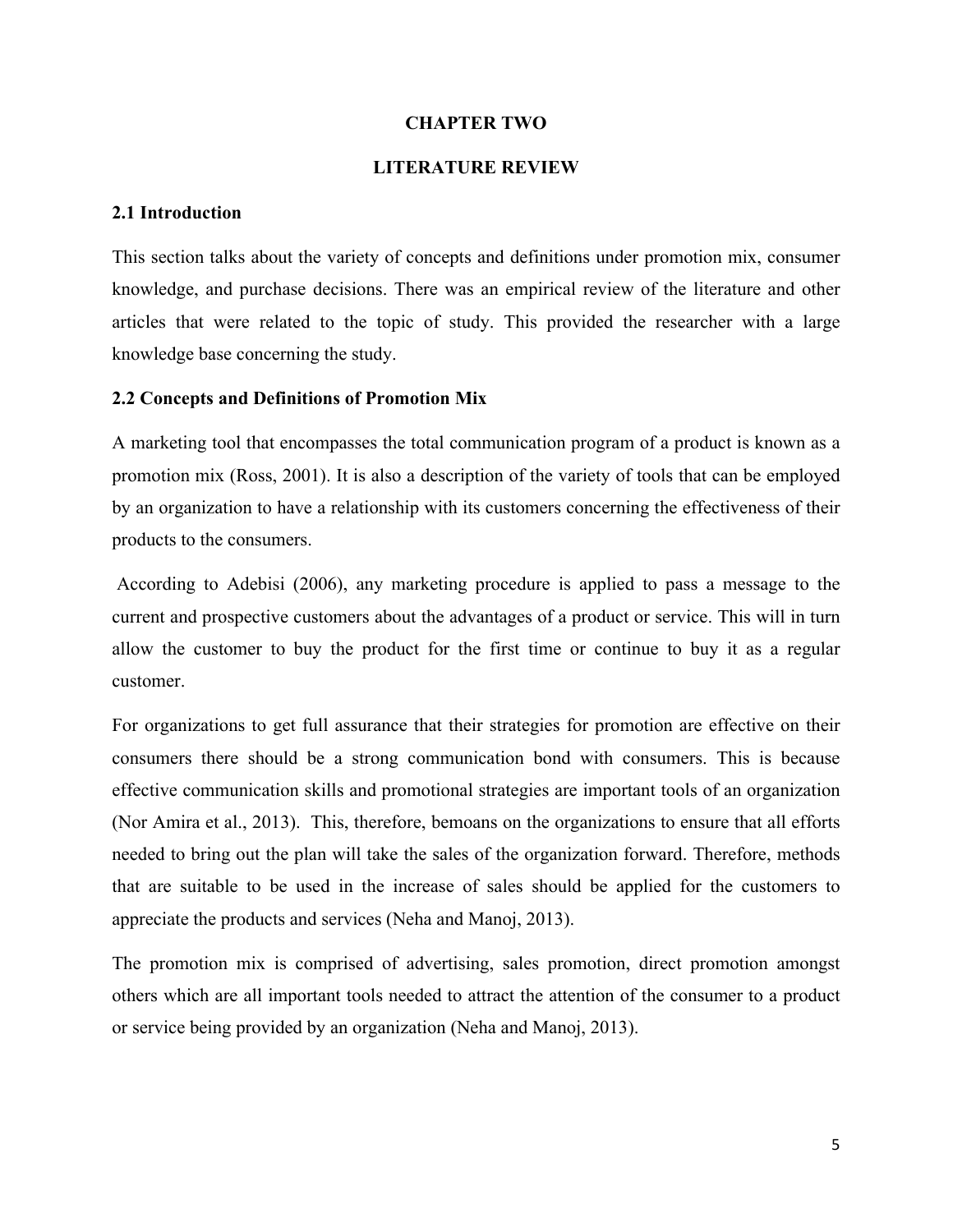### **2.3 Composition of Promotion Mix**

The promotion mix is comprised of different activities which are adopted by organizations as a means of attracting their customers to their products. Each activity has its advantages and disadvantages thereby it is the organization that chooses the best promotion mix which suits the product.

### **2.3.1 Personal Selling**

Personal selling is a form of promotion mix which includes the face to face communication with customers both committed and prospective to maintain a strong relationship between the organization and the customer (De Palsmacker, 2001). According to Kotler (2000), personal selling is an essential instrument in the communication of the products in the organization to both the current and prospective customers.

Again, Hejazi (2005) explained that, personal selling can be described as the efforts which are personally directed towards a customer with the mission of encouraging the customers to purchase a product or service by meeting personally. Also, with personal selling, it can be observed that the effect of it is much noticed in the customer, as their attention is caught and the product or service can be remembered at all times (Fill, 2006).

An advantage of this promotion mix is that due to the communication form it takes, there is less tendency of misunderstanding between the two parties and every misunderstanding is worked on immediately. The role played by sales individuals is an important one as they engage and also gather information on the prospective customers to bring out the perfect product to satisfy the needs of the customers (Weitz et al., 2004).

Furthermore, personal selling is made up of a two-way flow of information between the consumer and the producer, which is in place to affect the decision made by the consumer (Kotler and Armstrong, 2004). For the effectiveness of the personal selling method, the sales individuals must have the capabilities to bring information to their customers through word of mouth. Personal selling aims to search for and convince the customer to patronize a good product or service, as well as bringing them joy and satisfaction.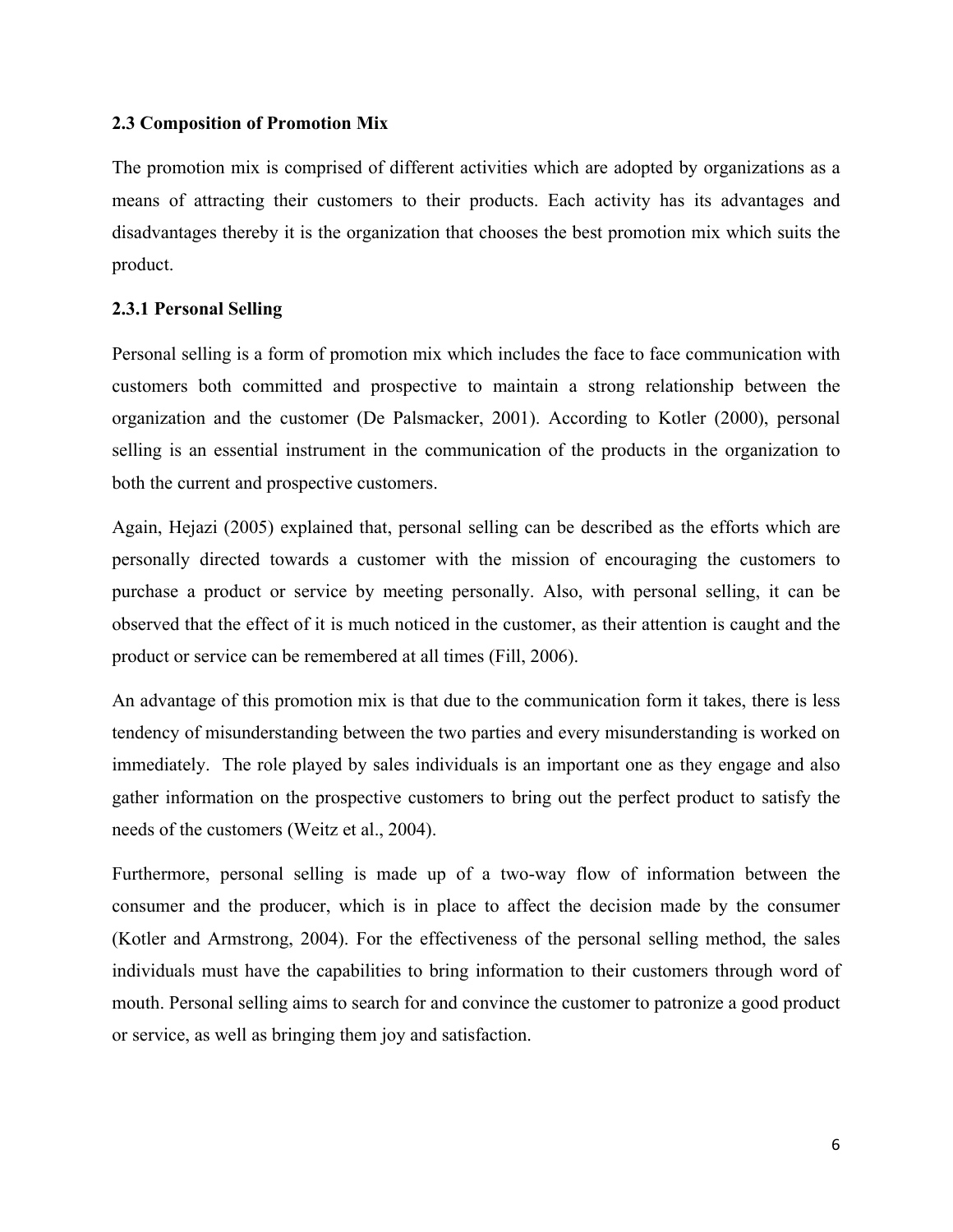#### **2.3.2 Direct Marketing**

This refers to the series of activities that are undertaken by the producer, in other to capture the mind of the customer intending to transfer the goods and services they need (Stone and Jacobs, 2007). There are various ways in which direct marketing is done. These are through mediums such as phone calls, email, postage, website in which the customers including the prospective are contacted, thereby encouraging them to provide the right responses (Kotler, 2006).

The marketing director aims to observe the response from the customers and also to create a relationship that lasts between the producer and customer; and finally to apply the use of technology in organizing its customers through an online communication system.

### **2.3.3 Advertisement**

Advertising is one of the basic tools of communication in which the customer's approved image; language and economy are kept in mind when creating an image of the brand by bringing out the customer to the image for a repeated amount of time (Wang, 2009).

Advertising is a form of communication that is not personal and in which goods and services have massively been communicated to the customers through channels such as television, radio, the internet, and others. This communication however comes at a fee and is observed to impact on the thinking of a consumer to buy a product or service (Kotler and Keller, 2006).

#### **2.3.4 Sales Promotion**

A marketing event, which is focused on having a direct effect on the character pattern of a customer of an organization, is sales promotion (Blattberg and Briesch, 2010). These forms of promotion mix are usually followed by a method of communication to the customer that prices of some products have been lessened for a while. It is also one of the ways which is essential in capturing the consumer's attention to purchasing products or services from an organization (Amin and Bashir, 2014). Sales promotion is the instrument that is used to stimulate the purchase of products and services from an organization (Wirenga and Soethoudt, 2010). It is a platform that is employed by business organizations in the marketing of their products to their customers at a reduced price to attract their attention for the increase in sales.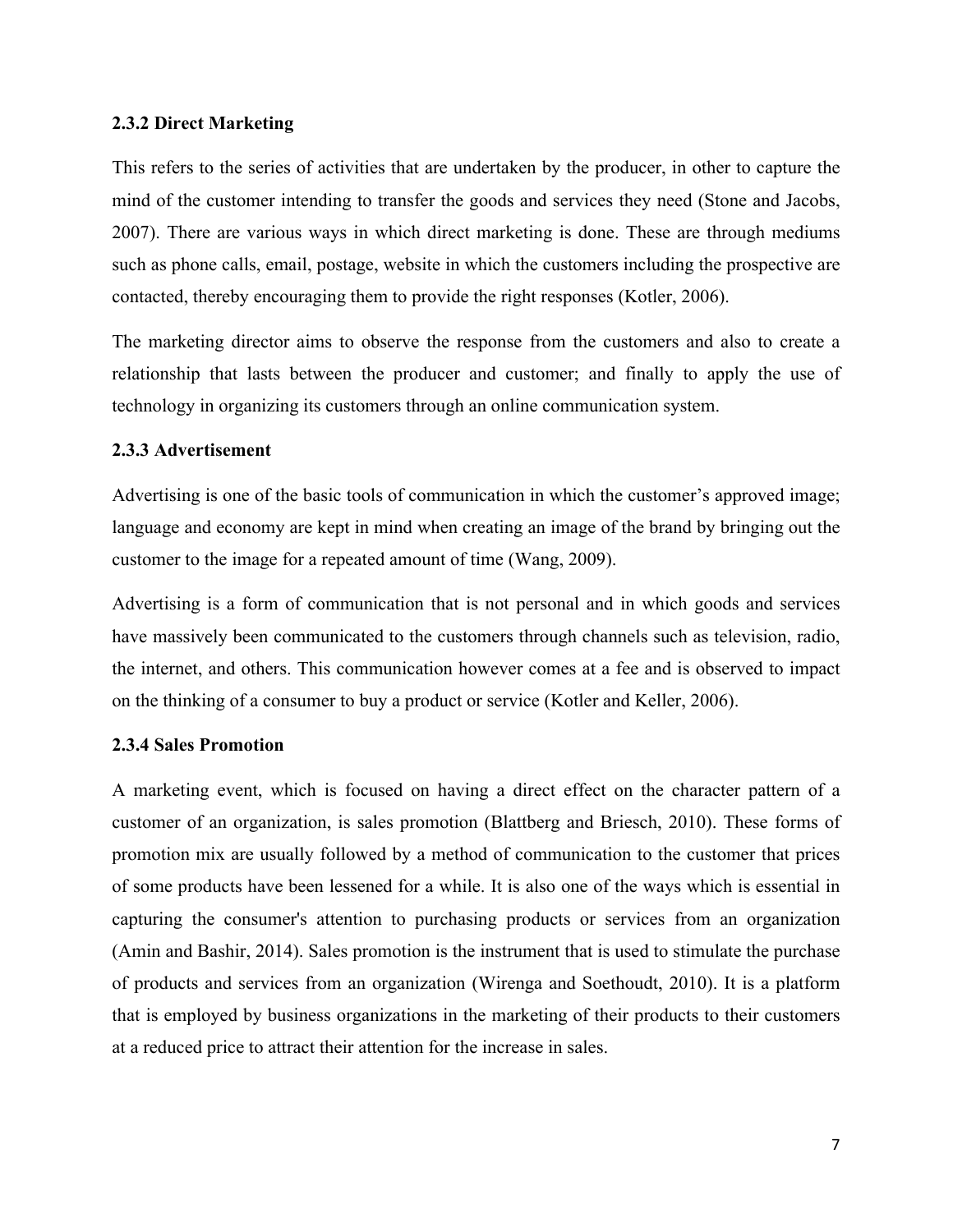The aim of the sales promotion is to help customers to make decisions on purchasing a particular product or service, which will in turn increase the production sales of the organization (Rizvi et al, 2012). The method of sales promotion used by organizations are observed to be effective in raising sales within a short period and also more cost-effective when compared with advertisement. Sales promotions can be grouped as trade promotional sales and consumer sales promotion where the latter represents a short period of promotion activities needed by the consumers to raise their response towards a product (Nema et al., 2012).

Again, sales promotion provides merits such as incentives and gifts which have the aim of attracting the consumer to a particular product or service (Sinha, 2018). It is not a permanent and tangible modification of supply that aims at directly impacting the customer's behaviour of purchase (Chandon and Chandon, 2010). According to Rahmani et al., (2012), the instruments used in promotion are made up of rewards, free samples, discounts, coupon services amongst others. Others are referral bonuses; buy one get one free, bundles, and others (Attaya et al, 2012). It has been observed that sales promotion is used by producers to stimulate purchases of products, clear their inventory, and as a means of passing the producer's incentives unto the consumers (Attaya et al. 2012).

#### **2.3.5 Public relations**

Based upon the desire of an organization to have an improved image in the minds of its customers, the organization builds and maintains a strong relationship with its customers, which is to promote satisfaction and implement its policies and programs through its social responsibility activities. It also includes all activities which are done by the organization to raise the image of the organization at the community level through organizing programs such as health and environmental activities and others (Lovelock and Wirtz, 2004).

#### **2.4 The Concept of purchase behaviour**

In the marketing of goods and services, the purchasing decision is an essential concept which is known to affect the purchasing behaviour of a customer. In the purchase of a product, the intention to purchase it is a possibility that allows the customer to decide in his mind whether to purchase a product instantly or later (Faryabi et al., 2015). Consumer's decision to purchase a product is the behaviour portrayed directly to obtain a particular good or service (Sabra, 2010).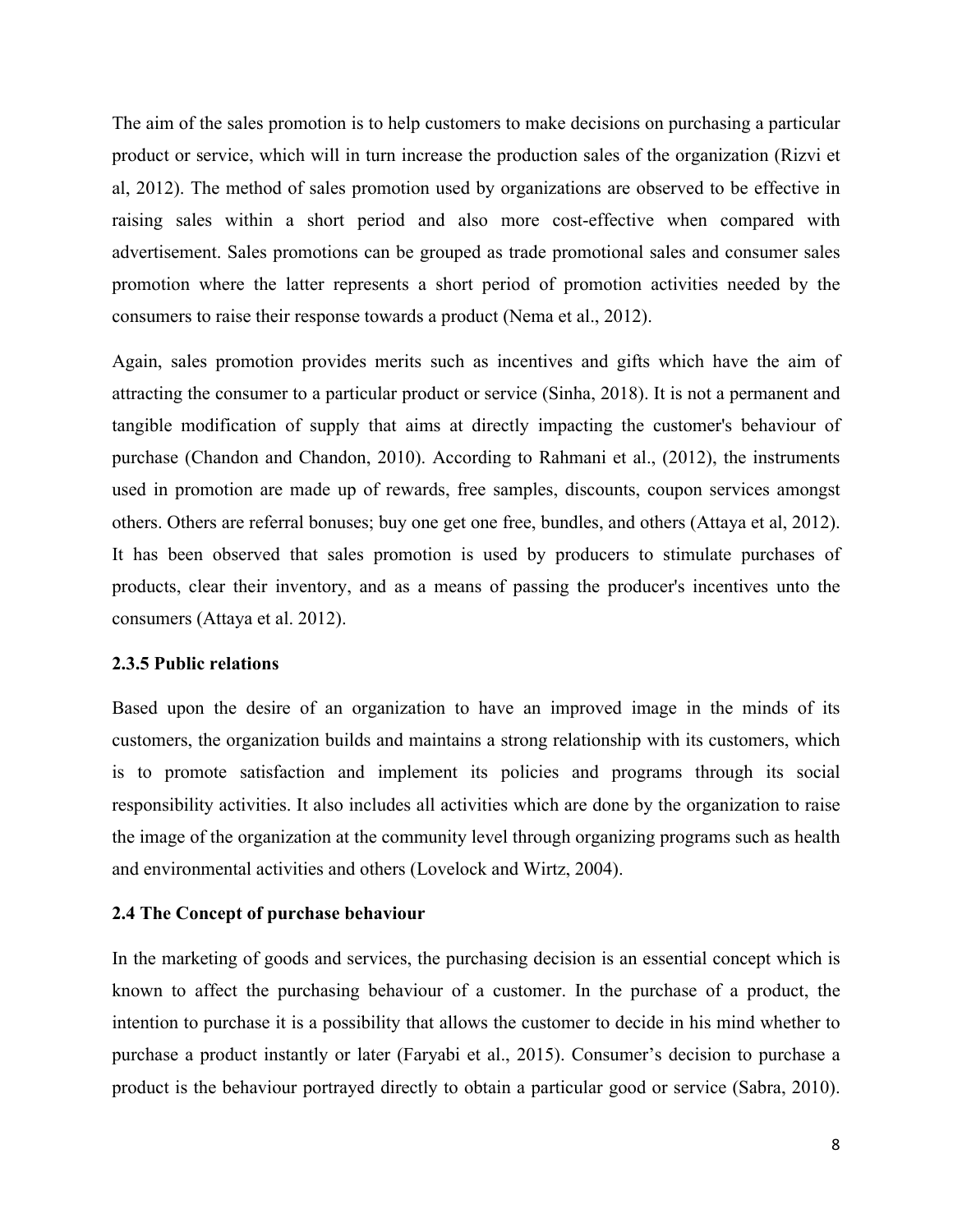Schiffman and Kanuk (2003) explained that a consumer's decision to purchase a product is a method in which the individual makes a choice that meets the information acquired, evaluates the data, and confirms that it is the best option to choose. In the making of decisions concerning the purchase, there is firstly the sense of need stage, followed by the information search stand, evaluation of the alternatives purchases, the purchasing decision stage, and finally the evaluation of purchases stage (Sabra, 2010).

Decisions concerning the purchase of a product or service may require the customer to invest an amount of time to obtain enough information, to enable them make a deliberate evaluation of the product which includes the benefits and alternatives of the service or product (Kukar-Kinney et al., 2012). In the case of unavailability of time to evaluate the product fully, the customer may turn to the best solution which will lead them in making decisions. Therefore, consumers are supposed to have enough knowledge of the product by evaluating it in terms of its quality with enough time to arrive at a decision (Kukar-kinney et al., 2012). A lot of factors affect the customers in their purchasing decision such as demographics, health benefits, availability, and others (Paul and Rana, 2011).

### **2.5 Models of Purchase Behaviour**

### 2.5.1 **The composite model**

The model found below is a mixture of Lee's model and a decomposed model of Arjen. Jin (2011) adopted this model in the evaluation of the intentions of purchasing a product amongst Chinese nationals towards products from the United States apparel.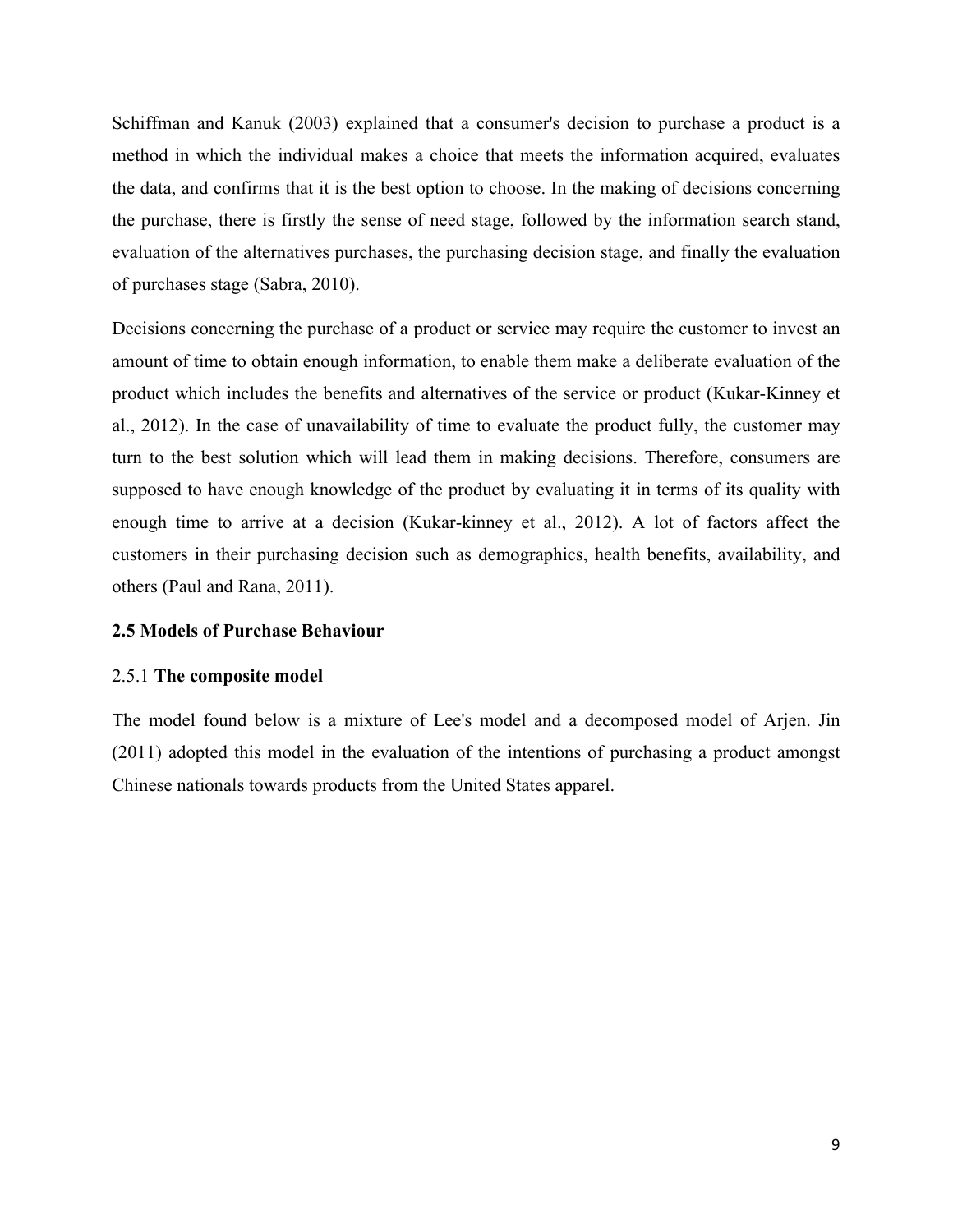

Source: Jin (2011) model

### 2.5.2 **The General Model**

A transformation consisting of three steps is used to change the stated Intention into a probable purchase estimate (Morrison, 2014).

Firstly, the stated intention,  $I_s$ , is changed into a true intention  $I_t$  estimate using the True Intention Model (TIM). Secondly, the true intention that has been estimated is changed into an estimate of an un-adjusted probability using the Exogenous Events Model (EEM). Lastly, the unadjusted estimate of the probability purchase is transformed into the estimated purchase probability by the probability Adjustment Model (PAM).

Step 1: Stated Intention, Is, is transformed into an estimate of the true intention by the True Intention Model (TIM).

1. Step 2: The estimated true intention  $I_t$  is transformed into an un-adjusted purchase probability estimate p, by the Exogenous Events Model (EEM).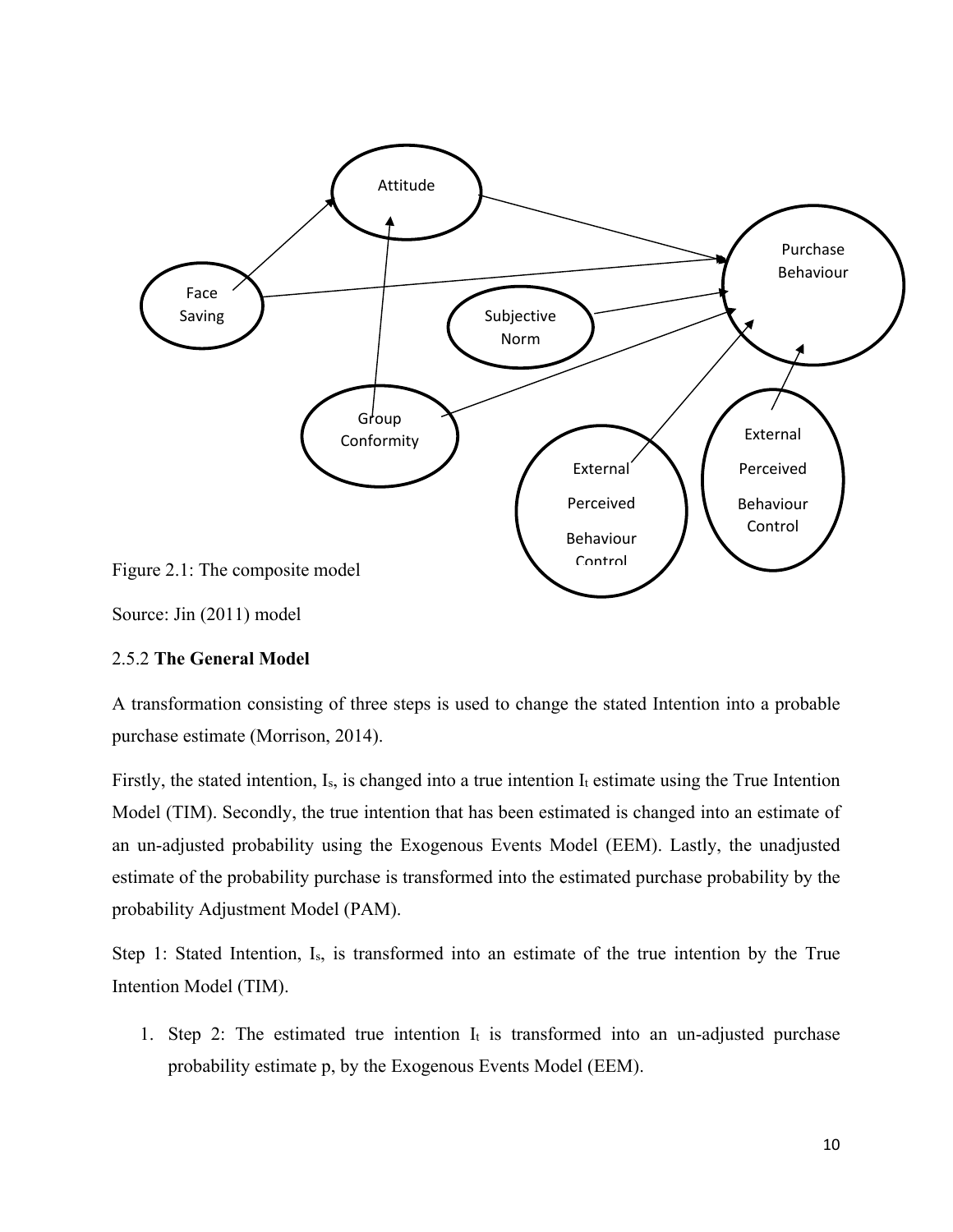2. Step 3: The estimated unadjusted purchase probability is transformed into the estimated purchase probability P by the Probability Adjustment Model (PAM)

> Stated Intention TIM True Intention EEM Unadjusted Purchase Probability PAM Purchase Probability

Figure 2.2: Three step general model

### **2.6 Purchase behaviour measurement**

According to Animesh (2016), the following are ways in which the purchase behaviour of a customer is measured.

### **2.6.1 Recognition of problem**

The initial step in the measurement of purchase behaviour is to identify the problem and be aware of a need (Animesh, 2016). The problem recognition stage is where the problem is thought of by the consumer who then decides to purchase a product or service because it is of need to him or her. The strength that underlies need/want push the whole process of decision (Animesh 2016 and Morison 2014).

### **2.6.2 Alternatives evaluation**

The need to establish criteria for evaluation features what the buyer wants or does not want. According to Animesh (2016), the evaluation of a customer can be done in a distinct stage. However, the evaluation can be done throughout the whole decision-making process. The customers choose between the available to purchase in terms of merits functional and psychosocial offered to them. If a consumer does not have a choice, then there is no alternative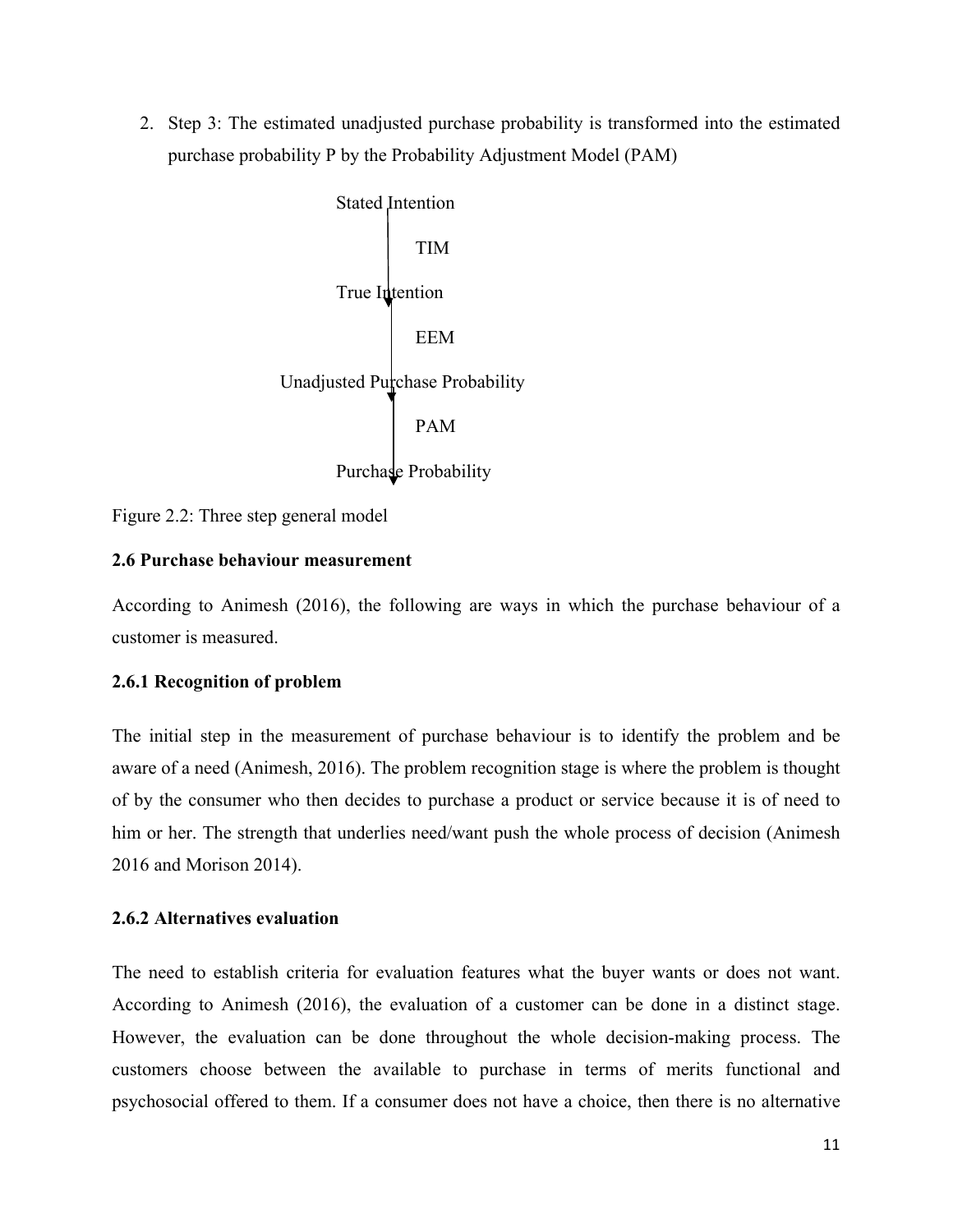to purchase the available product or services. However, if a customer has many alternatives, then the customer views these factors: brand name, functional benefits, and psychosocial benefits as conditions in making the purchase decision.

### **2.7 The concept of consumer behaviour**

The purchasing behaviour of customers is determined for businesses to provide and develop new product and services, pricing of products which would be in line with the consumer's behaviour. The most solid and distinctive feature of consumer behaviour is the demographic features. Therefore it is expedient for businesses to study these features that impact the behaviour of the consumer.

The basic characteristics that distinguish people from each other are age, religion, socioeconomic status, gender, and others. According to Guvendiren (2009), gender is one of the important cultural subgroups that have been observed to have an essential amount of effect on the behaviour of the consumer. One method which is used in the analysis of consumer behaviour is to group the customers and make behavioural estimates according to the groupings. In the identification of the demands and needs of the customers, marketing is done to develop the products, goods and services which will satisfy the customers. Business organizations that want to be successful in their operations should move ahead in the determination of the needs of their customers.

Gender is a subject that must be examined for the products and services provided by the manufacturers to meet the desires of the consumer (Bardakci et al., 2015). Women and men have different ways they are brought up and perceive things. Their biological and psychological differences, socialization level and the differences in expectations show differences in their consumer behaviour patterns. Men and women are completely different in their thinking pattern and evaluation criteria when making decisions about their lives and buying a product.

Consumer knowledge is of great essence for the manufacturing of innovative products and services. It is an important component in the innovation – decision-making process (Rogers, 2010). The innovation-decision process involves the procedure where an individual or customers move from basic knowledge about innovation to the development of an attitude towards the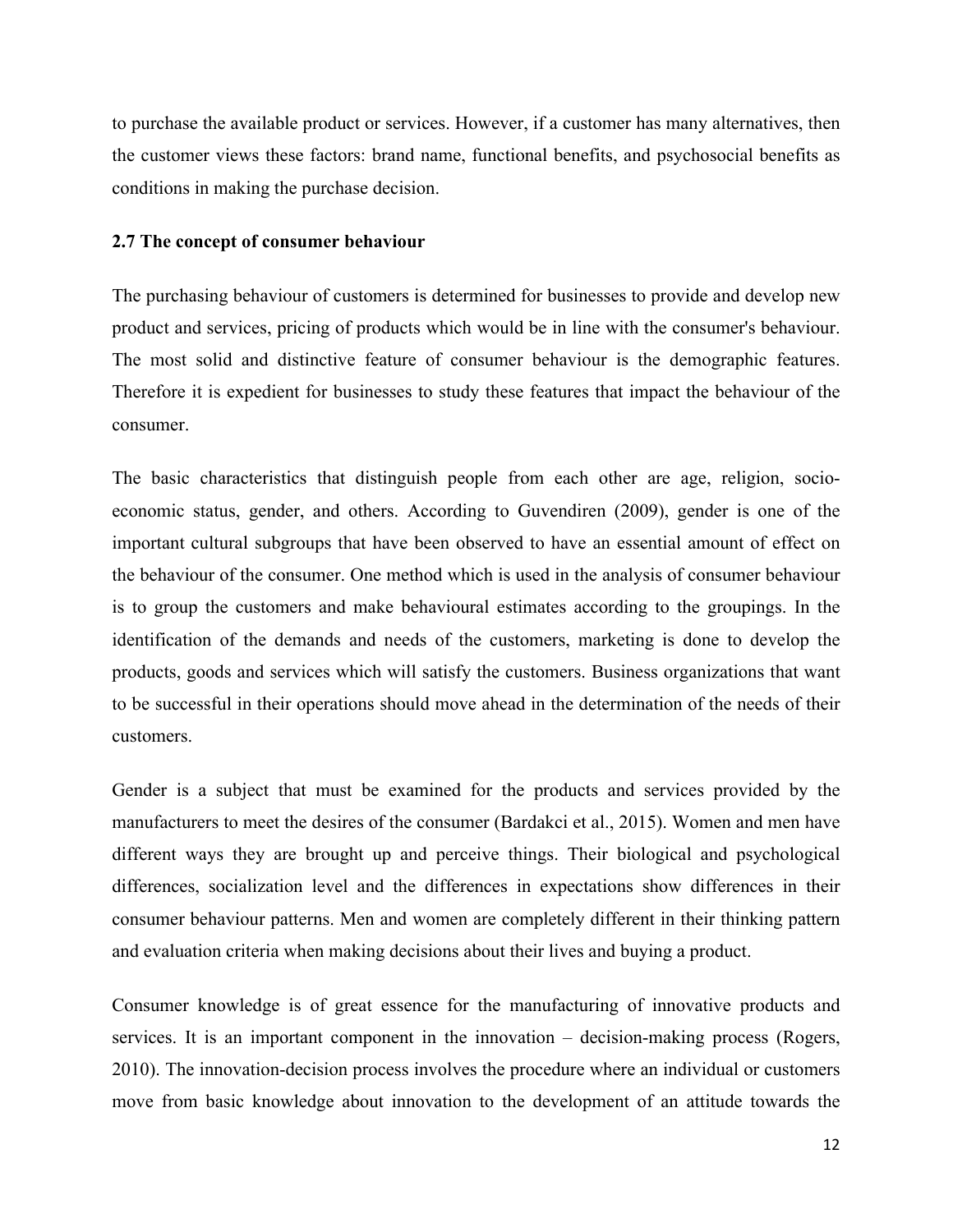product thereby affecting any decision about it. According to Rogers (2010), there are five primary processes involved; knowledge, persuasion, decision, implementation, and confirmation.

### **2.8 Models of Consumer Behaviour**

Below are models which explain consumer behaviour patterns amongst customers of a product.

### **2.8.1 The ABCD model**

In 1995, Raju created a model called the ABCD paradigm which was used to learn and have knowledge about the behaviour of a customer. The acronym ABCD represents access, buying behaviour, consumer characteristics, and disposal.

Firstly, access means the provision of a physical and economical route to products and services to a set of consumers with a cultural background. Secondly, the purchasing or buying behaviour points to the various factors such as perceptions, attitudes, and responses that affect the making of decisions that is present in the culture setting. Thirdly, the consumption part involves the type of product that is consumed within the particular cultural setting. This may be social class, cultural orientation, and reference group. Finally, disposal is the process of resale, remanufacturing, and recycling taking into consideration the means of disposal of the product in the environment. This is due to the environmental consciousness of individuals to protect the environment.

### **2.8.2 The Luna and Gupta model**

According to Luna and Gupta (2001), their model looks at the impact of the culture on the consumer's behaviour. The core aspect of culture is a value that influences the behaviour of the customer. Persons who are either dead or living are called heroes in the cultural setting where they are honoured. In the marketing of products, various cultural backgrounds influence the consumer's behaviour towards the product. Different and various cultures have symbols that are present to identify it. However, these symbols are used for identification. Consumer behaviour is made up of behaviour and cognition. Cognition means the stages in the memory that affects the attitude formed and the behaviour of the consumer towards the consumption ways.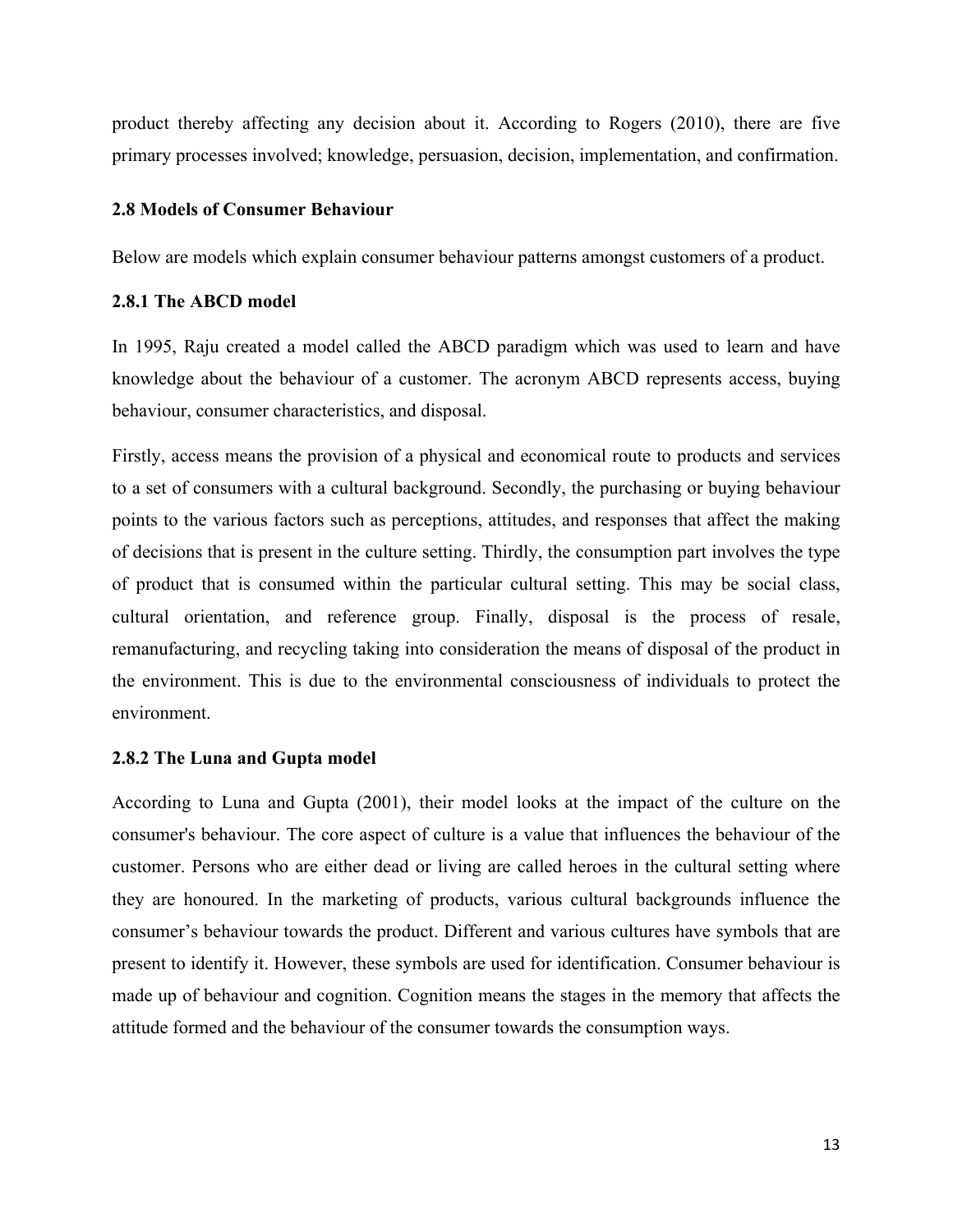#### **2.8.3 Manrai and Manrai model**

This model takes care of the cultural aspect of the individual or consumer in the terms of marketing communications. Promotional sales are used as a predictor by showing the impact of the various values in a culture on the behaviour of a consumer. Also the income of the consumer can be used as a predictor as it influences the culture of the individual.

#### **2.9 Effects of Promotion Mix on Consumer Knowledge and Purchasing Behaviour**

According to Kotler et al. (2010), the effect of promotion mix on the customer has been globally recognized and as such businesses should make their products and services known to consumers through promotion mix methods. Dehkordi et al (2012) pinpointed in their studies that promotions are the key factors that impact consumer purchasing decisions and as such manufacturing companies should stress more on promotions. Lee & Olafsson (2009) studies sales promotion and consumer knowledge showed that sales promotion has positive effects on buying intention and consumer knowledge. Studies conducted on promotion mix by Li et al (2012) discovered that sales promotion has the highest impact on consumers' purchase intention. Studies conducted by Bobadilla et al (2009), Pinheiro et al. (2010) and Sun (2010) all had similar discoveries which stated that sales promotion affects purchase intention remarkable and this leads to brand equity. Findings in studies conducted by Chaharsoughi & Yasory (2012) posited that consumers select or buy products or services basically based on their evaluation of promotions and their culture.

The study was conducted by Karuselect & Sivesan  $(2013)$  on relational mix and brand equity using mobile service providers revealed that personal selling, advertising, direct marketing, public relations, and sales promotion improve consumer knowledge and purchasing behaviour, leading to brand loyalty. Similar studies conducted by Khanfar (2016) researched the effect of promotion mix elements on consumers buying decisions of mobile service at Zarqa city. The study examines the effect of advertising, personal selling, and sales promotion and public relations on consumer buying decision. Data collected by the researcher was analyzed using SPSS into regression analysis. Khanfa (2016) concluded that sales promotion possess the highest effect on the consumer's buying decision.

Nouret et al (2014) upon the studying of the degree of promotion mix elements used by ceramic and glass production companies in Jordan ranked in order the elements of promotion mix that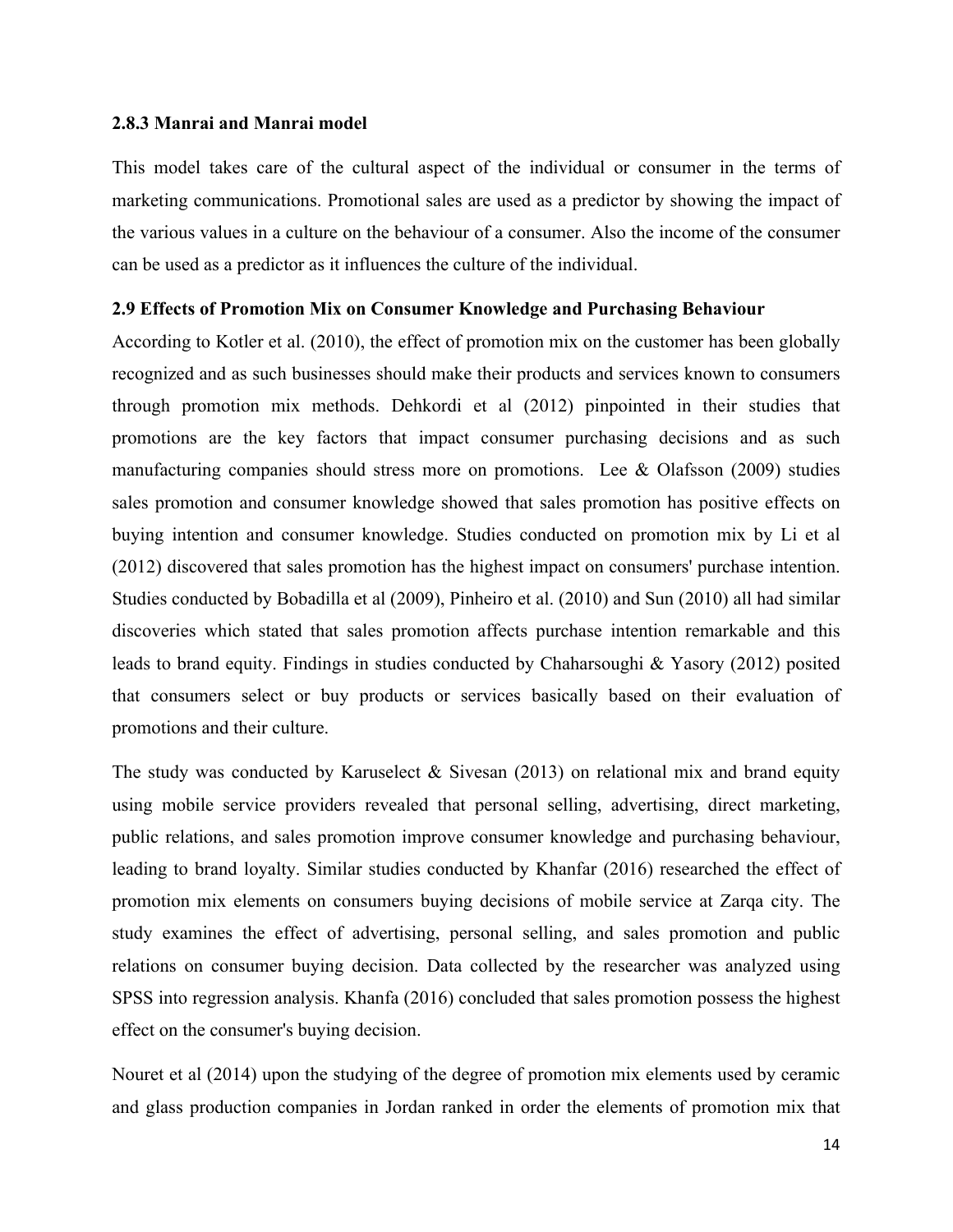impacted consumer purchase behaviour most. According to Nouret (2014) advertising, personal selling, sales promotion and public relations in this order respectively impacted consumer purchase decisions most. Moreover, studies conducted by Amira et al (2013) posited 31.5 percent of the consumer buying decision is contributed by advertising, internet marketing, public relation, and personal selling. Amira et al (2013) concluded their studies by recommending that the automotive industry in Malaysia should embark on promotion strategies that will lead consumers to purchase cars. Studies conducted by Chakrabortty et al (2013) concluded that the mixture of promotional sales with campaigns done publicly is the most effective way to let customers agree to purchase a product or service. Darko (2012) revealed in his studies that companies who want to increase sales and constantly influence consumers purchasing behaviour should use promotion mix strategies especially sales promotion.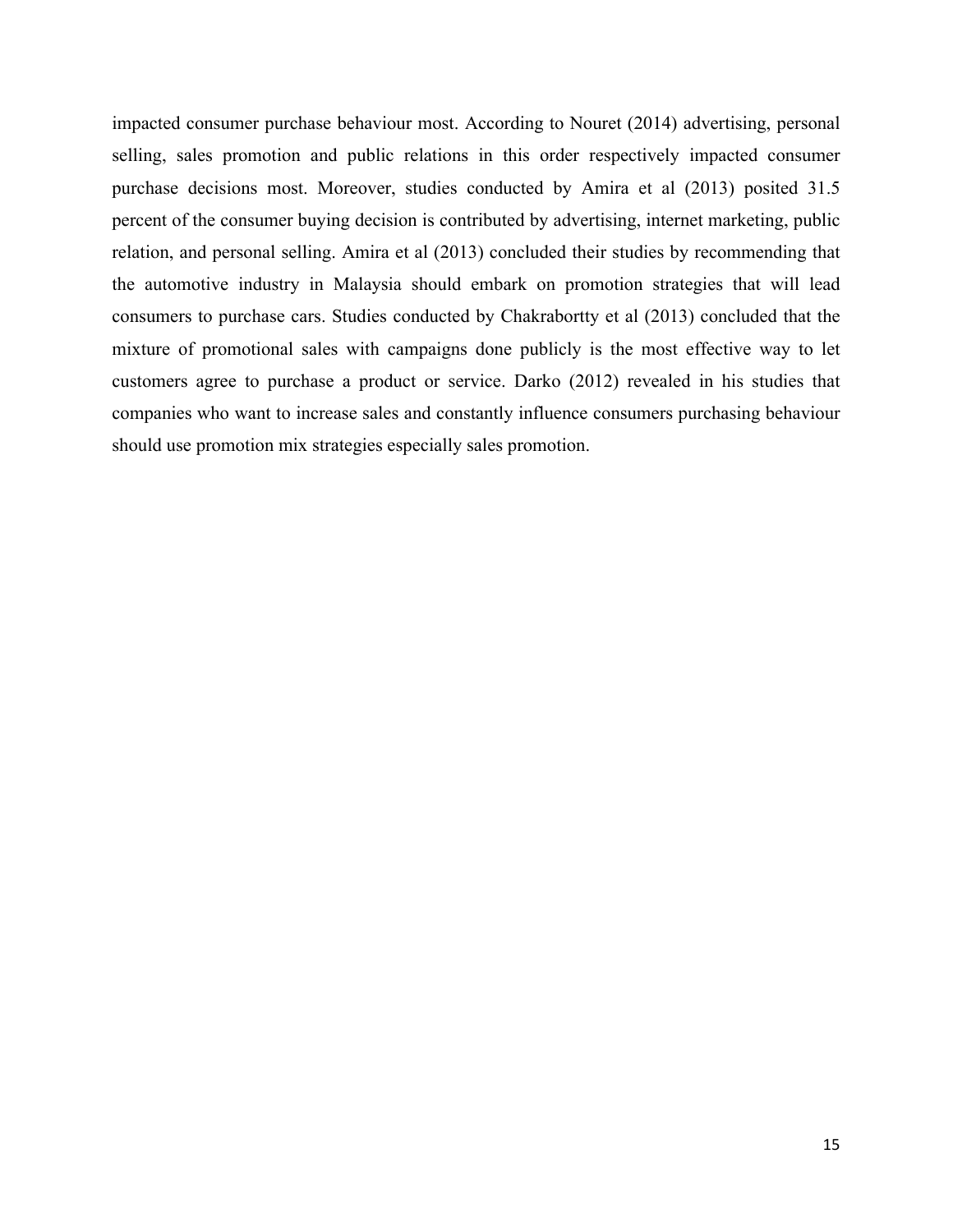### **CHAPTER THREE**

### **RESEARCH OBJECTIVE AND QUESTIONS**

### **3.1 Research Objectives**

The main objective of the research is to assess the impact of promotion mix on consumer knowledge and purchase behaviour of customers of Saham Insurance Company Ghana.

Specific Objectives

- 1. To identify the different promotion mix methods used by the Saham Insurance Company Ghana.
- 2. To assess the impact of promotion mix on consumer's knowledge.
- 3. To assess the impact of promotion mix on consumer's purchasing behaviour.

### **3.2 Research Questions**

After coming up with the above objectives for the study, the research continued to develop these research questions for the researcher to be able to attain the aforementioned objectives of the study.

- 1. What are the different types of promotion mix methods used by Saham Insurance, Ghana?
- 2. What is the impact of the promotion mix on consumer's knowledge?
- 3. What is the impact of promotion mix on consumer's purchasing behaviour?

### **3.3 Hypothesis**

The current study is based three hypotheses. The study looks forward to test the following hypothesis based on the above objectives:

- 1. H1 Sales promotion has significant influences on consumers' knowledge of insurance products mostly?
- 2. H2 There is a statically significant impact of consumers' knowledge on purchasing decisions, as significant knowledge on insurance products will increase purchasing decisions.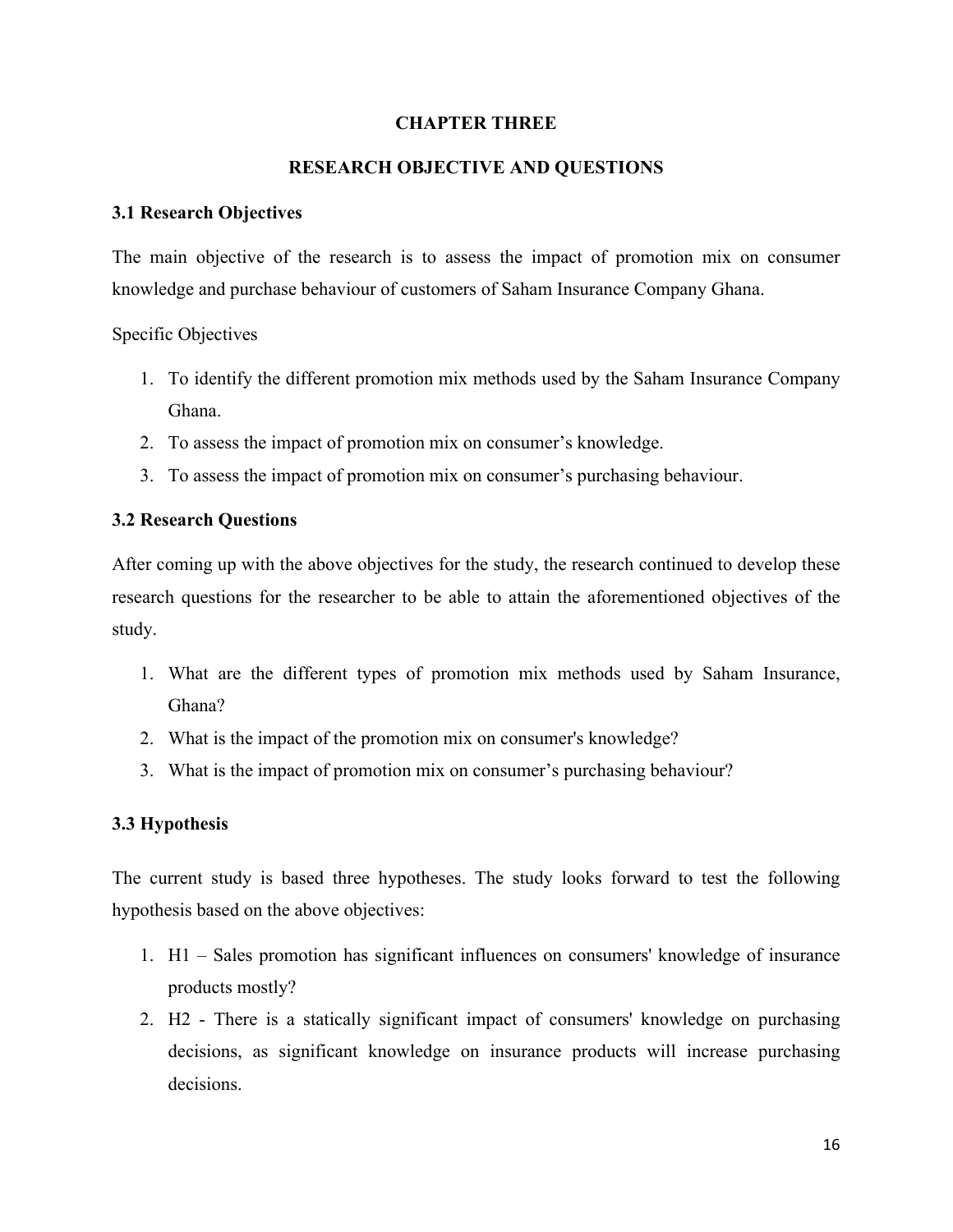3. H3- There is a positive relationship between sales promotion and consumer purchasing decisions of insurance products.

Figure 3.1: INDEPENDENT VARIABLES VRS DEPENDENT VARIABLES

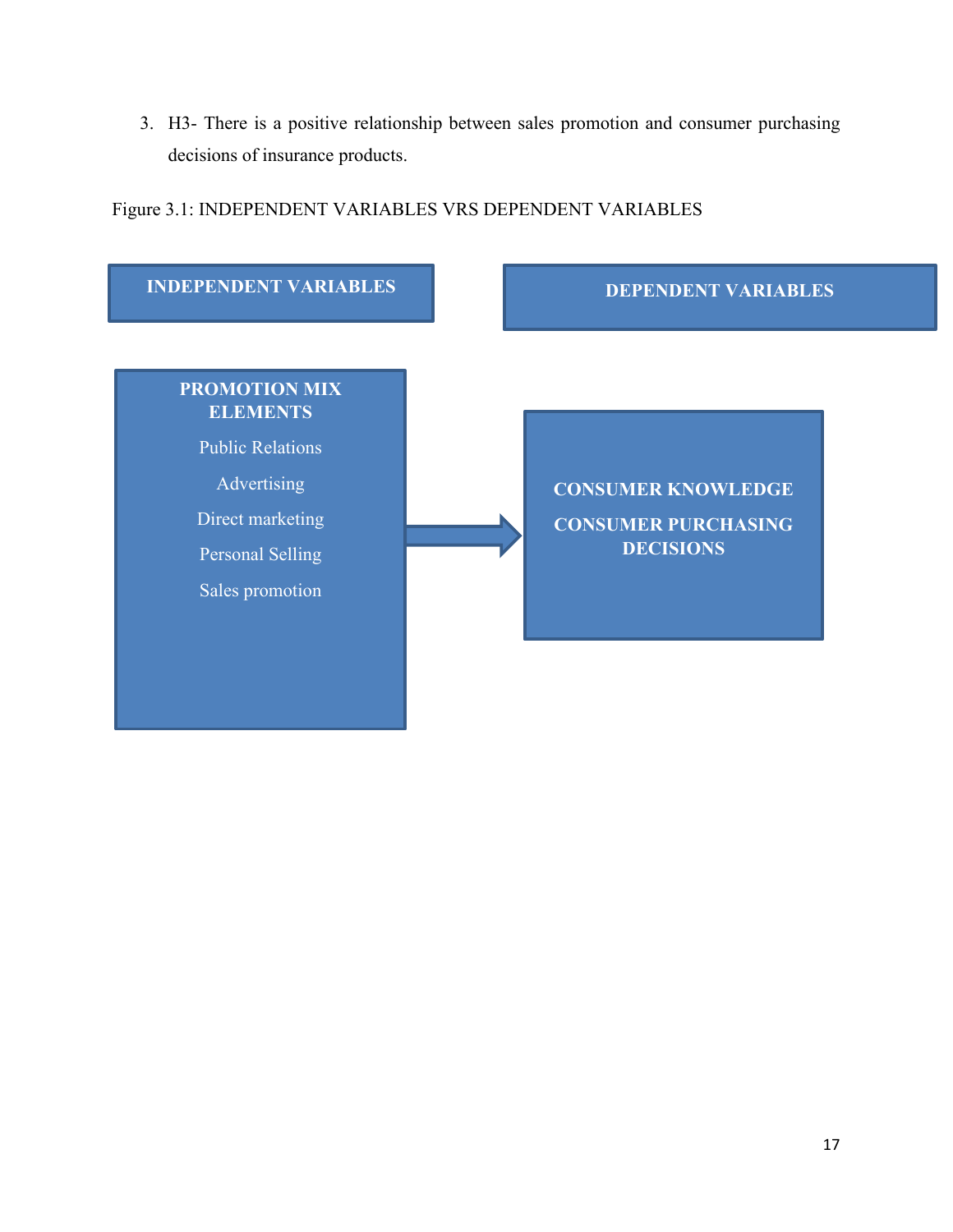### **CHAPTER FOUR**

### **METHODOLOGY**

### **4.0 Introduction**

This chapter deliberates on the methods used in collecting data, how the data was interpreted and analyzed as well as explaining the relationship between various variables selected for the study. The researcher employed the use of primary data, secondary data and quantitative research methods in examining promotion mix, consumer knowledge, and purchase behaviour of the competitive business environment. A combination of data collection tools such as questionnaires and surveys were used for the research.

#### **4.1 Study Area**

The study area for this study comprises all insurance companies in Ghana precisely Kumasi Branches. According to the National Insurance Commission (NIC) of Ghana, there are 22 life insurance companies, 29 non-life insurance companies, and 3 reinsurance companies. All insurance company for this study operates on life insurance some of their policies includes Non-Life Insurance, Health Insurance, and Reinsurance, Real Estate, Off-shore Insurance, and many life insurances. All the companies under study also provide life assurance and are regulated by the National Insurance Commission (NIC). The insurance companies understudy on average employees over 25,000 of Ghana working population and make an average return of 1.1 billion Ghana Cedis each year. Among these 22 life insurance companies, the study will focus on one; Saham Life Insurance company.

### **4.1.1 Research Design**

A research design is the process of arranging conditions for the collection and analysis of data in a way that looks at combining relevance with economy and procedure to the research purpose. It is also a plan, structure, strategy and investigation concaved to obtain ensured to search question and control variance.

This study employs the use of the descriptive research approach. The quantitative research method is used in collecting data for the study. Quantitative method is appropriate because it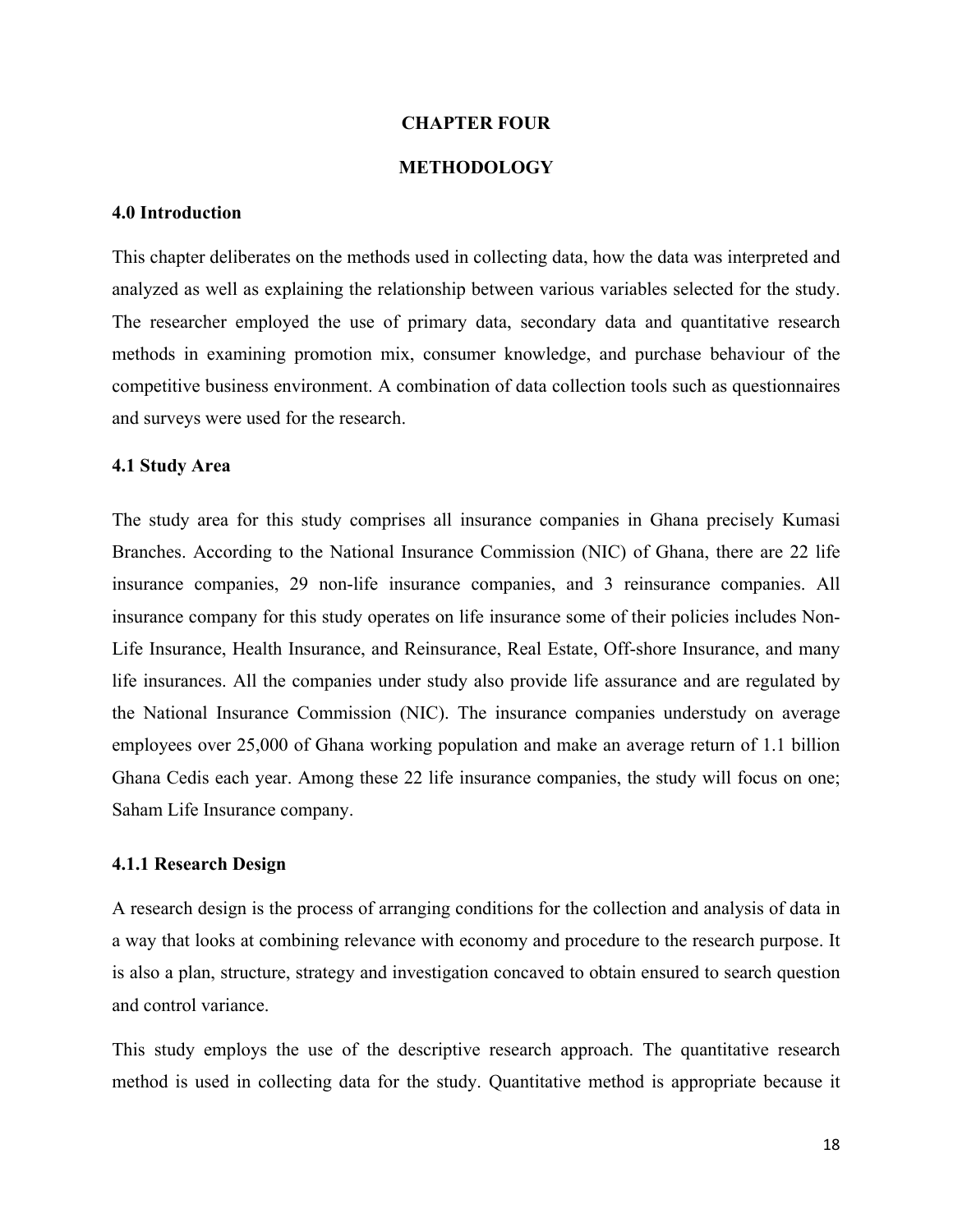measures attitudes and opinions for intensive assessment of the problem at hand, as a similar research conducted by Karunanithy & Sivesan (2013) on Promotional Mix and Brand Equity, used this research method. Also, research conducted by Khanfar (2016) on the Effect of Promotion Mix Elements on Consumers Buying Decisions of Mobile Service: The case of Umniah Telecommunication Company at Zarqa city- Jordan used the same research method and was successful. The descriptive also proves current practices as well as developing theories (Burns et al., 2013).

#### **4.2 Research Rational**

Research rational is the motive and reasons for conducting a study. The rationale behind a study gives the reason for conducting the research. The researcher upon reviewing various literatures on promotion mix noticed that there was a huge gap in them, as most research work done on the field of promotion mix focused on the impact of sales promotion on consumer knowledge and purchasing behaviour of consumable goods ignoring the service sector. This motivated the researcher to research on how the various elements of marketing or promotion mix (sales promotion, advertisement, public relation, direct marketing, and personnel selling) influence consumer knowledge and purchasing behaviour of customers of the service industry using an insurance company as a case study.

#### **4.2.1 Research Philosophy**

Research philosophy is the framework indicating how data about a situation, problem, or phenomenon will be collected, analyzed, and used to achieve the research aim and to answer the study's research questions (Saunder et al. 2016). According to Quinlan et al. (2011) research philosophy involves the process of developing knowledge through the collection of data about a phenomenon and analyzing the data for the intended usage of answering questions on the phenomenon. Research philosophy involves the researcher being aware and forming beliefs and assumptions for the study, as each process is based on the researchers' assumption about the sources of data for the study and the nature of knowledge to acquire during the research process (Saunder et al. 2016 Quinlan et al. 2011). The diagram below gives a brief description of Saunder et al. (2016) research onion which will serve as a guide for the researcher during the research process.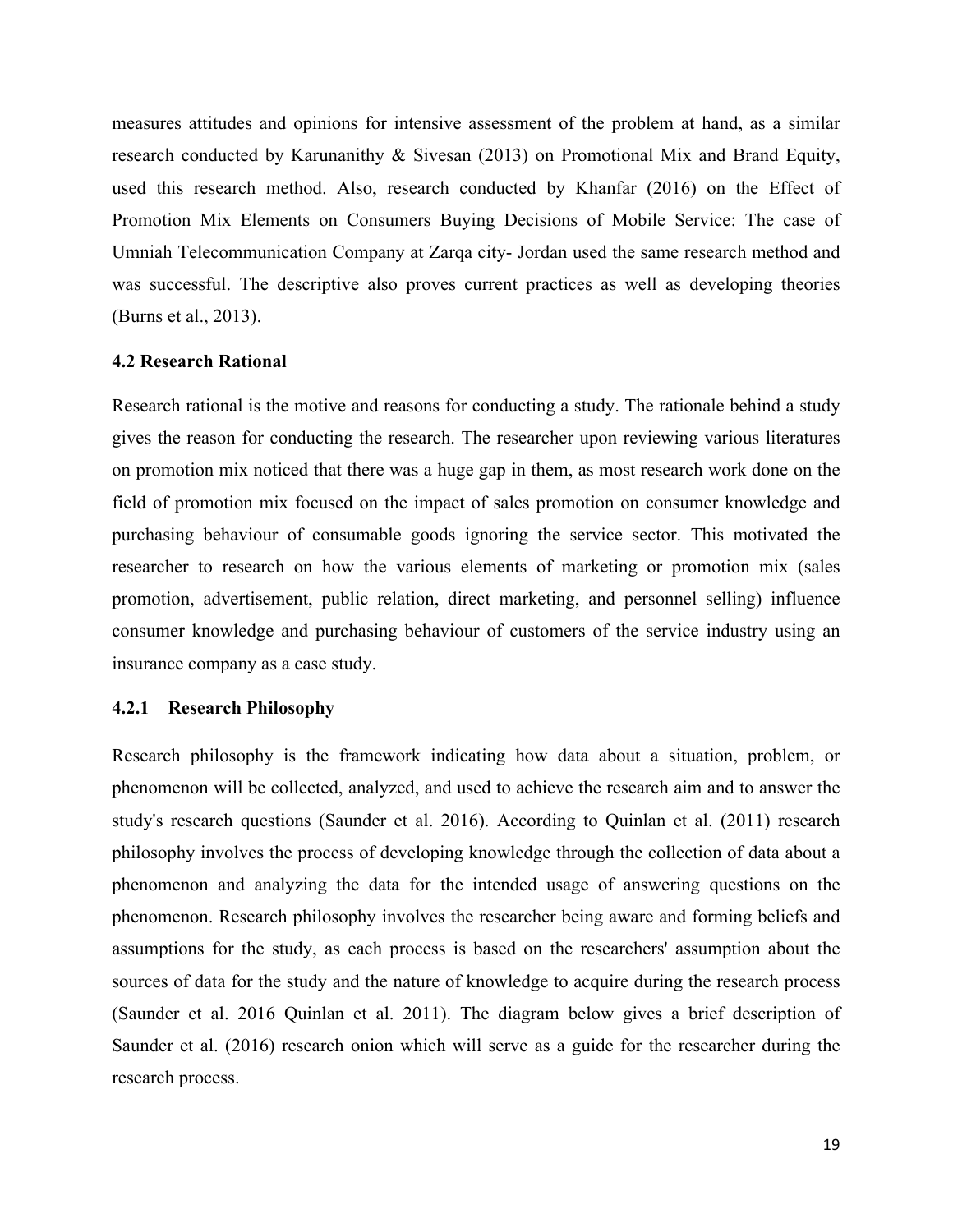

Figure 4.1: The research onion

Source: Saunders, Lewis, and Thornhill (2016)

There are three types of assumptions that can be derived from research philosophy these assumptions are ontology, epistemology, and axiological. These assumptions are explained below and the researcher will select one for the study.

### **4.2.2 Ontology, axiological, and epistemology**

The assumptions about reality on nature are called ontology. Ontology is a branch of philosophy that focuses on how the researcher sees and understands the world. Ontology philosophy is the study of concepts that includes existence, being, belief, and reality (Quinlan et al., 2011 and Moon & Blackman 2017). Axiological on the other hand is a branch of philosophy that studies religion, ethics, beliefs, aesthetics, and values (Quinlan et al., 2011). Epistemology is the philosophy that focuses on assumptions concerning knowledge, validity, what is acceptable, legitimate knowledge, and how to communicate the knowledge to others (Quinlan et al. 2011 & Saunder et al. 2016). While ontology is seen to be abstract, epistemology is more obvious and does not restrict the researcher but rather gives the researcher more room for choosing and selecting methods (Gabriel et al. 2013). This study will adopt the epistemology approach as it gives the researcher more chances of selecting from a larger pool of methods that can be used for the research. There are four main branches of research philosophy about epistemology; these philosophies are **pragmatism, positivism, realism, and interpretivism.**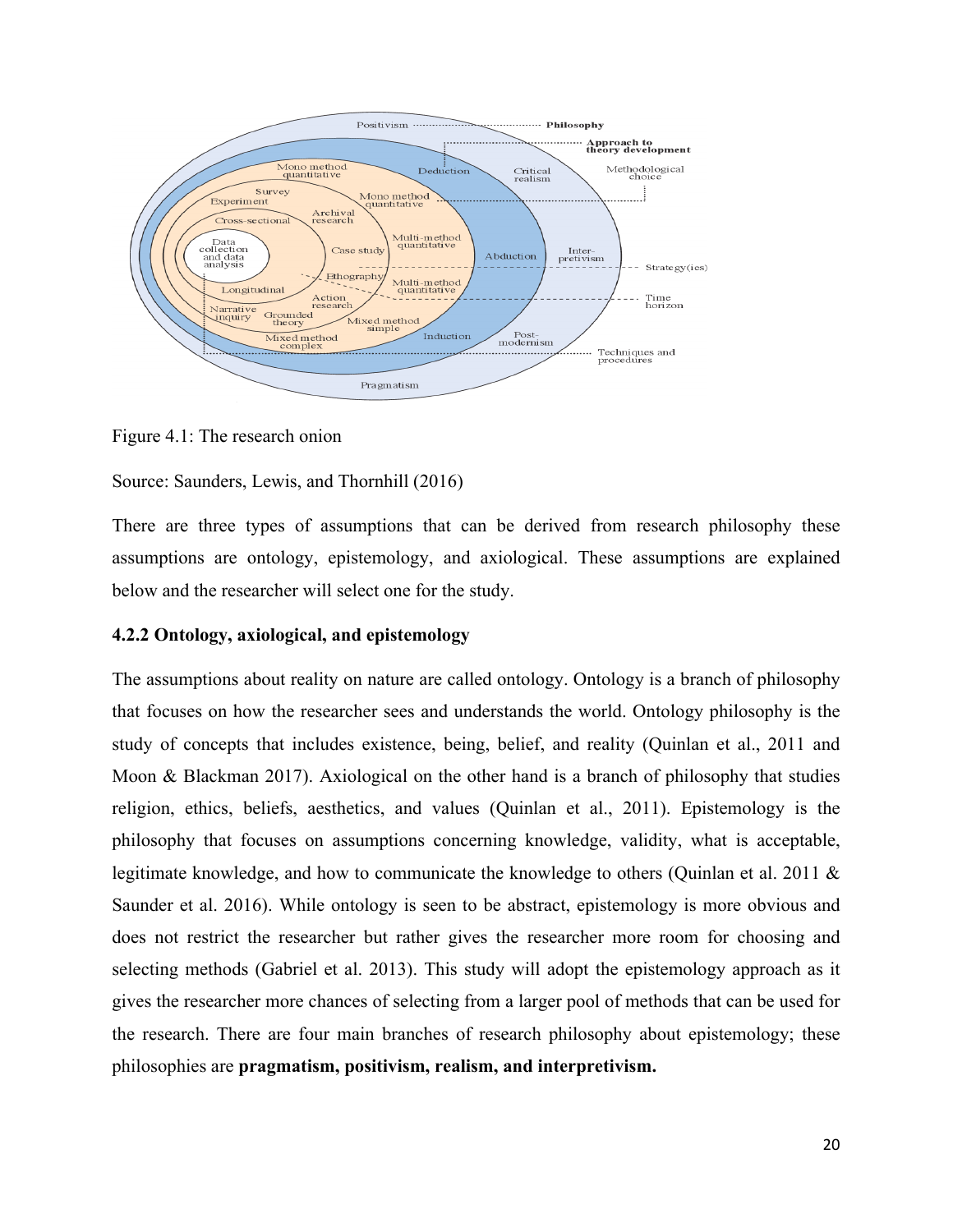### **Pragmatism**

According to Lincoln et al. (2011) philosophical assumption or the basic belief that serves as a pathway or guide for the action of a researcher on how the researcher views the world is referred to as a paradigm. Cresswell and Clark (2011) posited that paradigm is the way of thinking and making sense in a complex real world. Pragmatism research does not include concepts such as truth and reality rather pragmatism research accepts that there can be more realities open to empirical inquiry and as such doubts that reality can be determined once and for all (Cresswell & Clark, 2011). The pragmatism approach or method is a mixed approach of quantitative and qualitative methods. The time constraint of the study and the sample size for the study deems this approach not suitable for the study.

#### **Realism**

Realism research philosophy is based on the assumption of independence of reality from the human mind. Realism philosophy relies on the ideology of developing knowledge through a scientific approach (Saunder et al. 2012, Novikov and Novikov, 2013). The realism research approach is of the view that what you see is what you get (Saunder et al. 2012). Realism research philosophy gives the researcher the option to select methods that best fit the study area but mostly uses qualitative research rather than quantitative.

### **Interpretivism**

Interpretivism research philosophy or interpretivism enables a researcher to interpret and narrate elements of a study. Interpretivism's motive is to integrate human interest into a study. The main purpose of interpretivism research philosophy is to gain an in-depth understanding of respondents and to understand the way respondents do things and act in circumstances (Saunders et al. 2012, 2016). According to Novikov and Novikov (2013), interpretivism believes that individuals shape society and prefer to conduct research using methods that allow the researcher to have a close interaction with respondents. The most research method used by interpretivism is a qualitative method in collecting data. This philosophy does not deem appropriate for the study due to a large sampling size and the COVID 19 pandemic restrictions put in place by the Government of Ireland and Ghana.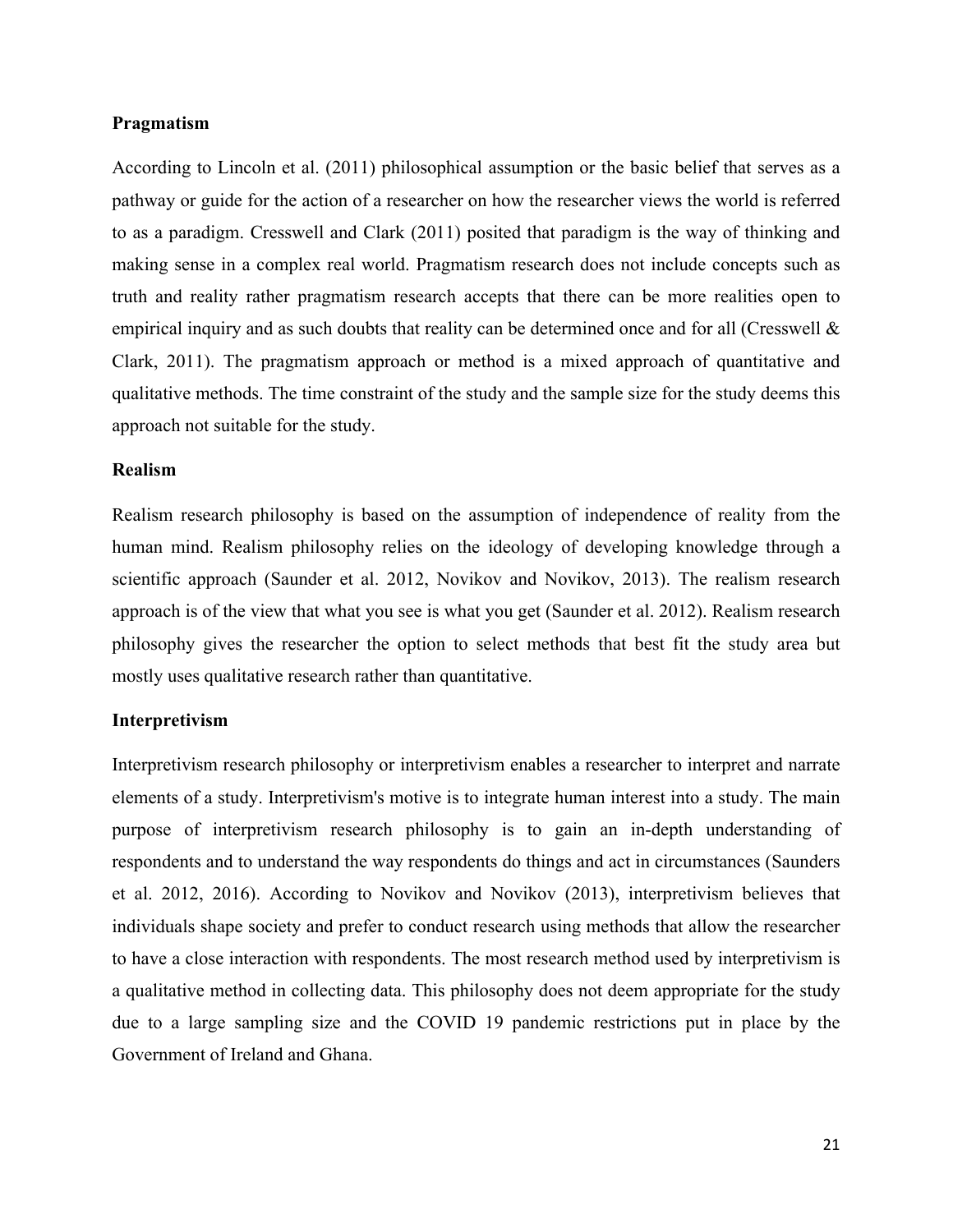### **Positivism**

According to Saunder et al. (2016), the positivist thinks that society shapes the individual, and as such positivist research focuses on discovering laws that govern human behaviour. Positivism according to Saunders et al (2012) is based on quantifiable research which focuses on society by providing scientific evidence on how the society operates. Positivist unlike interpretivism uses quantitative methods that detach the researcher from the study respondents. The study adopts the positivism philosophy for this research as it's suitable for the study on the impact of promotion mix elements on consumer knowledge and purchasing behaviour of insurance services or products.

#### **4.3 Research Methods**

Research methods are the processes used by the researcher in obtaining evidence and data and analyzing or processing this data to enable the researcher to achieve the research aim. In other to select the best research methods, the researcher reviewed three main types of research methods that can be used for the study. These are; mixed approaches, the qualitative and quantitative research methods.

### **4.3.1 Mixed Method Approach**

The mixed-method approach is an integration of both qualitative and quantitative data collection methods. According to Burns et al (2013), the mixed-method approach is the best fit for any study in any discipline as the qualitative aspect provides an in-depth insight into a problem while the quantitative aspect is used to scientifically measure attitudes, outcomes, and actions of the problem under study. Burn et al (2013) posited that the mixed approach is the best fit for explanatory study as it gives rich data that is valid and reliable. Even though the mixed method approach is best suited for the study, this method cannot be used for the study due to the huge sampling size of two hundred respondents, travelling restriction as to the results of the COVID-19 pandemic, and the limited time available to the researcher in conducting the research.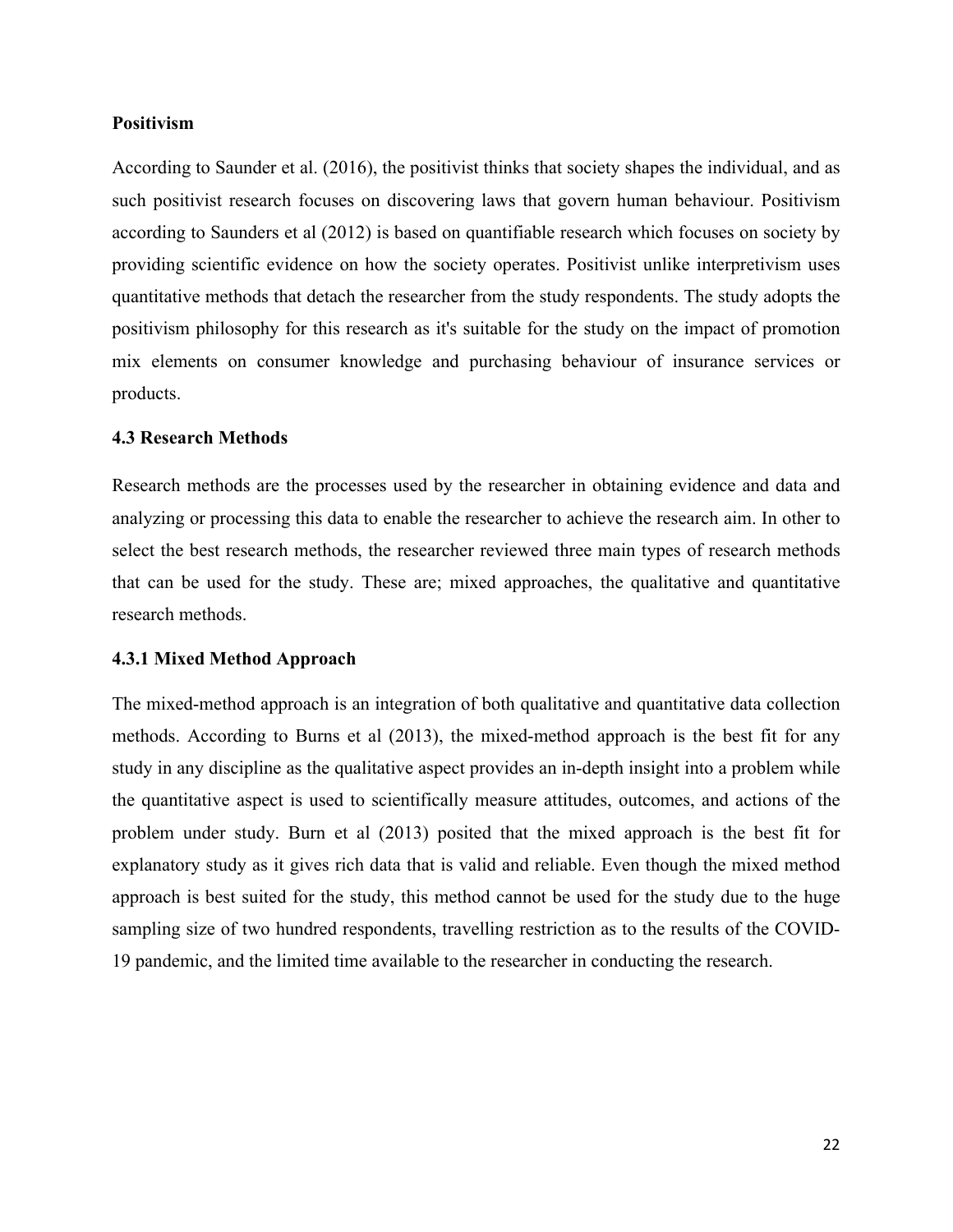#### **4.3.2 Qualitative Method**

The qualitative method involves gathering data about life experience, emotions, human behaviour, human actions, and beliefs through verbal interaction between the researcher and respondents (Farnsworth, 2019). The qualitative method gives the researcher an in-depth understanding of the complex situation, concepts, culture, and social life (Burn et al, 2013). According to Defranzo (2011), qualitative research is mostly exploratory and seeks to find out how things occur, describing events, interpreting of human actions and narration of stories. Qualitative research mostly involves an interaction between the researcher and respondents through communication or interaction in a form of an interview either structured, semi-structured or unstructured. The qualitative method is not deemed appropriate for the study due to the sampling size of the study which is two hundred as it will be difficult for the researcher to interview such number of customers of Saham Insurance Company in Ghana. Also due to the non-normal time as the result of COVID 19 pandemic, interviews are deemed inappropriate for the study.

### **4.3.3 Quantitative Method**

Unlike qualitative methods that deal with non-numerical data, the quantitative research method deals with collecting numerical data for discussion. According to Babbie (2010), quantitative research focuses on quantifying data collected. Babbie (2010) pinpointed that quantitative methods focus on statistical, mathematical and numerical analysis of data collected through polls, questionnaires, and surveys. Babbie (2010) further pinpointed that quantitative research is mostly descriptive or experimental and therefore involves two variables that are dependent and independent. Buns et al (2013) and Babbie (2010) posited that the quantitative method is deemed appropriate for research whose sampling size is large as it saves time and much cheaper compared to the other research methods. The study adopted the quantitative method for the study firstly due to the sampling size of the study (200 respondents) and also similar work done by Karunanithy & Sivesan, (2013) and Khanfar, (2016) used this research method and were successful.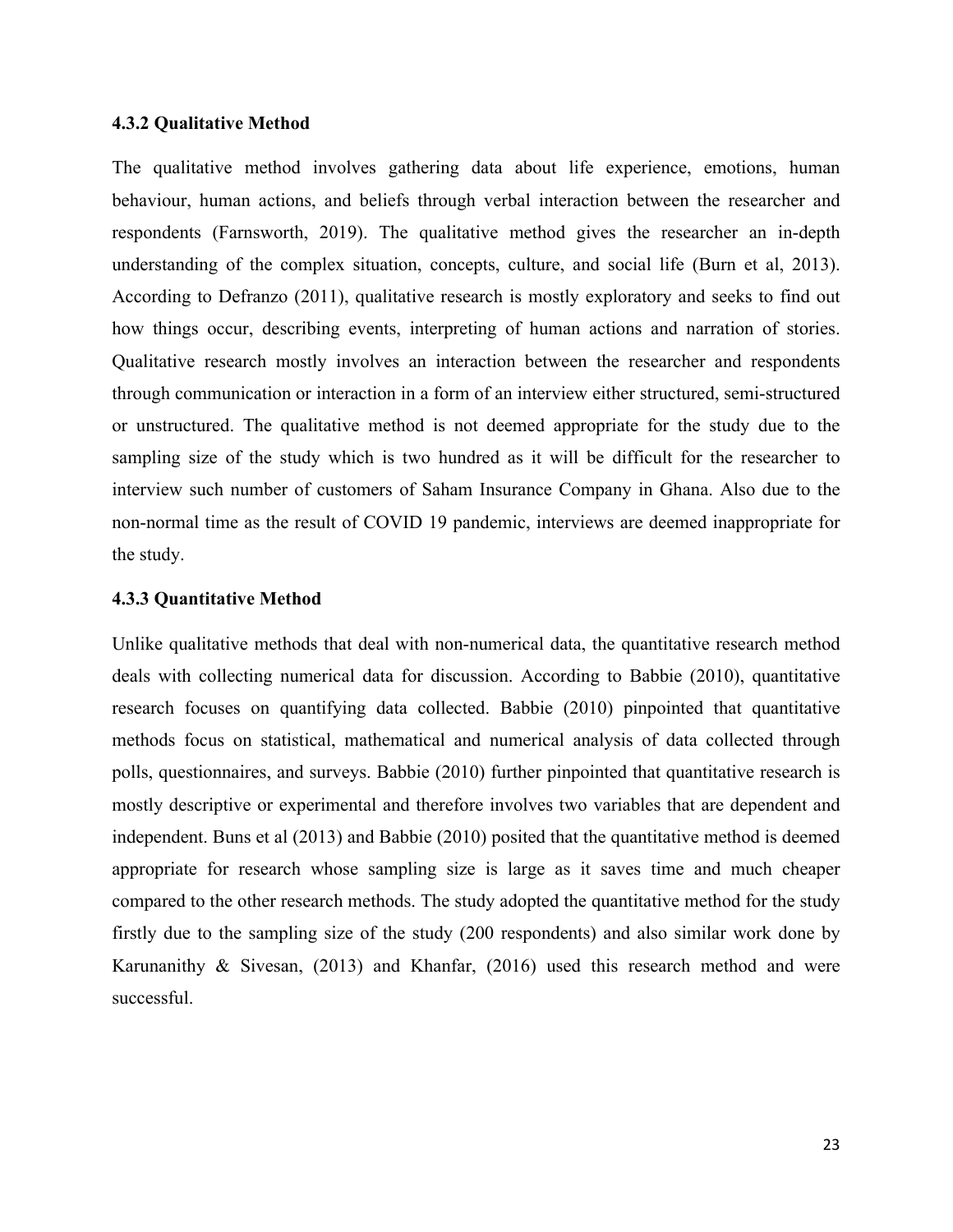#### **4.4 Methodological Choice – Research Strategy**

The researcher adopted the epistemology approach instead of the various other methods for the study. It provides the researcher with a more comprehensive view of the various theories and methods used in the field of philosophy. Under the philosophy of epistemology, the researcher uses quantitative methods. The study was conducted using the quantitative research method. The other methodologies that were used for the study were descriptive research. The main reason for selecting this method was based on the fact that those similar works are done by Karunanithy & Sivesan (2013) and Khanfar (2016) used this methodology for their studies and were successful.

#### **4.5 Data Collection Procedure**

The data collection period for this study is two weeks. The research is conducted online through various designed scales in the form of survey questionnaires which were generated from Google derive. The primary data is gathered from the online survey. The secondary data is gathered from various sources including students' works, articles, publication and other relevant documents which are in line with the study.

#### **4.5.1 Online Survey Questionnaires**

The questionnaire is used to collect data on the various facets of the project. It is constructed with various open and closed-ended questions. All two hundred (200) respondents will be given online survey questionnaires link through WhatsApp and e-mail by the researcher for them to fill. This will allow respondents to express their views and opinions without any interruptions. The questionnaires used for the study was adopted from Anukool et al (2014), Arvinlucy (2012), Gunasekharan, Shaik & Lakshmanna (2016) Karunanithy & Sivesan (2013) and Khanfar, 2016) who conducted similar works, mostly in the product industry; their questionnaires were modified to suit the service industry.

### **4.6 Study Population**

A research population is a group of individuals, institutions, objects or elements that have the same features which are of interest to the researcher. The research population involves the sampling units from which the sampling for the research will be selected from. The population for the study comprises all customers in the Kumasi branch of Saham Life Insurance Company. The population for the study is 5,945.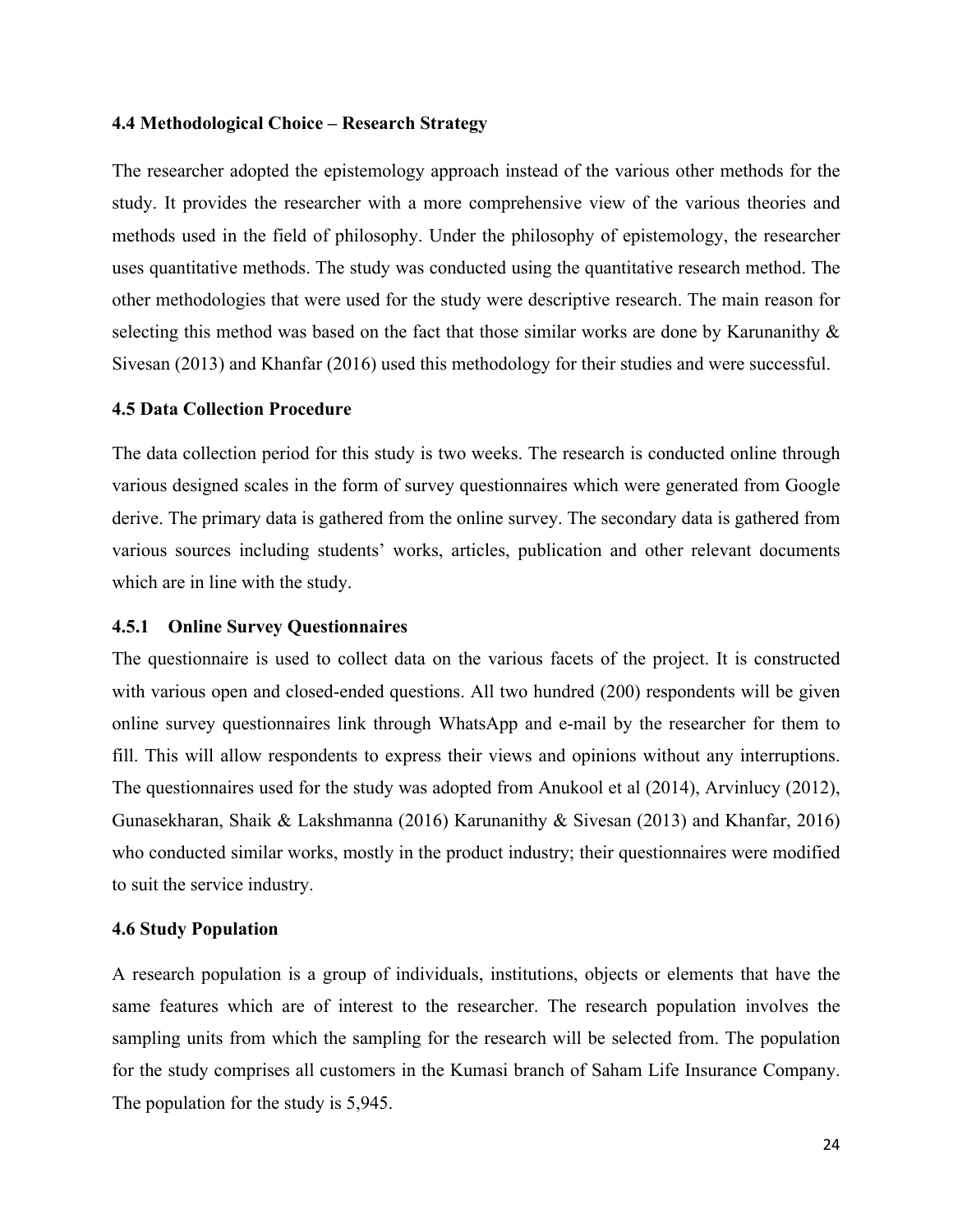| <b>RESPONDENT CATEGORY</b>     | <b>Number</b>    | <sub>of</sub> |
|--------------------------------|------------------|---------------|
| <b>Saham Branches in Ghana</b> | <b>Customers</b> |               |
| Accra                          | 8,155            |               |
| Kumasi                         | 5,945            |               |
| Sunyani                        | 4,520            |               |
| Tamale                         | 3,450            |               |
| Takoradi                       | 3,880            |               |
| Koforidua                      | 3,515            |               |
| Cape Coast                     | 3,266            |               |
| <b>GRAND TOTAL</b>             | 32,731           |               |

**Table 4.1: Composition of Sample Population Consumers**

Source: Saham Insurance Company Records

### **4.7 Sampling**

Sampling is the selection of individuals from a larger group. There are two types of sampling techniques, probability sampling, and non-probability sampling. Probability sampling gives all elements equal chances of been selected while non-probability sampling does not give all elements of a population an equal chance of been selected.

### **4.7.1 Sample size and sampling technique**

The non-probability sampling technique is adopted for the study. First all branches except the customers of the Kumasi branch are excluded from the study. Out of the 5,945 customers, two hundred of their total customers will be selected to participate in the research. Customers who have patronized the insurance services for less than three years are automatically included in the study. Customers that have been patronized the services of Saham Life Insurance Company for more than three years are automatically excluded from the survey. Since the researcher worked in the Company before traveling to further his education, it is easier to get this information from the company. The sample size of this study is two hundred (200) selected from the target population of customers based on the year of patronization categories.

### **4.7.2 Sampling procedure**

Sampling procedures involve the process of selecting a given number from the subjects or total population. In this research, the sampling procedure used is a purposive sampling technique.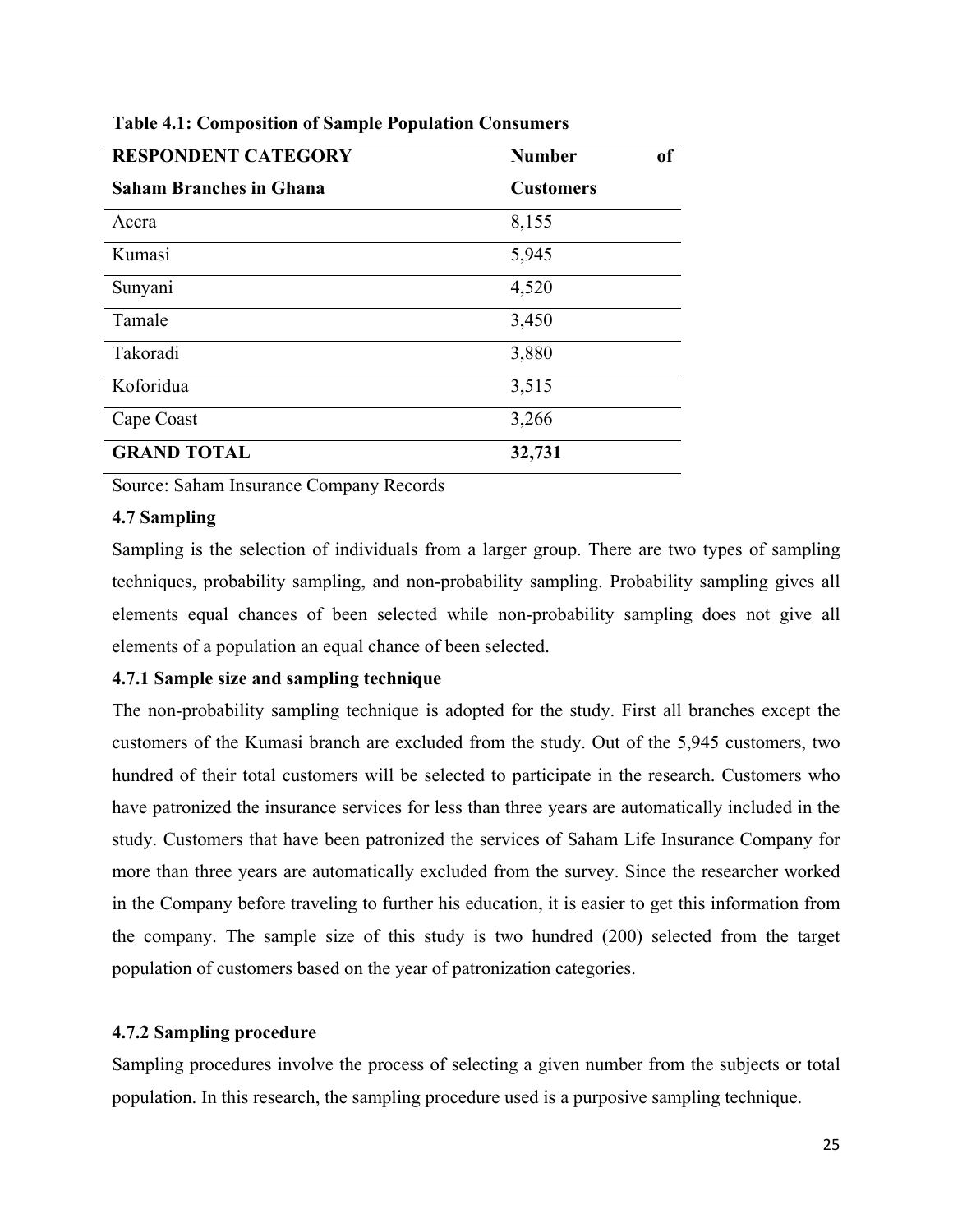Purposive sampling is first used in selecting customers who have been with the insurance company for less than three years as they would have fresh memories of the type of promotion mix element that influenced them to purchase their insurance policies. Since the researcher is not available to conduct the study on the field, convenience sampling is deemed appropriate as the same sampling procedure was used by Karunanithy & Sivesan (2013) and Khanfar (2016) in their various studies. The researcher contacted his previous colleague employees to collect the email addresses and phone numbers of the customers who agreed to participate in the study.

#### **4.8 Validity and Reliability**

The measuring of the degree to which samples are tested is called validity (Golafshani, 2003). Reliability according to Sekaran (2003) refers to the consistency in which a research method measures something. Mustafa (2011) is of the view that the best way of measuring validity is by consulting an expert or professional of a particular field to assess one's study. Lewis (2009) is also of the view that both qualitative and quantitative research should produce the same level of accuracy and truthfulness in research findings. This study has been undertaken with all due care to ensure that findings are valid and reliable. In other to ensure validity and reliability, the researcher first made sure that work on the study is given to the research supervisor and ensure that corrections and suggestion of the research supervisor is corrected and update to make the work valid. The researcher contacted colleagues, senior lecturers, and friends who have in-depth knowledge on the field under study to review the work and seek their opinion on the study. The researcher also did a piloting of the questionnaires, using twenty respondents for the piloting to initially test if the online survey questionnaires are clear and understandable. In measuring the reliability of the study, the researcher uses SPSS to measure the reliability of the questionnaires based on the research objective using Cronbach alpha. According to Sekaran (2003), the least accepted reliability for a study using Cronbach coefficient alpha is 0.60. Sekaran also posited that a Cronbach alpha greater than 0.70 is more acceptable and considered as the best fit for a study. The Cronbach alpha ranges from 0-1. The researcher modified the research questionnaires which its Cronbach alpha was less than the acceptable standard. In every stage during data collection, every key individual was involved in the data collection process and their views are the ones used to form the key findings of the research. After the analysis of data, the outcome will be taken to Saham Life Insurance Companies for management to go through the report and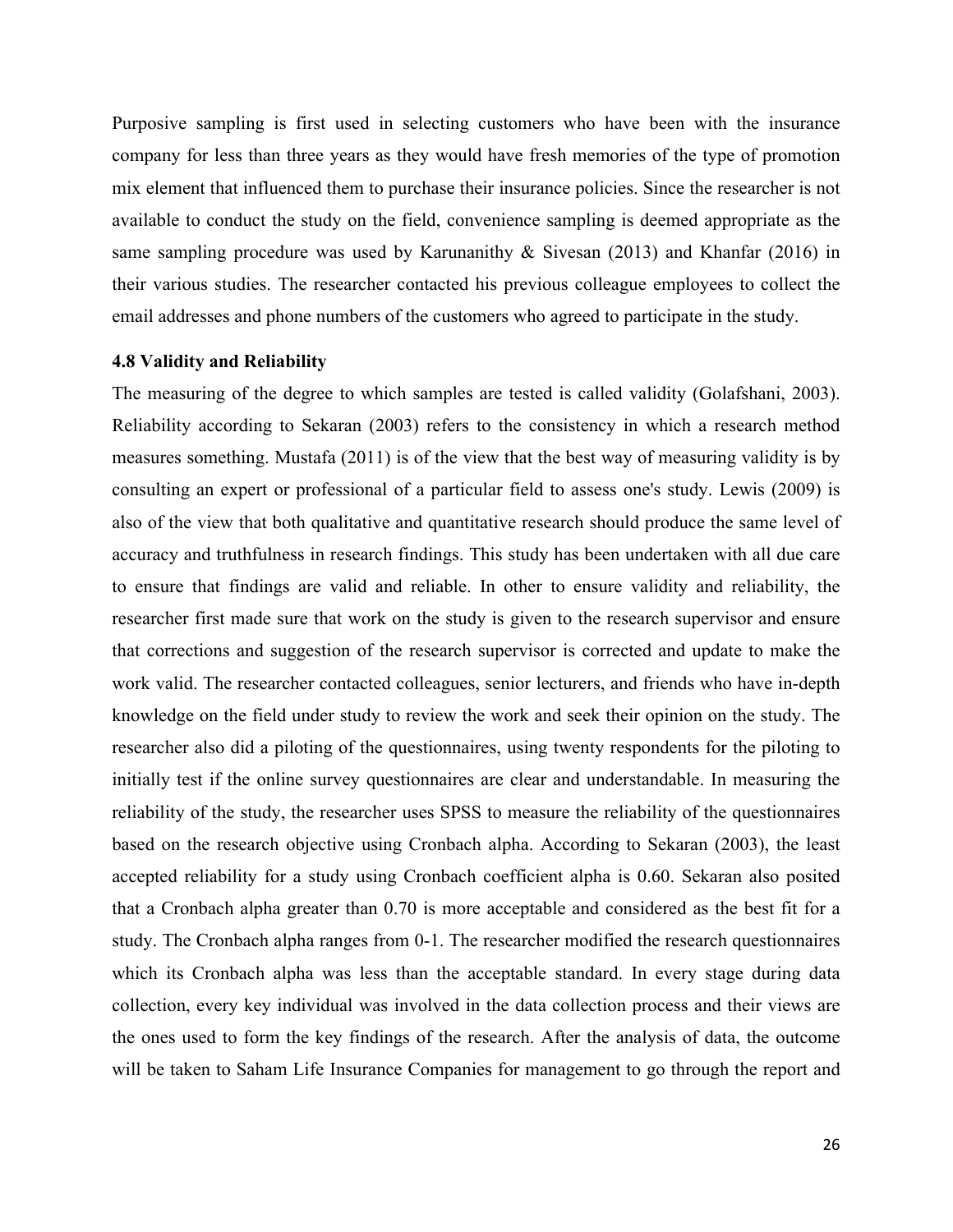comments whether it reflected the information they provided. The online survey questionnaires were administered with the approval of the research supervisor.

### **4.9 Ethical consideration in this study**

The study is a partial fulfillment of the postgraduate program and as such the researcher took time to read through the National College of Ireland (2013) research guide and has adhered to all research ethical protocols in the guide. For the study, permission was sought from the Saham Life Insurance Company management and employees. The survey was conducted on various social media platforms such as Facebook, email, and WhatsApp. The researcher ensured that the information provided was not disclosed to third parties and was not been violated. Customer's consent was sought first before they were included in the study.

### **4.10 Data analysis techniques**

SPSS version 20 and Microsoft Excel were used to analyze the data into tables and diagrams. The data analysis includes a frequency distribution table, regression tables as well as mean and standard deviation tables based on the objectives for the study. The reliability of the research questionnaires was measured through the use of the Cronbach Alpha-model from SPSS. The results of this study are presented in the form of charts and tables. The techniques used for this analysis are simple and easy to use.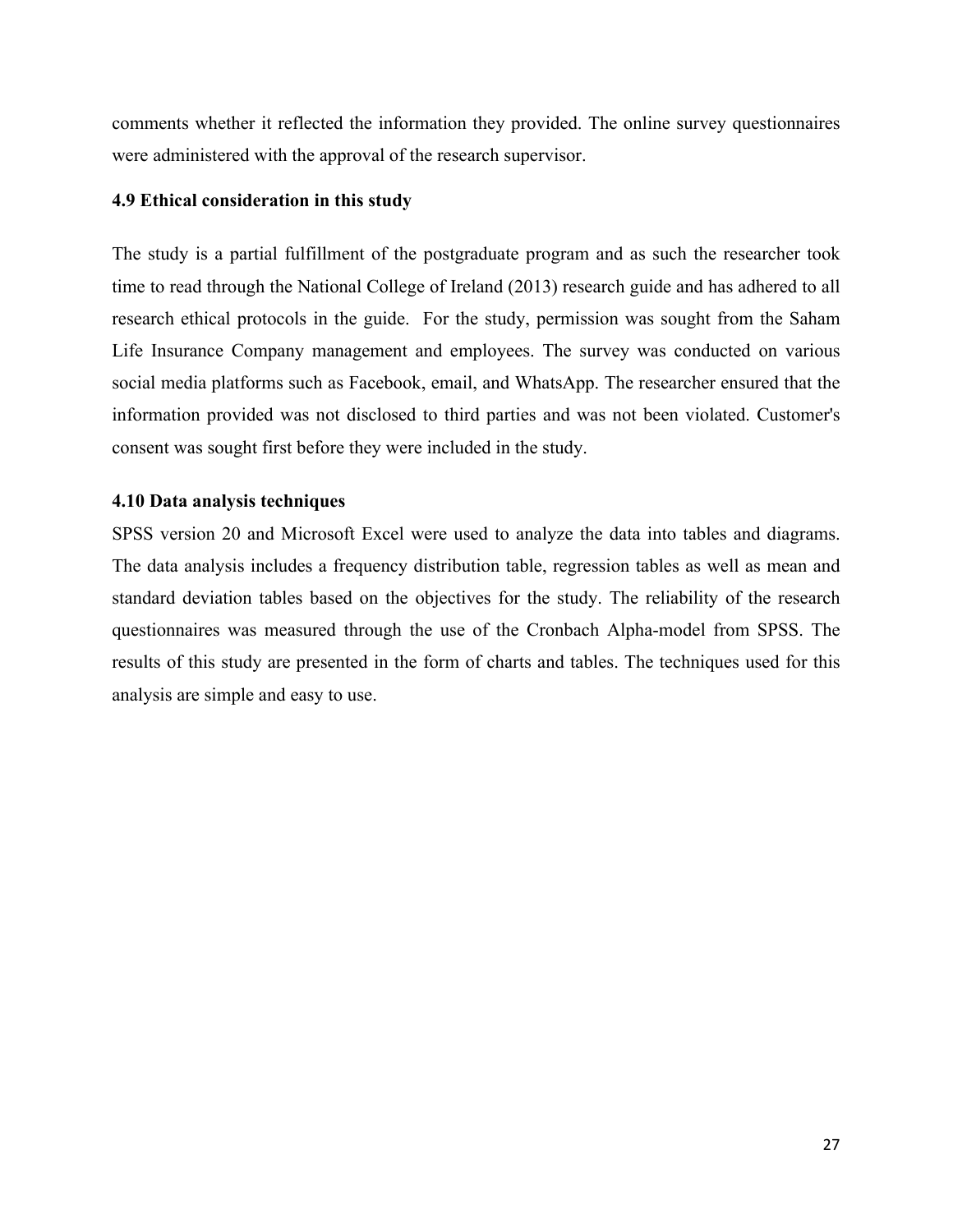#### **CHAPTER FIVE**

### **DATA ANALYSIS AND FINDINGS**

#### **5.1 Introduction**

This chapter analyses intensively the obtained data from the field. Statistical Package for Social Sciences (SPSS) was used in processing the data and presented with tables before making the analysis. All the data used in this analysis are first-hand information collected from all the insurance companies' clients in Kumasi. The chapter focuses on findings and their discussion. In this regard, the research objectives and the research questions from which the researched data was collected are revealed, analyzed, and discussed. The chapter pinpoints promotion mix, consumer knowledge, and purchase behaviour of insurance products in Ghana. The chapter is grouped under four themes which are the demographics, impact of promotion mix on consumer purchasing behaviour, purchasing behaviour, and consumer knowledge. The respondent rate for most questions was 100% as all questionnaires were answered by respondents.

### **5.2 Demographic Information**

Questionnaires were administered to customers of Saham insurance company in Kumasi. The demographics questions were on gender, age, education level of customers, customer's marital status, and how long they have patronized insurance products. Statistically, all customers answered these questions. The table below shows that there were no missing values in the questionnaires administered to workers and shows the findings.

### **5.2.1 Age**

In terms of respondent's age: out of the 200 questionnaires administered to Saham insurance company clients in Kumasi, a scale of one (1) to six (6) was used to categorize the age range as 18-25years representing 1, 26-30 representing 2, 31-35 years representing 3, 36-40years representing 4, 41-50 years representing 5 and 51 years and above representing 6. From the findings on data collected, customers of the insurance company had most of their respondents between the ages of 41-50 years representing 28.5 percent, followed by those between the age of 31-35 years making 22.0 percent, those between the ages of 36-40 represented 19.5 percent, those between the age of 18-25 followed with 13.5 percent and those above 51 years were 19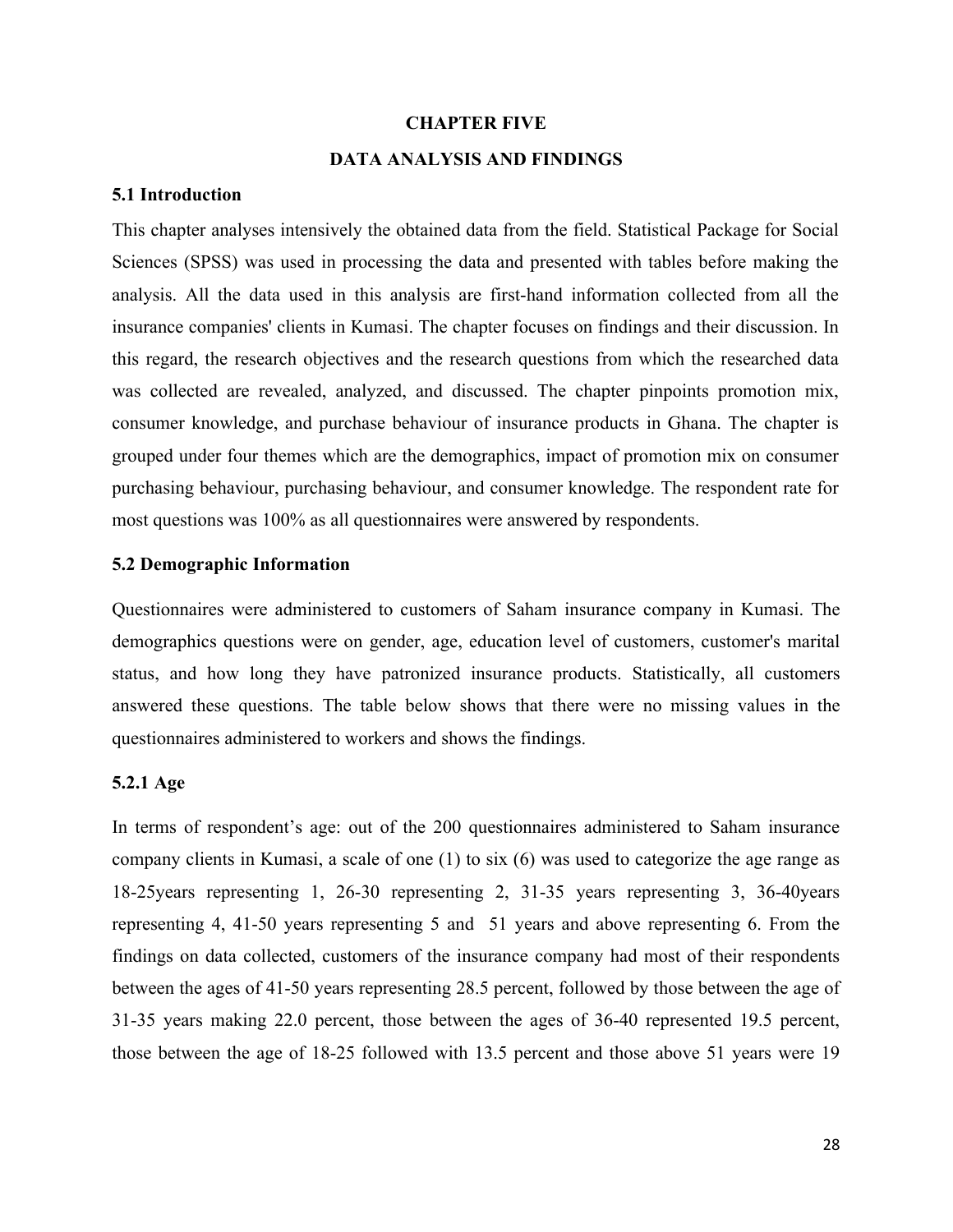representing 9.5%. Those between the ages of 26-30 years had the least respondent (7% respondents).

|       |           | Frequenc | Percent | Valid   | Cumulative |
|-------|-----------|----------|---------|---------|------------|
|       |           | y        |         | Percent | Percent    |
|       | 18-25     | 27       | 13.5    | 13.5    | 13.5       |
|       | $26 - 30$ | 14       | 7.0     | 7.0     | 20.5       |
|       | $31 - 35$ | 44       | 22.0    | 22.0    | 42.5       |
| Valid | $36 - 40$ | 39       | 19.5    | 19.5    | 62.0       |
|       | $41 - 50$ | 57       | 28.5    | 28.5    | 90.5       |
|       | 51above   | 19       | 9.5     | 9.5     | 100.0      |
|       | Total     | 200      | 100.0   | 100.0   |            |

**Table 5.1 Respondents' age** 

Source: Research field May 2021

# **5.2.2 Gender**

Regarding gender, as shown in Table 5.2, 47% of the respondents were males and 53% were females implying that majority of the respondents were females. The respondent percentage was 100%.

**Table 5.2 Respondents' Gender**

|              | Frequenc | Percent | Valid   | Cumulative |
|--------------|----------|---------|---------|------------|
|              |          |         | Percent | Percent    |
| Male         | 94       | 47.0    | 47.0    | 47.0       |
| Valid Female | 106      | 53.0    | 53.0    | 100.0      |
| Total        | 200      | 100.0   | 100.0   |            |

Source: Research field May 2021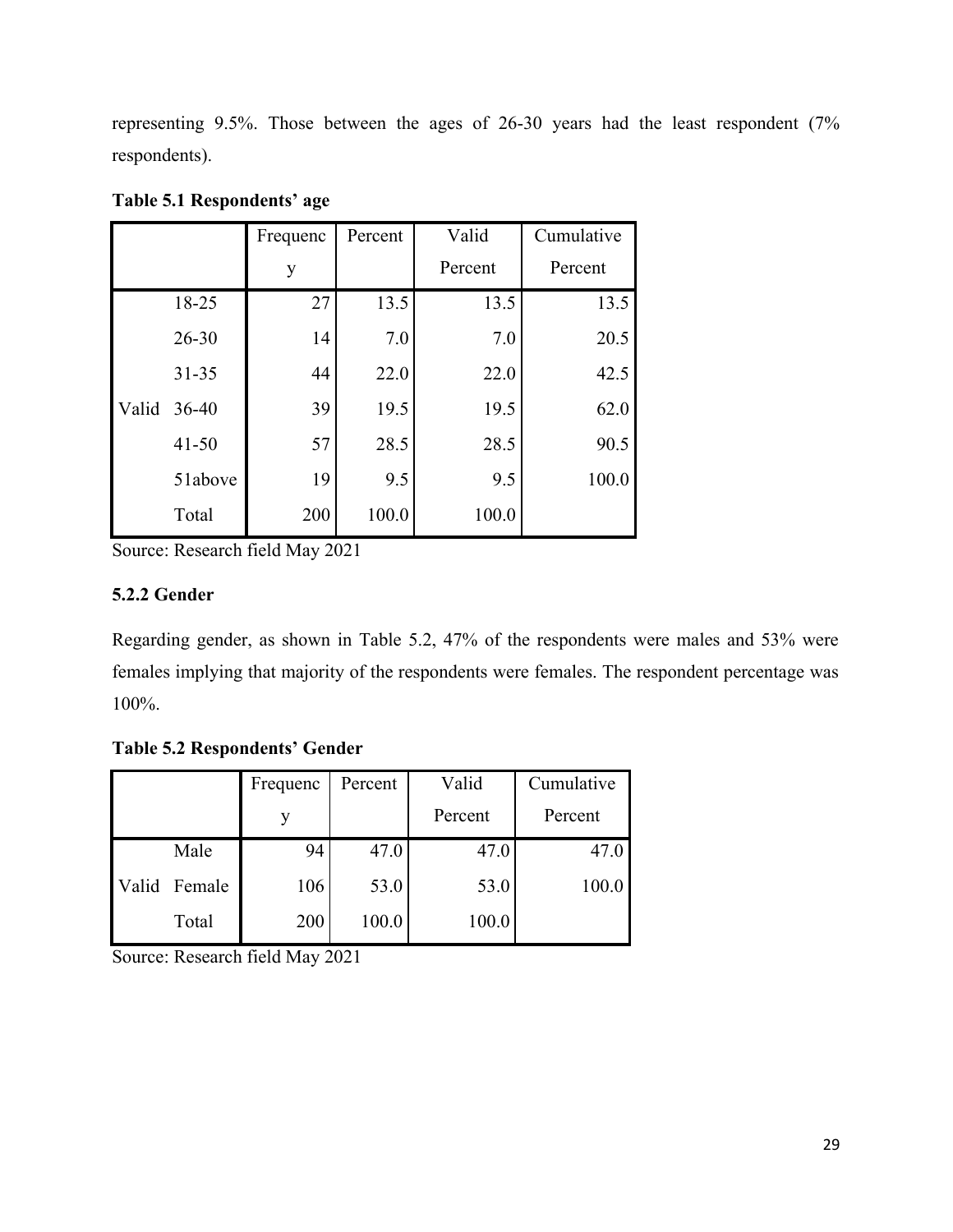# **5.2.3 Martial Status**

122 respondents representing 60.2% revealed that they were married, the remaining 78 respondents representing 39.8% indicated that they were not married (single). All 200 respondents answered all questions and the response rate was 100%

|       |        | Frequenc | Percent | Valid   | Cumulative |  |
|-------|--------|----------|---------|---------|------------|--|
|       |        | y        |         | Percent | Percent    |  |
|       | Marrie | 122      | 61.0    | 61.0    | 61.0       |  |
|       | d      |          |         |         |            |  |
| Valid | Single | 78       | 39.0    | 39.0    | 100.0      |  |
|       | Total  | 200      | 100.0   | 100.0   |            |  |

**Table 5.3 Marital status**

Source: Research field May 2021

# **5.2.4 Respondents' educational level**

The follow-up questions in the questionnaires focused on customers' level of education. 34 percent of the respondents selected their highest level of education as master's degree representing 68 respondents, 34 respondents revealed that they hold graduate degrees making 17 percent; 21.5 percent of the respondents representing 43 respondents revealed that their highest education level as secondary or technical certificate, the remaining 55 respondents indicated that they hold other qualification representing 27.5 percent.

**Table 5.4: Respondents' educational status**

|       |                     | Frequency | Percent | Cumulative |
|-------|---------------------|-----------|---------|------------|
|       |                     |           |         | Percent    |
|       | Secondary/technical | 43        | 21.5    | 21.5       |
|       | Tertiary            | 34        | 17.0    | 38.5       |
| Valid | <b>Masters</b>      | 68        | 34.0    | 72.5       |
|       | Other               | 55        | 27.5    | 100        |
|       | Total               | 200       | 100.0   |            |

Source: Research field May 2021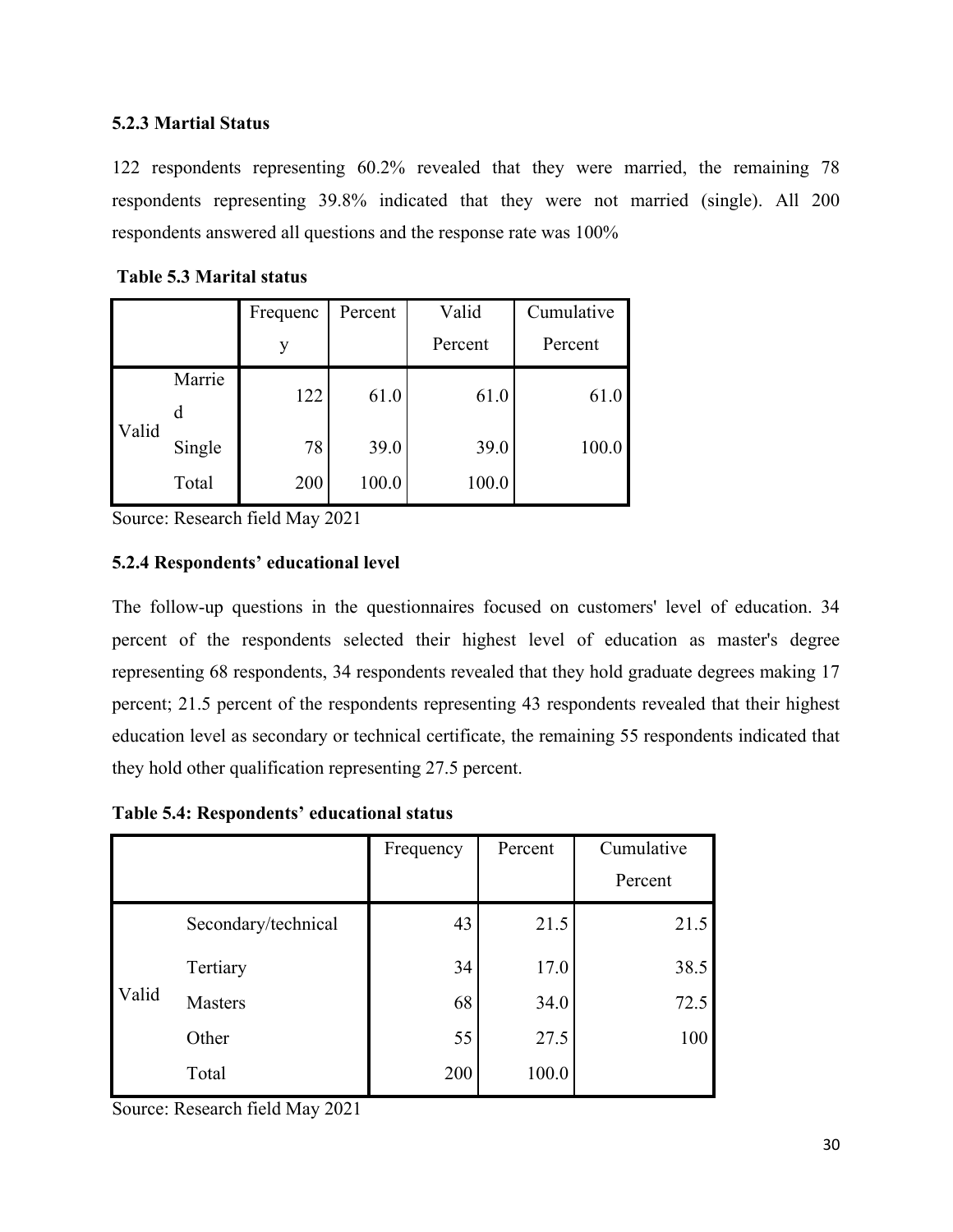# **5.3 Reliability Analysis**

The questionnaire adopted for this study consists of 31 questions made up of promotion mix elements, consumer purchasing behaviour, and consumer knowledge. Ultimately, the Cronbach's coefficient ranges from 0 to 1. Generally, a coefficient greater than or equal to 0.7 is considered acceptable and a good indication of construct reliability (Nunnally, 1978). The lower limit of acceptability is 0.6 (Sekaran, 2003). The overall Cronbach's alpha for the 31 variables presented in table 4.5 below is 0.716. The Cronbach's alpha for promotion mix is 0.715 and that of consumer knowledge and purchase behaviour is (0.722 and 0.712 respectively) indicates a highly reliable measure.

| <b>VARIABLES</b>           | <b>Cronbach Alpha</b> | <b>Number of Items</b> |  |  |
|----------------------------|-----------------------|------------------------|--|--|
| Advertising                | .765                  | 6                      |  |  |
| Personal Selling           | .785                  | $\overline{4}$         |  |  |
| <b>Sales Promotion</b>     | .634                  | 5                      |  |  |
| Public relation            | .600                  | 5                      |  |  |
| Direct Marketing           | .785                  | 6                      |  |  |
| <b>Total Promotion mix</b> | 0.715                 |                        |  |  |
| <b>Purchase Behaviour</b>  | .722                  | 8                      |  |  |
| Consumer Knowledge         | .712                  | $\overline{7}$         |  |  |
| <b>Total all variables</b> | 0.716                 | 41                     |  |  |

## **Table 5.5 Reliability**

Source: Research field May 2021

# **5.4 Correlation Analysis**

From table 5.5 below purchasing behaviour had a positive correlation with consumer knowledge, personnel selling, sales promotion, and public relations with sig less than 0.05 and 0.01 which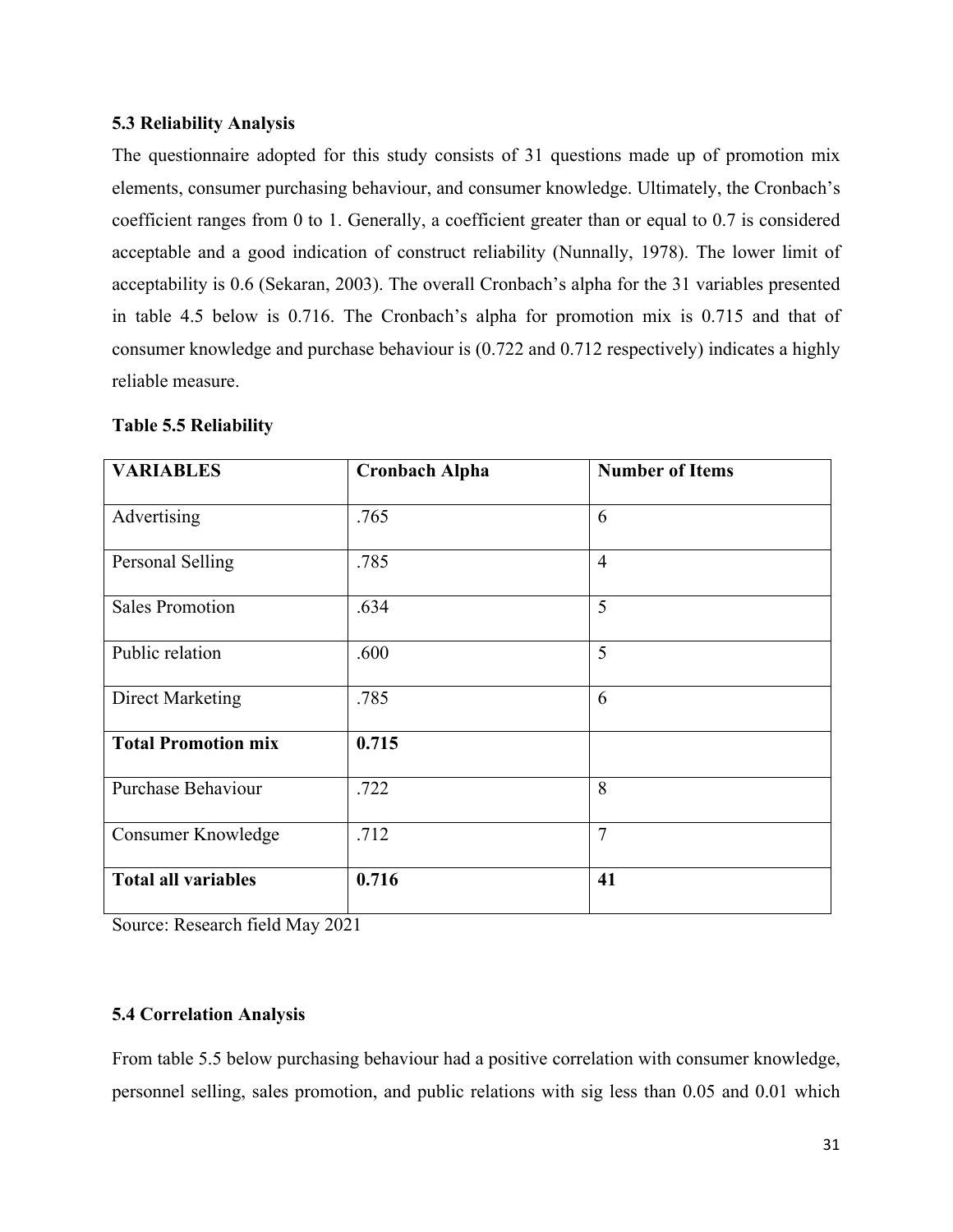means a change in purchasing behaviour is highly affected by sales promotion with a Pearson correlation of 0.313, followed by consumer knowledge with a Pearson correlation of 0.149, and subsequently by personnel selling and public relation with a Pearson correlation of 0.102 and 0.101 respectively. Even though advertising has a Pearson Correlation of 0.88 its sig is 0.069 and is greater than 0.05 making it insignificant. Direct marketing had a negative correlation to purchasing behaviour of insurance services with Pearson correlation of -0.033, which means an increase in direct marketing does not have any positive effect on purchasing behaviour.

Moreover, from table 5.6, findings revealed that consumer knowledge positively affects purchasing behaviour with a Pearson Correlation of 0.149 and a sig of 0.02 which is less than 0.05. This means that an increase in consumer knowledge will lead to a slight increase in consumer purchasing behaviour. All elements of the promotion mix had a strong correlation with consumer knowledge; this means an increase in this promotion mix will increase consumer knowledge which is likely to increase consumer purchasing behaviour. In other of highest correlation personnel selling has the highest positive correlation followed by sales promotion, public relationship, advertising and directing marketing with Pearson correlation of 0.349, 0.232, 0.170, 0.155 and 0.145 respectively.

|             |                            | Purchasing Consumer |           |             | Personnel | Sales     | Public    | Direct    |
|-------------|----------------------------|---------------------|-----------|-------------|-----------|-----------|-----------|-----------|
|             |                            | Behaviour           | knowledge | advertising | selling   | promotion | relation  | marketing |
| Purchasing  | Pearson Correlation        |                     | $.149**$  | .088        | $.102*$   | $.313***$ | $.101*$   | $-.033$   |
| Behaviour   | Sig. (2-tailed)            |                     | .002      | .069        | .034      | .000      | .037      | .499      |
|             | N                          | 200                 | 200       | 200         | 200       | 200       | 200       | 200       |
| Consumer    | <b>Pearson Correlation</b> | $.149**$            |           | $.155***$   | $.349**$  | $.232**$  | $.170***$ | $.145***$ |
| knowledge   | Sig. (2-tailed)            | .002                |           | .001        | .000      | .000      | .000      | .003      |
|             | N                          | 200                 | 200       | 200         | 200       | 200       | 200       | 200       |
| Advertising | Pearson Correlation        | .088                | $.155***$ |             | $.585***$ | $.380**$  | $.185**$  | $-.043$   |
|             | Sig. (2-tailed)            | .069                | .001      |             | .000      | .000      | .000      | .376      |
|             | N                          | 200                 | 200       | 200         | 200       | 200       | 200       | 200       |

# **Table 5.6 Correlations**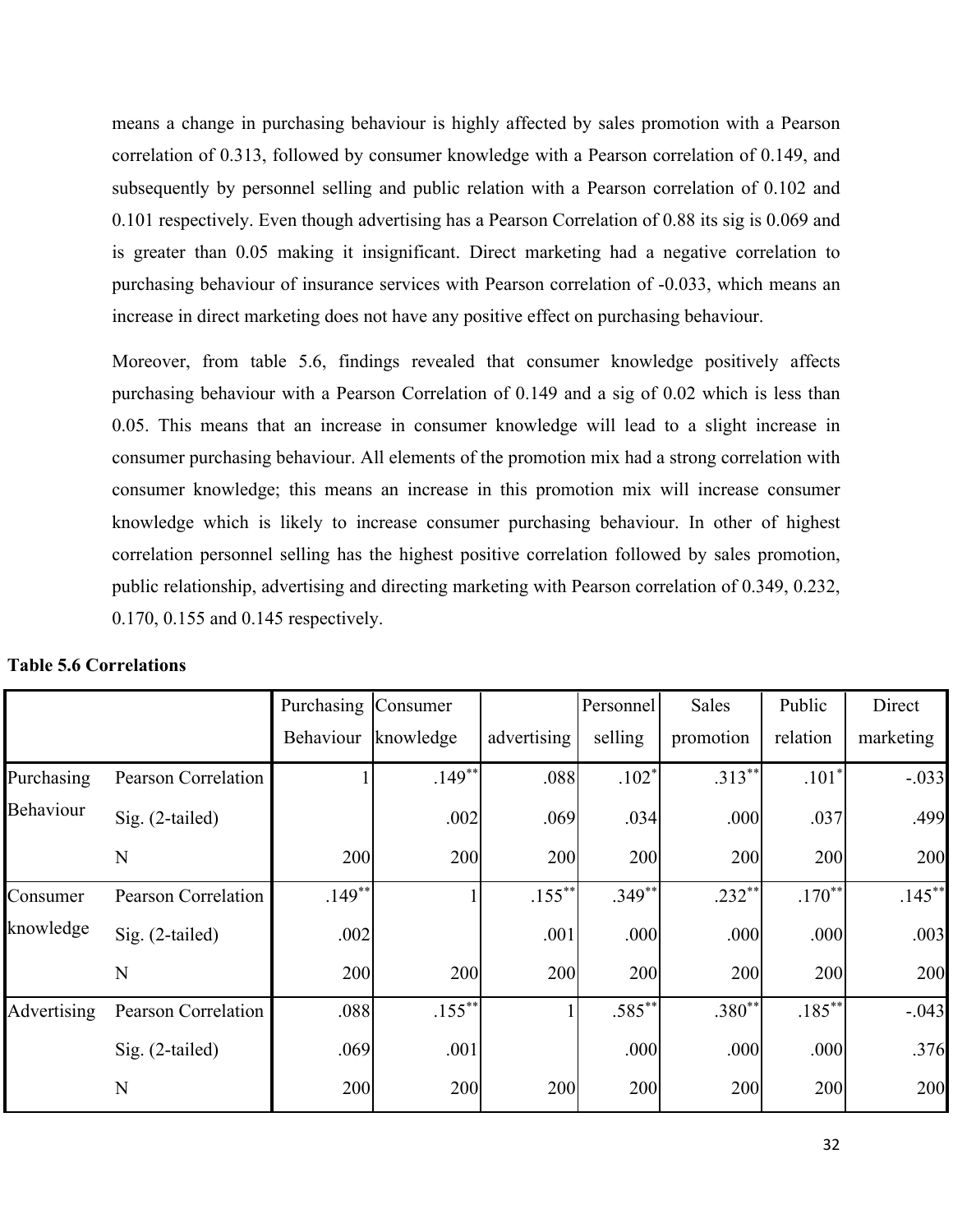| Personnel | <b>Pearson Correlation</b> | $.102*$   | $.349**$  | $.585***$ |           | $.485***$ | $.209***$ | $-.005$      |
|-----------|----------------------------|-----------|-----------|-----------|-----------|-----------|-----------|--------------|
| selling   | $Sig. (2-tailed)$          | .034      | .000      | .000      |           | .000      | .000      | .913         |
|           | $\mathbf N$                | 200       | 200       | 200       | 200       | 200       | 200       | 200          |
| Sales     | Pearson Correlation        | $.313***$ | $.232**$  | $.380**$  | $.485***$ |           | $.382**$  | $-.030$      |
| promotion | Sig. (2-tailed)            | .000      | .000      | .000      | .000      |           | .000      | .535         |
|           | $\mathbf N$                | 200       | 200       | 200       | 200       | 200       | 200       | 200          |
| Public    | <b>Pearson Correlation</b> | $.101*$   | $.170**$  | $.185***$ | $.209***$ | $.382**$  |           | $.113*$      |
| relation  | $Sig. (2-tailed)$          | .037      | .000      | .000      | .000      | .000      |           | .019         |
|           | $\mathbf N$                | 200       | 200       | 200       | 200       | 200       | 200       | 200          |
| Direct    | <b>Pearson Correlation</b> | $-.033$   | $.145***$ | $-.043$   | $-.005$   | $-.030$   | $.113*$   | $\mathbf{1}$ |
| marketing | Sig. (2-tailed)            | .499      | .003      | .376      | .913      | .535      | .019      |              |
|           | $\mathbf N$                | 200       | 200       | 200       | 200       | 200       | 200       | 200          |

\*\*. Correlation is significant at the 0.01 level (2-tailed).

\*. Correlation is significant at the 0.05 level (2-tailed).

Source: Research field May 2021

# **5.5 Impact of promotion mix on consumer purchasing behaviour**

Section B of the questionnaire focused on the impact of promotion mix on consumer purchasing behaviour. The various promotion mixes were used as a theme under section B. The theme comprises advertising, personnel selling, sales promotion, public relation, and directing marketing and how it affects purchasing behaviour. Question asked on this section used a scale of 1-5, 1 representing no extent, 2 small extents, 3 some extent, 4 large extents, and 5 very large extents. All questions were answered by respondents under this section. All five elements of the promotion mix (Advertising, personnel selling, sales promotion, and direct marketing) were used to measure the impact of the promotion mix on consumer knowledge.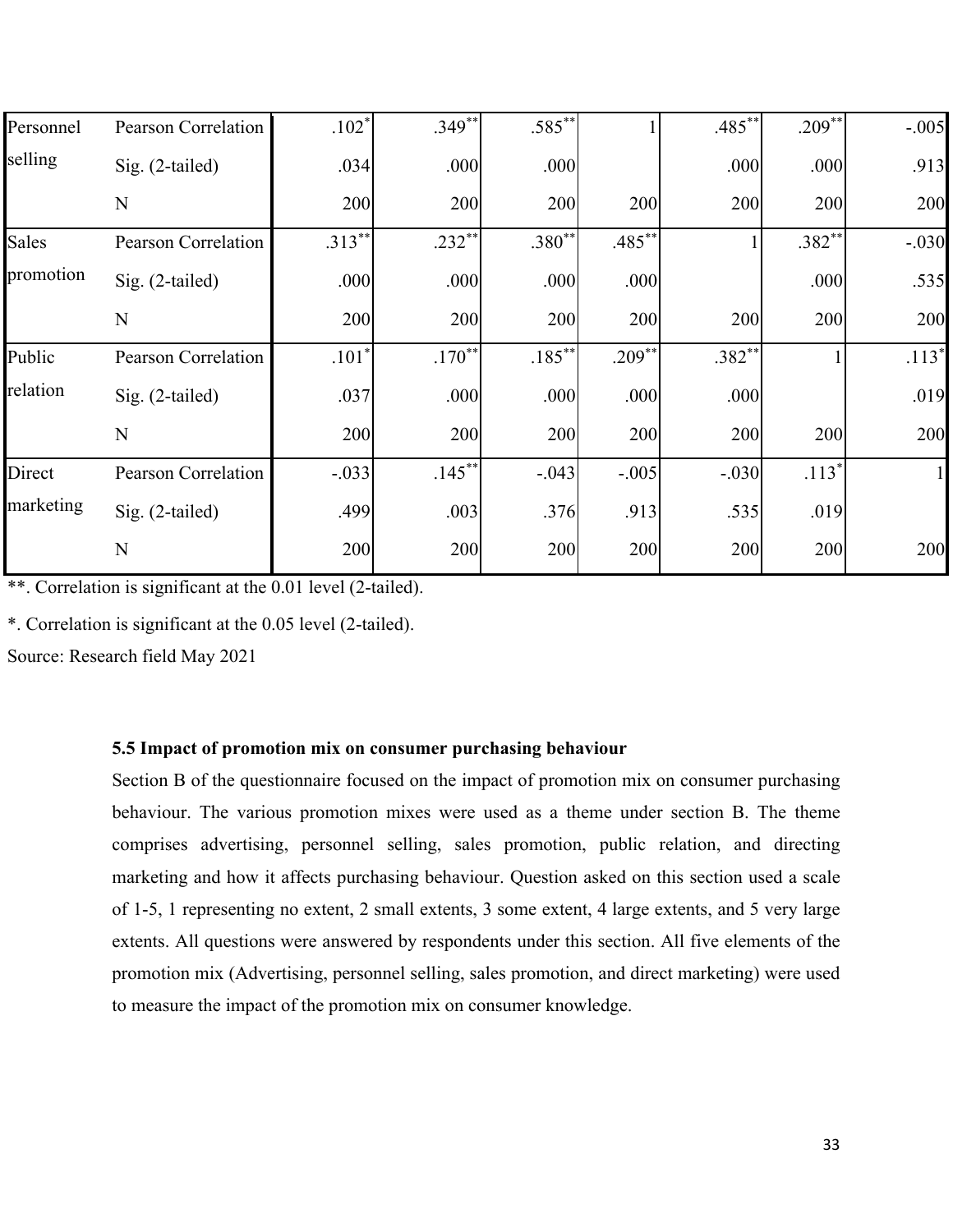|  |  |  |  | Table 5.7: Descriptive statistics on advertising on purchasing behaviour |  |
|--|--|--|--|--------------------------------------------------------------------------|--|
|  |  |  |  |                                                                          |  |
|  |  |  |  |                                                                          |  |
|  |  |  |  |                                                                          |  |

| <b>Statement</b>                                                                                                                    | <b>NE</b>        | <b>SE</b>      | $SE^*$                              | LE                               | <b>VLE</b>       | <b>MEAN</b> |
|-------------------------------------------------------------------------------------------------------------------------------------|------------------|----------------|-------------------------------------|----------------------------------|------------------|-------------|
| To what extent does television<br>advertisement influence your<br>purchasing behaviour of an<br>insurance company's services?       | 43<br>$(21.5\%)$ | 40<br>$(20\%)$ | 50<br>(25%)                         | 39<br>$(19.5\%$<br>$\mathcal{)}$ | 28<br>(14%)      | 2.8         |
| To what extent does radio<br>advertisement influence your<br>purchasing behaviour of an<br>insurance company's services?            | 37<br>$(18.5\%)$ | 20<br>$(10\%)$ | 78<br>(39%)                         | 41<br>$(20.5\%$<br>$\mathcal{)}$ | 24<br>$(11.5\%)$ | 2.99        |
| To what extent does billboard<br>advertisement influence your<br>behaviour<br>purchase<br>of<br>an<br>insurance company's services? | 6<br>(3%)        | 48<br>(24%)    | 60<br>$(30\%)$                      | 58<br>(29%)                      | 28<br>(14%)      | 3.27        |
| To what extent does newspaper<br>advertisement influence your<br>behaviour<br>purchase<br>of<br>an<br>insurance company services?   | 8<br>(4%)        | 33             | 47<br>$(16.5\% \t(23.5\%) \t(42\%)$ | 84                               | 28<br>(14%)      | 3.45        |
| To what extent does online<br>advertisement influence your<br>purchasing behaviour of<br>an                                         | 84<br>(14%)      | 48<br>(8%)     | 240<br>$(40\%)$                     | 168<br>(28%)                     | 60<br>$(10\%)$   | 3.12        |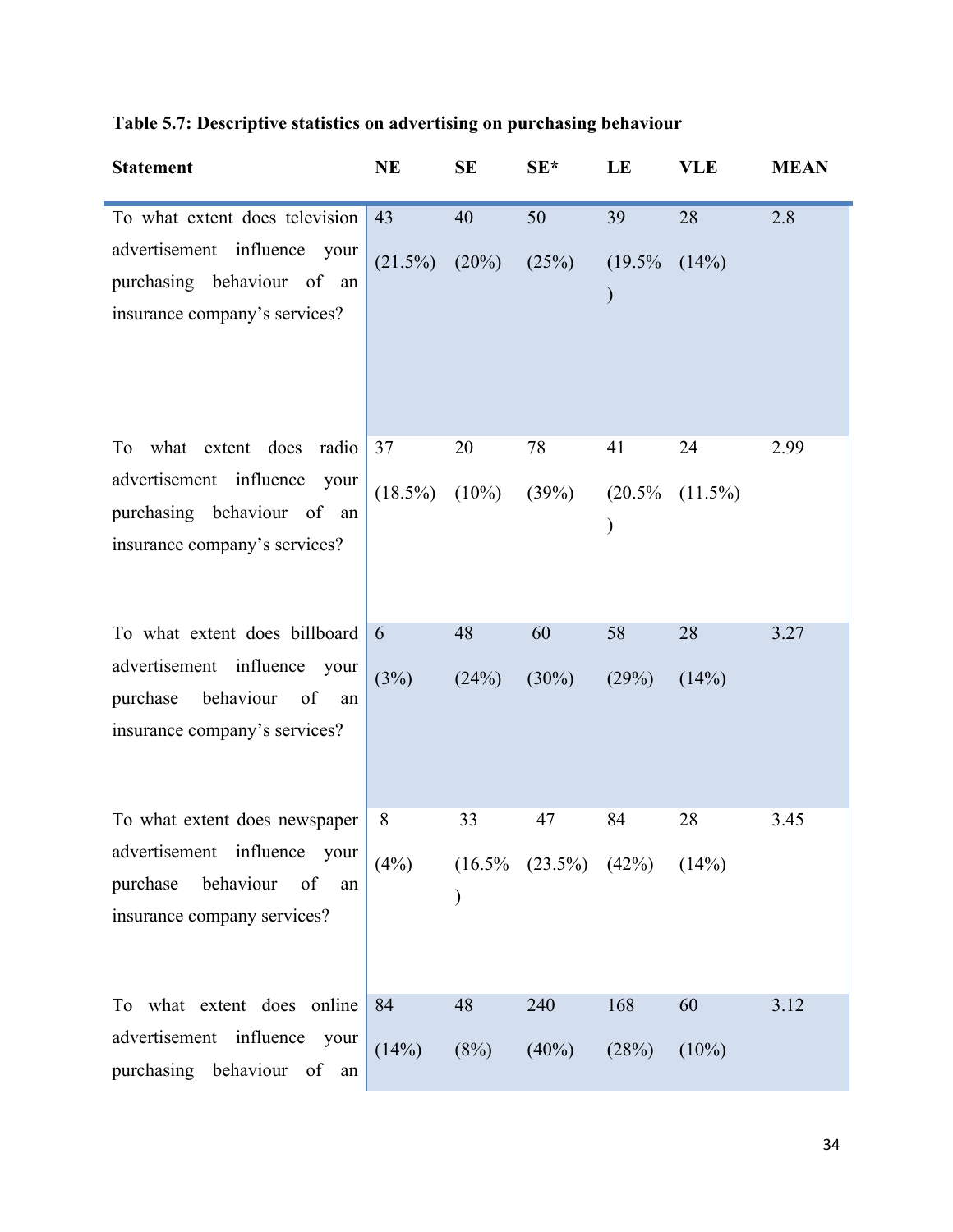insurance company's services?

To what extent does magazine advertisement influence your purchasing behaviour of an insurance company's services? 23



**NOTE: NE (No extent) = 1, SE (Small extent) = 2, SE\*(Some extent) = 3, LE (Large extent) =4, VLE (Very Large extent) =5** 

#### **Source: Field Survey, 2021**

# **5.5.1 Television Advertisement and Radio advertisement**

The mean score of 2.8 from this question indicated that television advertisements on average influence customer purchasing behaviour to some extent.

Moreover findings on how radio advertisement influence purchasing behaviour revealed a mean score of 2.98 which was higher than that of television advertisement 2.8. Findings indicated that radio advertisements influenced consumers purchasing behaviour on insurance products to some extent. 18.5% of the respondents revealed that radio advertisement does not have any influence on their purchasing behaviour, 10% of the respondents revealed that radio advertisement has a small impact on their purchasing behaviour, majority of the respondents representing 30% indicated that radio advertisement impact or influence their purchasing behaviour to some extent, the remaining 29% and 14% respondents revealed that radio advertisement has a large impact and very large impact of their purchasing behaviour respectively.

#### **5.5.2 Billboard and Newspaper advertisement**

Findings on billboard advertisement revealed with a mean score of 3.27 revealing that majority of the respondents for this online survey were of the view that billboard advertisement influenced their purchasing behaviour to some extent.

The majority of respondents were of the view that newspaper advertisement influences their purchasing behaviour to some extents. The mean score of 3.45 concludes the finding that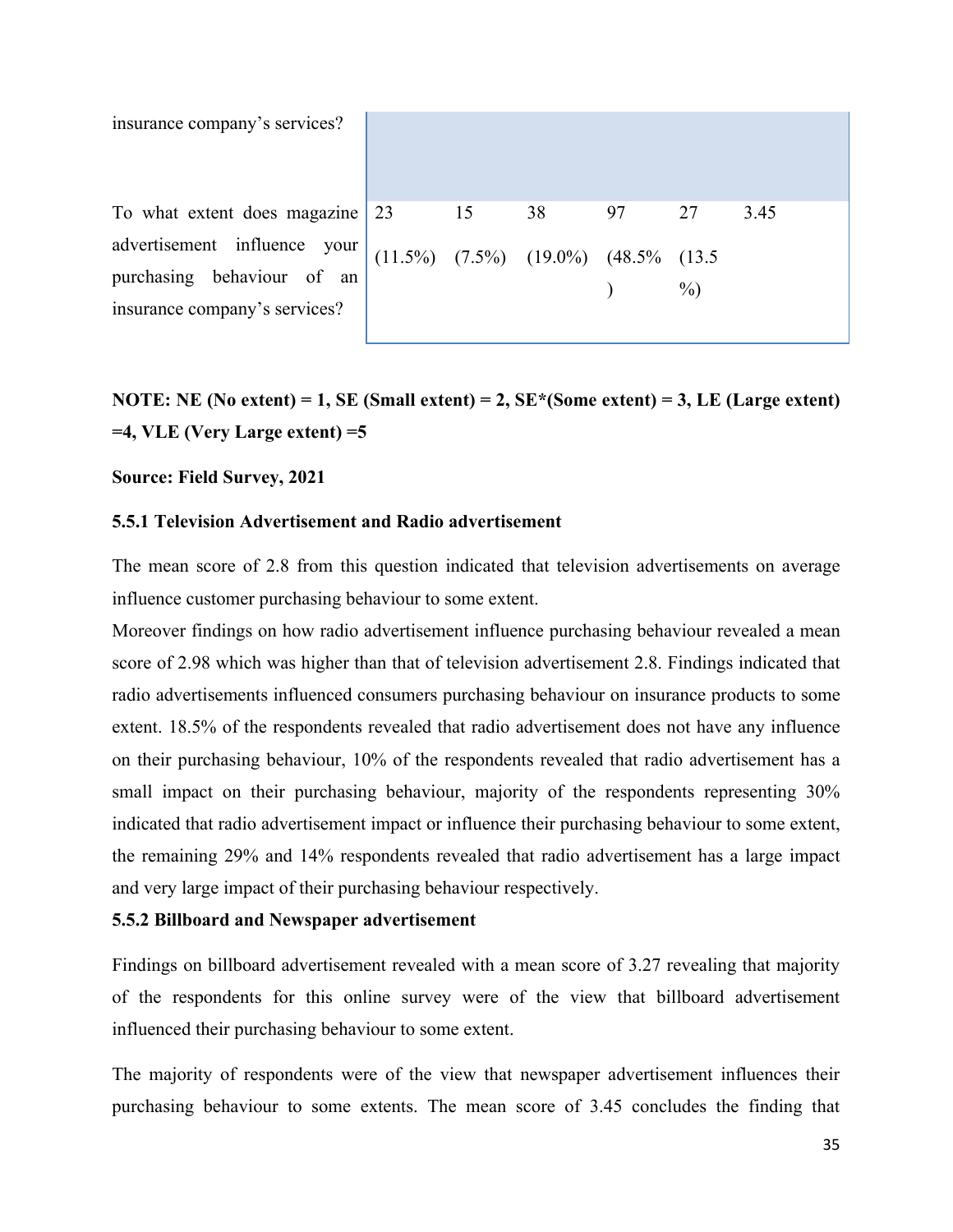newspaper advertisement influences the purchasing behaviour of insurance products to a large extent.

#### **5.5.3 Online and Magazine advertisement**

37.5% of the respondents representing 75 of the respondents agreed that online advertising has an impact on their purchasing of insurance products by some extent followed by 31% respondents indicating that online advertising has a large impact on their purchasing behaviour of insurance products, 11.5% of the respondents agreed that online advertisement influence their purchasing behaviour by a very large extent, the remaining 12% and 8% revealed that online advertisement had no impact or had a small impact on their purchasing behaviour respectively. Using the mean score of 3.12 it can be concluded that online advertisement impacts customers of an insurance company to some extent.

In addition findings on how magazine advertisement influences consumer purchasing behaviour revealed that 48.5% of the respondent representing the majority of the respondents revealed that magazine advertisement influences their purchasing behaviour of insurance products by a large extent followed by 19.0% and 13.5% who indicated that magazine advertisement influences their purchasing behaviour by some extent and very large extent respectively. The remaining 11.5% and 7.5% of the respondents revealed that magazine advertisement influences their purchasing behaviour by no extent and small extent respectively. Using the mean score of 3.44 it can be concluded that magazine advertisements influence the purchasing behaviour of customers of an insurance company to a higher extent.

## **5.5b Impact of personnel selling on purchasing**

This section of the questionnaire focused on how personnel selling influences purchasing behaviour of customers. 6 questions were asked to find out how these factors affected direct marketing. Question asked on this section used a scale of 1-6, NE (No extent) = 1, SE (Small extent) = 2,  $SE*(Some extent) = 3$ , LE (Large extent) = 4, VLE (Very Large extent) = 5 UA= unanswered. Findings can be found in table 4.6 below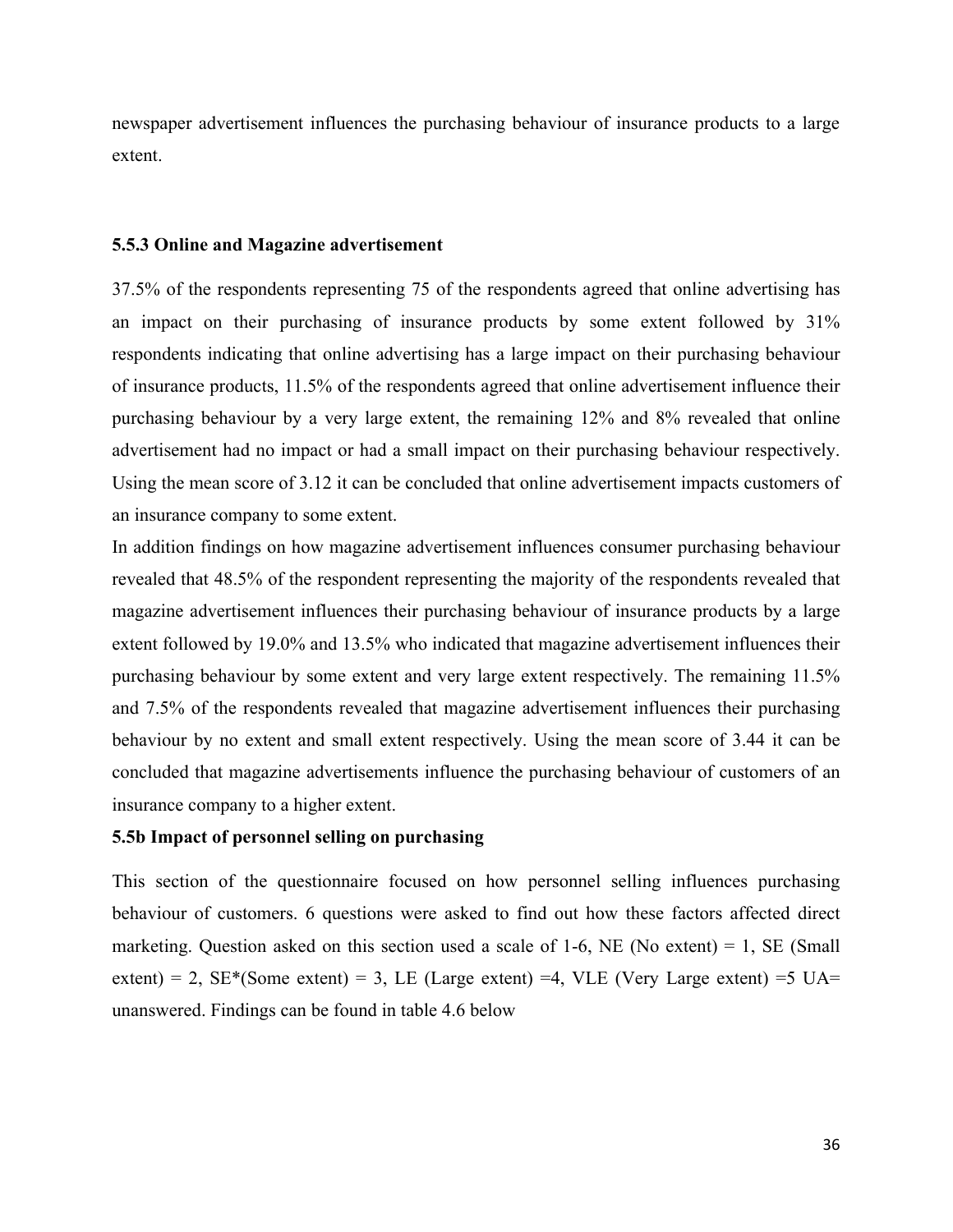|  | Table 5.8: Descriptive statistics on personnel selling on purchasing behaviour |
|--|--------------------------------------------------------------------------------|
|  |                                                                                |

| <b>Statement</b>                                                                                                                                                  | <b>NE</b>                   | <b>SE</b>       | $SE^*$            | LE                               | <b>VLE</b>                    | <b>MEAN</b> |
|-------------------------------------------------------------------------------------------------------------------------------------------------------------------|-----------------------------|-----------------|-------------------|----------------------------------|-------------------------------|-------------|
| To what extent do personnel<br>selling influence your purchase<br>behaviour<br>of<br>insurance<br>an<br>company's services?                                       | $\overline{7}$<br>$(3.5\%)$ | 24<br>$(12\%)$  | 32<br>(16%)       | 80<br>$(40\%)$                   | 57<br>(28.5%<br>$\mathcal{E}$ | 3.78        |
| To what extent do personnel<br>selling influence your consumer<br>knowledge of an<br>insurance<br>company's services?                                             | $\tau$<br>$(3.5\%)$         | 17<br>$(8.5\%)$ | 20<br>$(10\%)$    | 87<br>$(43.5\%$<br>$\mathcal{E}$ | 69<br>(34.5%<br>$\mathcal{E}$ | 3.97        |
| To what extent did retail selling<br>(face-to-face with an agent)<br>influence<br>your<br>purchasing<br>behaviour<br>of<br>insurance<br>an<br>company's services? | 13<br>$(6.5\%)$             | 30<br>(15%)     | 109<br>$(54.5\%)$ | 36<br>(18%)                      | 12<br>(6%)                    | 3.02        |
| To what extent does business-to-<br>business selling influence your<br>consumer knowledge of an<br>insurance company's services?                                  | 28<br>(14%)                 | 38<br>(19%)     | 65<br>$(32.5\%)$  | 55<br>$(27.5\%$<br>$)$           | 14<br>(7%)                    | 2.94        |

**NOTE: NE (No extent) = 1, SE (Small extent) = 2, SE\*(Some extent) = 3, LE (Large extent) =4, VLE (Very Large extent) =5** 

**Source: Field Survey, 2021**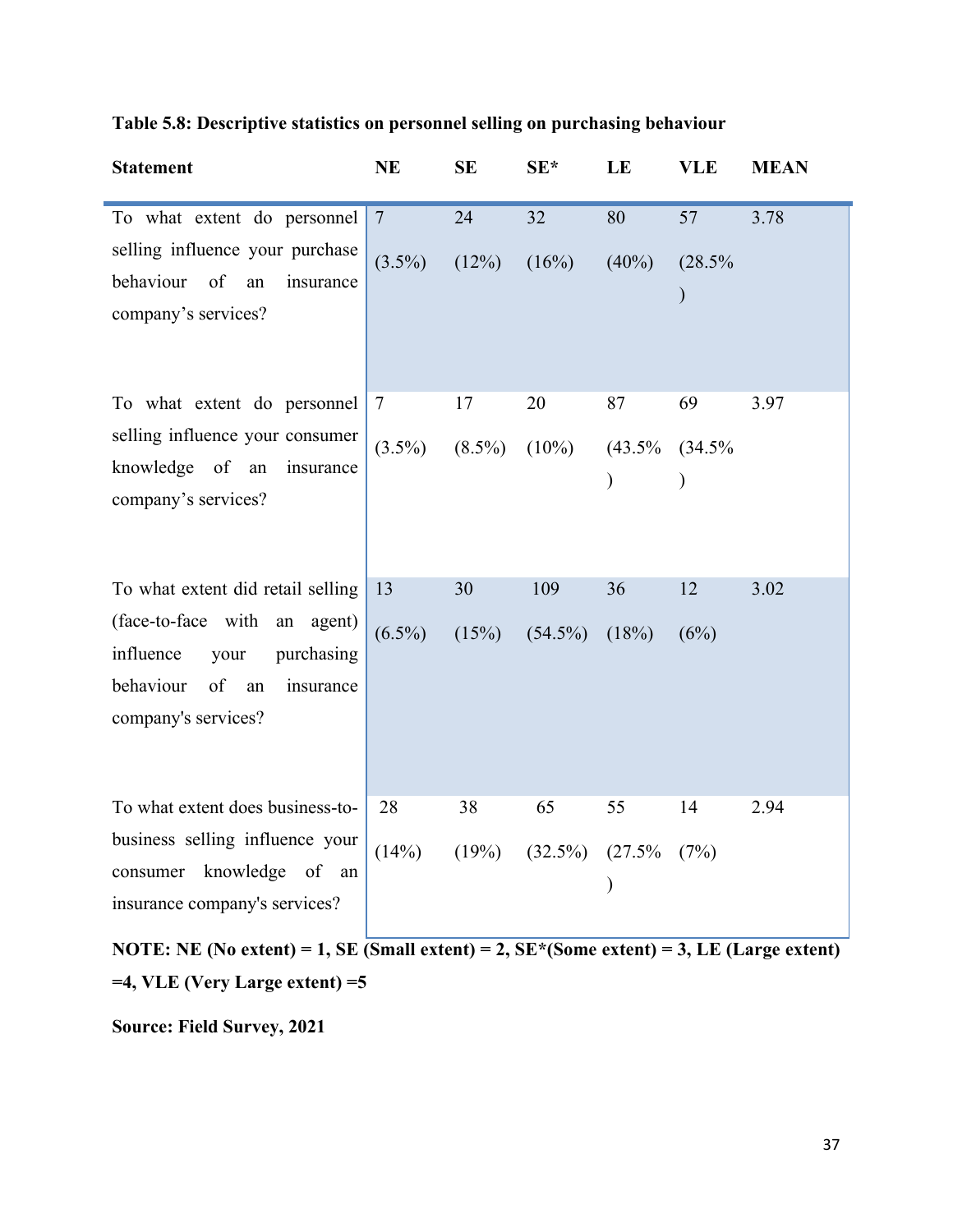#### **5.5b.1 Personnel selling on purchasing behaviour**

The mean score of 3.78 from the finding indicated that consumers agreed personnel selling influence their purchasing behaviour to a large extent. 3.5% of the respondents revealed that personnel selling has no influence on their purchasing behaviour, while the majority of respondents (40%) were of the view personnel selling influences their purchasing behaviour by a large extent, 28.5% of the respondents been the next majority believed that personnel selling influences their purchasing behaviour by a large extent while the remaining 16% and 12% of the remaining respondents were of the view that personnel selling influences their purchasing behaviour by some extent and small extent.

Furthermore, the findings revealed with a mean score of 3.97 pinpointing that personnel sales impact customer's knowledge of insurance company services and influences customers' purchasing behaviour by a large extent. The majority of the respondents representing 43.5% were of the view that personnel selling influence their knowledge by a large extent which influences their purchasing behaviour by a large extent. The next majority representing 34.5% revealed that personnel selling influence their knowledge on insurance products by a very large extent which further influences their purchasing behaviour by the same extent. 10%, 8.5%, and 3.5% of the respondents were of the view that personnel selling impacts their knowledge by some extent, small extent, and no extent respectively.

#### **5.5b.2 Retail selling (face-to-face) and business to business to business**

The mean of 3.02 revealed that retail selling influenced customers purchasing behaviour of insurance products to some extent. 54.5% of the respondents indicated that retail selling influences their purchasing of insurance products to some extent. 18% of the respondent agreed that retail selling influences their purchasing behaviour of insurance products by a large extent while the remaining 15%, 6%, and 6.5% thought that retail selling influences their purchasing behaviour by a small extent, very large extent, and no extent respectively.

Also, the findings on how business to business selling influence customers purchasing behaviour revealed that 32.5% of the respondents were of the view that business to business selling has influenced their purchasing behaviour of insurance products by some extent, the next majority of the respondents representing 27.5% indicated that business to business selling has influenced their purchasing of insurance products by large extent, the remaining 19%, 14%, and 7% revealed that business to business selling has influenced their purchasing behaviour by a small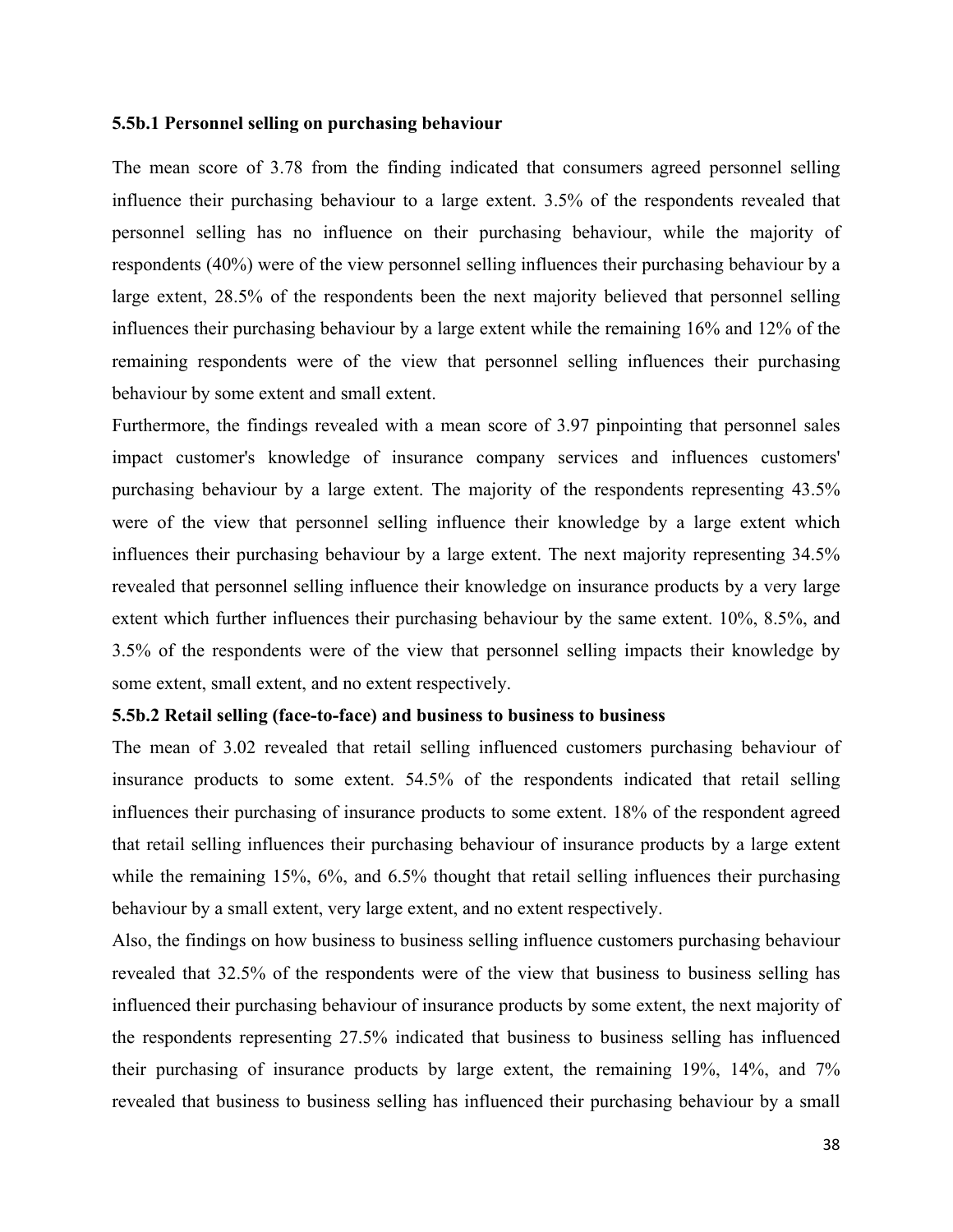extent, no extent, and very large extent respectively. Using the meaning score of 2.92 from the findings it can be concluded that business to business impacts customers purchasing behaviour to some extent. From the above findings, it can be deduced that retail selling has a higher impact on customers purchasing behaviour compared to that of business-to-business selling.

# **5.5c Sales promotion on purchasing behaviour**

The findings on sales promotion on purchasing behaviour are revealed in table 5.9 below:

| <b>Statement</b>                                                                                              | <b>NE</b> | <b>SE</b> | $SE*$      | LE                         | <b>VLE</b>              | <b>MEAN</b> |
|---------------------------------------------------------------------------------------------------------------|-----------|-----------|------------|----------------------------|-------------------------|-------------|
| $\mathbf I$<br>with<br>insurance<br>am<br>my                                                                  | 22        | 22        | 52         | 71                         | 33                      | 3.355       |
| company due to a promotion it<br>did?                                                                         | $(11\%)$  | $(11\%)$  | (26%)      | $(35.5\%$<br>$\mathcal{E}$ | $(16.5\%$               |             |
| To what extent did an insurance                                                                               | $\tau$    | 27        | 54         | 64                         | 48                      | 3.595       |
| sales promotion attract you to<br>purchase their services?                                                    | $(3.5\%)$ | $(13.5\%$ | (27%)      | (32%)                      | (24%)                   |             |
| I got to know new insurance                                                                                   | 9         | 29        | 24         | 77                         | 61                      | 3.65        |
| company's<br>services<br>through<br>sales promotion?                                                          | $(10\%)$  | (8%)      | (12%)      | (46%)                      | (24%)                   |             |
| what extent does<br>To<br>your                                                                                | $\tau$    | 11        | 63         | 54                         | 65                      | 3.76        |
| sales<br>insurance<br>company<br>distinguish<br>promotion<br>them<br>other<br>from<br>insurance<br>companies? | $(3.5\%)$ | $(5.5\%)$ | $(31.5\%)$ | (27%)                      | (32.5%<br>$\mathcal{Y}$ |             |

# **Table 5.9 Descriptive statistics on sales promotion on purchasing behaviour**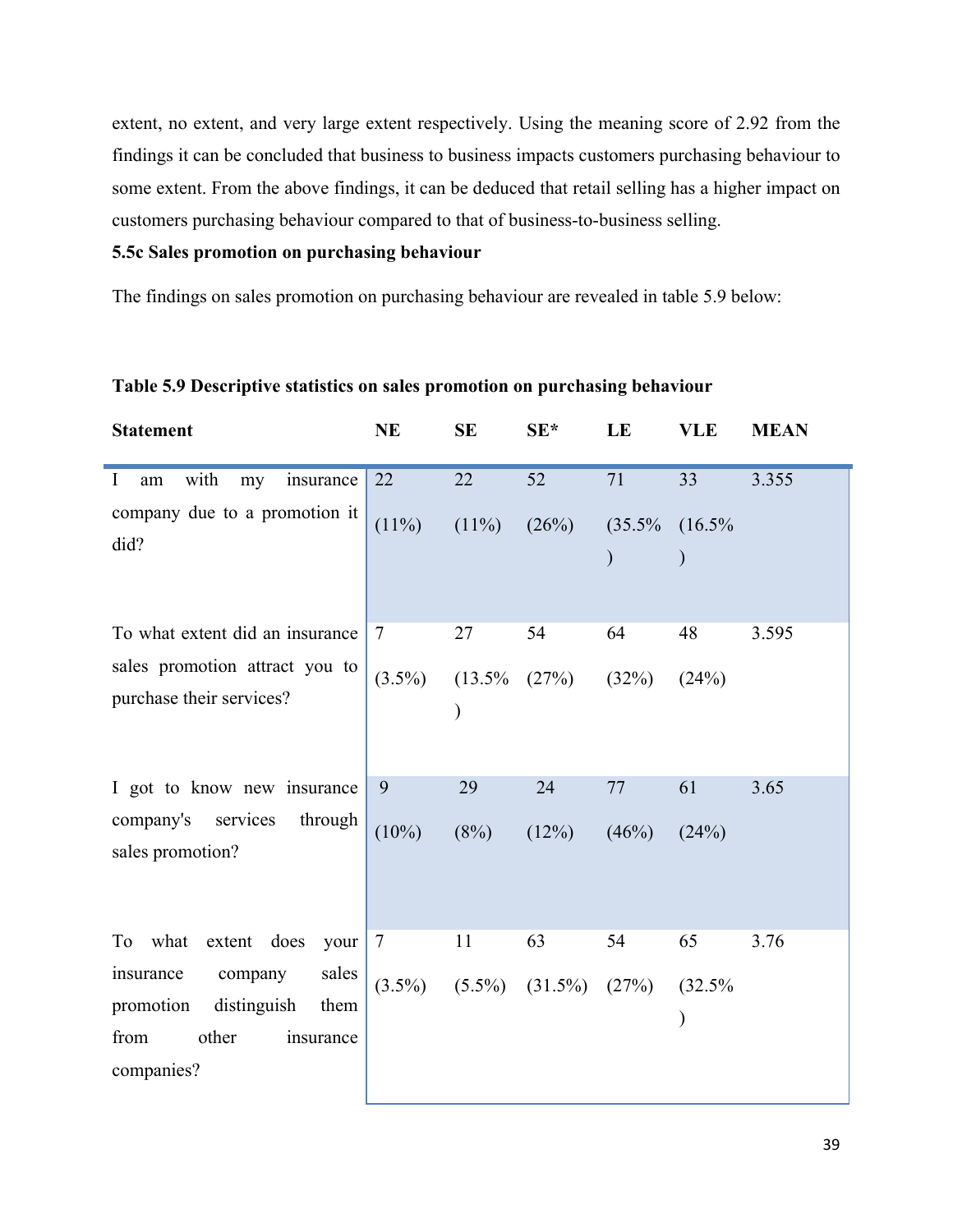# **NOTE: NE (No extent) = 1, SE (Small extent) = 2, SE\*(Some extent) = 3, LE (Large extent) =4, VLE (Very Large extent) =5. Source: Field Survey, 2021**

## **5.5c.1 I am with my insurance company due to a promotion it did?**

22 respondents out of 200 respondents were of the view that they are not with their insurance company because of sales promotion. The same number of respondents (22) was of the view that sales promotion influenced them by a small extent to acquire the services of their insurance company. 52respondents out of 200 respondents were of the view that they are with their insurance company because of sales promotion to some extent. The majority of the respondents 71 were with Saham Insurance Company due to sales promotion. The mean score of 3.35 reveals that to some extent sales promotion influenced some customers of Saham Insurance Company.

## **5.5c.2 Attraction to purchase service**

27% of the respondents agreed that to some extent insurance sales promotion attracted them to purchase their services. 32% of respondents again agreed that to a large extent an insurance sales promotion attracted them to purchase their services. 24% of respondents once more agreed that to a very large extent an insurance sales promotion attracted them to purchase their services. 13.5% agreed that to a small extent an insurance sales promotion attracted them to purchase their services. 3.5% of the respondents agreed that they were not affected to any extent by insurance sales promotion to purchase their services.

#### **5.5c.3 Knowledge about a new insurance company**

35% of the respondents agreed that to a large extent that they got to know about new insurance companies through sales promotion. 15.5% of respondents agreed that to a very large extent that they knew new insurance companies through sales promotion. 37% of respondents agreed that to some extent that they got to know about new insurance companies through sales promotion. 8.5% of the respondents agreed that they were not affected to any extent as to knowing a new insurance company through sales promotion. The mean score of 3.45 from this question reveals that sales promotion impacts customers purchasing behaviour to some extent.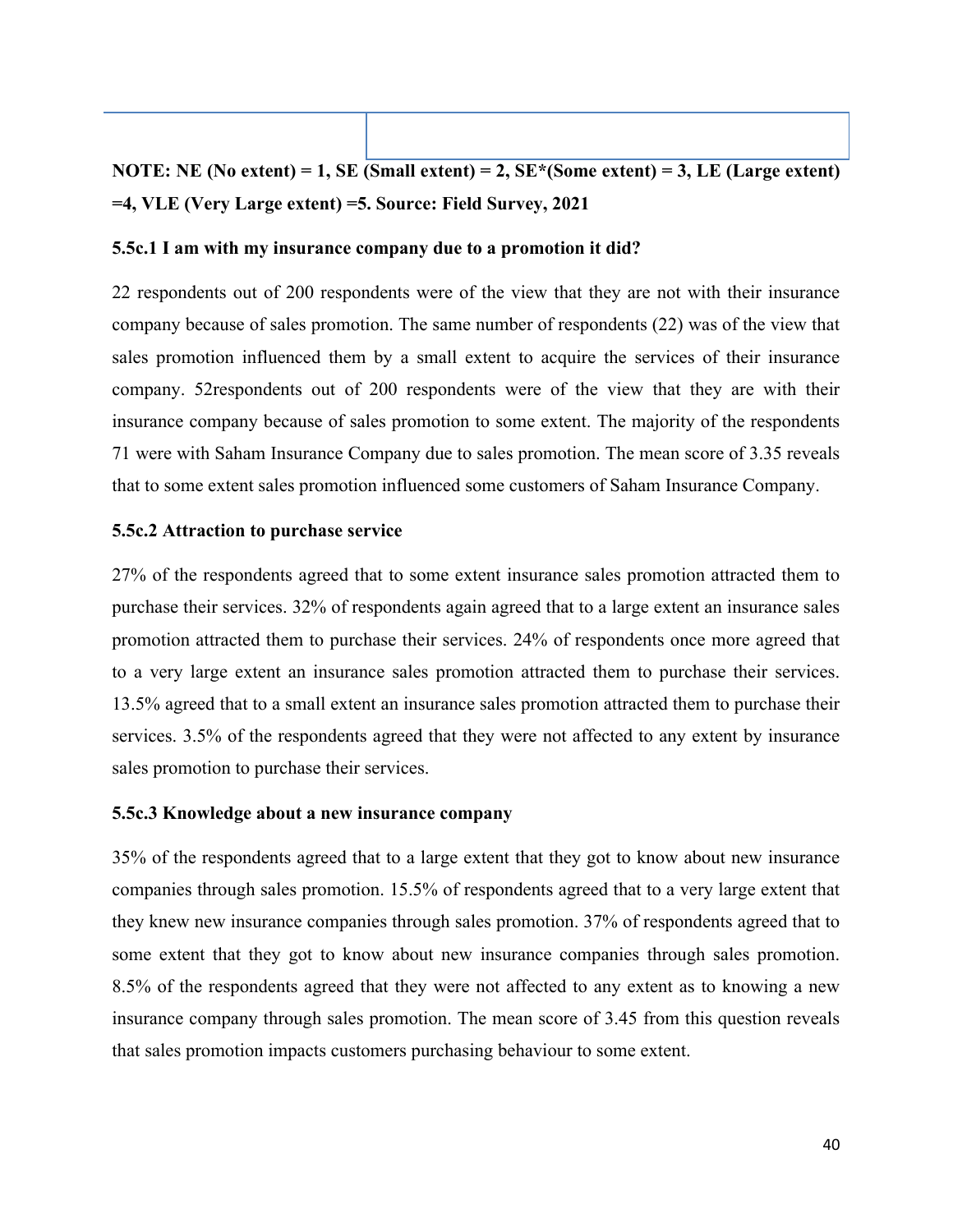# **5.5c.4 Distinguishing insurance company from others**

32.5% of the respondents agreed that to a very large extent that their insurance company sales promotions distinguishes them from other insurance companies. 27% of the respondents agreed that to a large extent that their insurance company sales promotions distinguishes them from other insurance companies. 31.5% agreed that to some extent insurance company's sales promotion enables their services to stand out from other insurance companies. 5.5% of the respondents agreed that to a small extent sales promotion makes them able to distinguish between insurance services and products. The remaining 4% of the respondents were of the view that sales promotion to no extent enables them to distinguish between insurance company's services. The mean score of 3.8 indicated that sales promotion enables customers to differentiate between insurance products by a large extent.

## **5.5d Public relationship**

This section of the questionnaire focused on public relations and how public relation affects purchasing behaviour. 6 questions were asked to find out how these factors affected direct marketing. Question asked on this section used a scale of 1-5, NE (No extent) = 1, SE (Small extent) = 2,  $SE*(Some extent) = 3$ , LE (Large extent) =4, VLE (Very Large extent) =5 U. Findings can be found in table 4.5below.

| <b>Statement</b>                                          | <b>NE</b>      | <b>SE</b>                                 | $SE^*$ | LE    | <b>VLE</b> | <b>MEAN</b> |
|-----------------------------------------------------------|----------------|-------------------------------------------|--------|-------|------------|-------------|
| what<br>To<br>extent are<br>you                           | $\overline{5}$ | 11                                        | 69     | 61    | 54         | 3.72        |
| attracted to a company with<br>good public relations?     |                | $(2.5\%)$ $(5.5\%)$ $(34.5\%)$ $(30.5\%)$ |        |       | (27%)      |             |
| My insurance company has $a \mid 9$                       |                | 24                                        | 34     | 64    | 69         | 3.80        |
| good public image which<br>attracted me to purchase their | $(4.5\%)$      | (12%) $(17\%)$                            |        | (32%) | (34.5%     |             |

#### **Table 5.10: Descriptive Statistic Public Relationship on purchasing behaviour**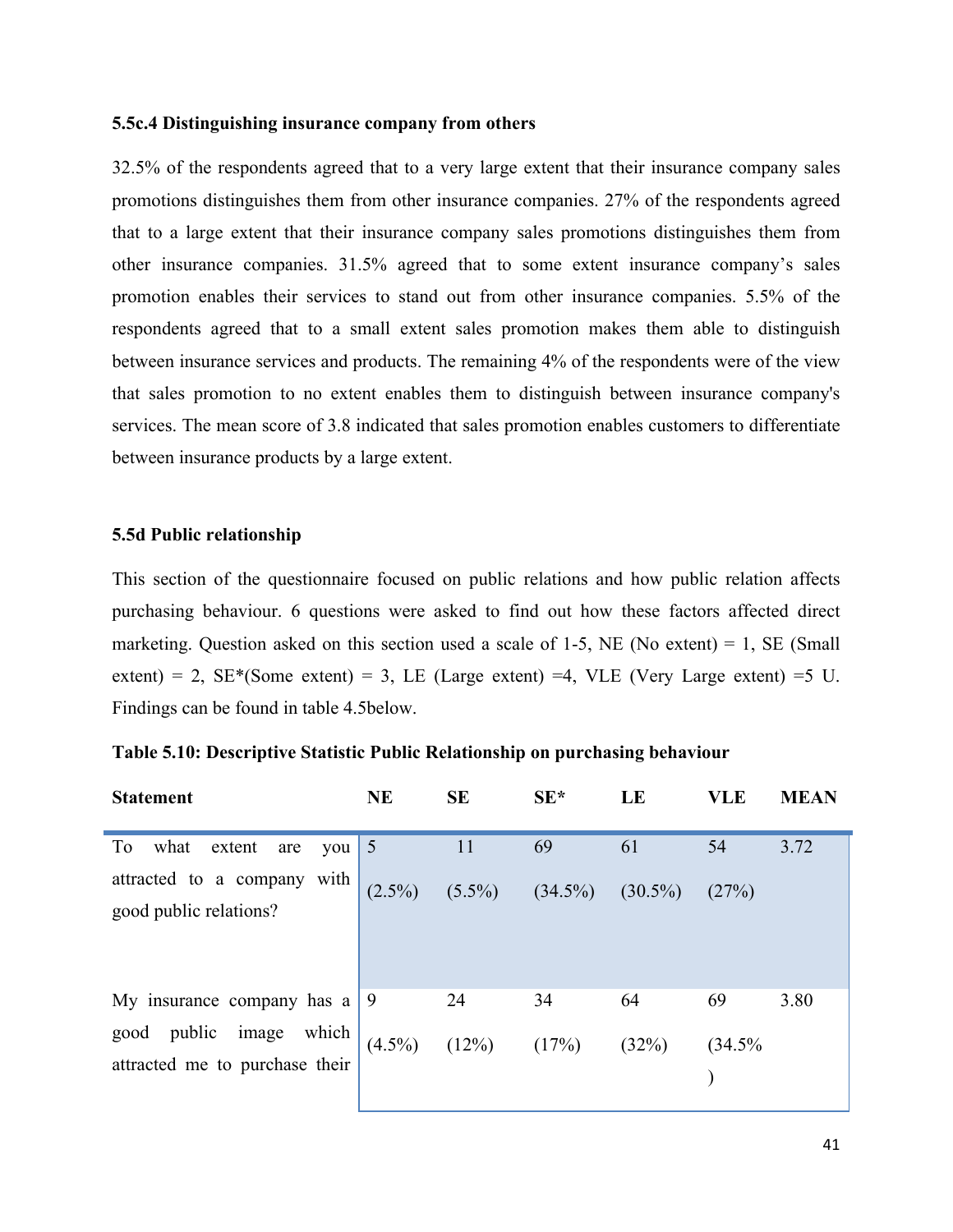| 20             | 58                                                                                                                    | 97         | 25         |           | 3.635 |
|----------------|-----------------------------------------------------------------------------------------------------------------------|------------|------------|-----------|-------|
| $(10\%)$       | (29%)                                                                                                                 | $(48.5\%)$ | $(12.5\%)$ |           |       |
| $\overline{4}$ | 16                                                                                                                    | 78         | 87         | 15        | 3.465 |
| (2%)           | $(8\%)$                                                                                                               | (39%)      | $(43.5\%)$ | $(7.5\%)$ |       |
| $\overline{4}$ | 30                                                                                                                    | 88         | 66         | 12        | 3.26  |
| (2%)           | (15%)                                                                                                                 | (44%)      | (33%)      | (6%)      |       |
|                | I was attracted to my insurance<br>company due to their customer<br>you<br>an<br>communicating its services and<br>in |            |            |           |       |

**NOTE: NE (No extent) = 1, SE (Small extent) = 2, SE\*(Some extent) = 3, LE (Large extent) =4, VLE (Very Large extent) =5. Source: Field Survey, 2021**

# **5.5d.1 Company with good public relationship's influence on purchasing behaviour**

Findings revealed with a mean score of 3.76 pinpointing that customers are attracted to companies with good public relations by a large extent. 30.5% of the respondents were of the view that a company with a good public relationship influence their purchasing behaviour by a large extent, 27% and 34.5% of the respondents revealed that a company with a good public relationship influences their purchasing behaviour by a very large extent and some extent respectively. The remaining 5.5% and 2.5% of respondents revealed that good public relationship influences their purchasing behaviour by a small extent or no extent.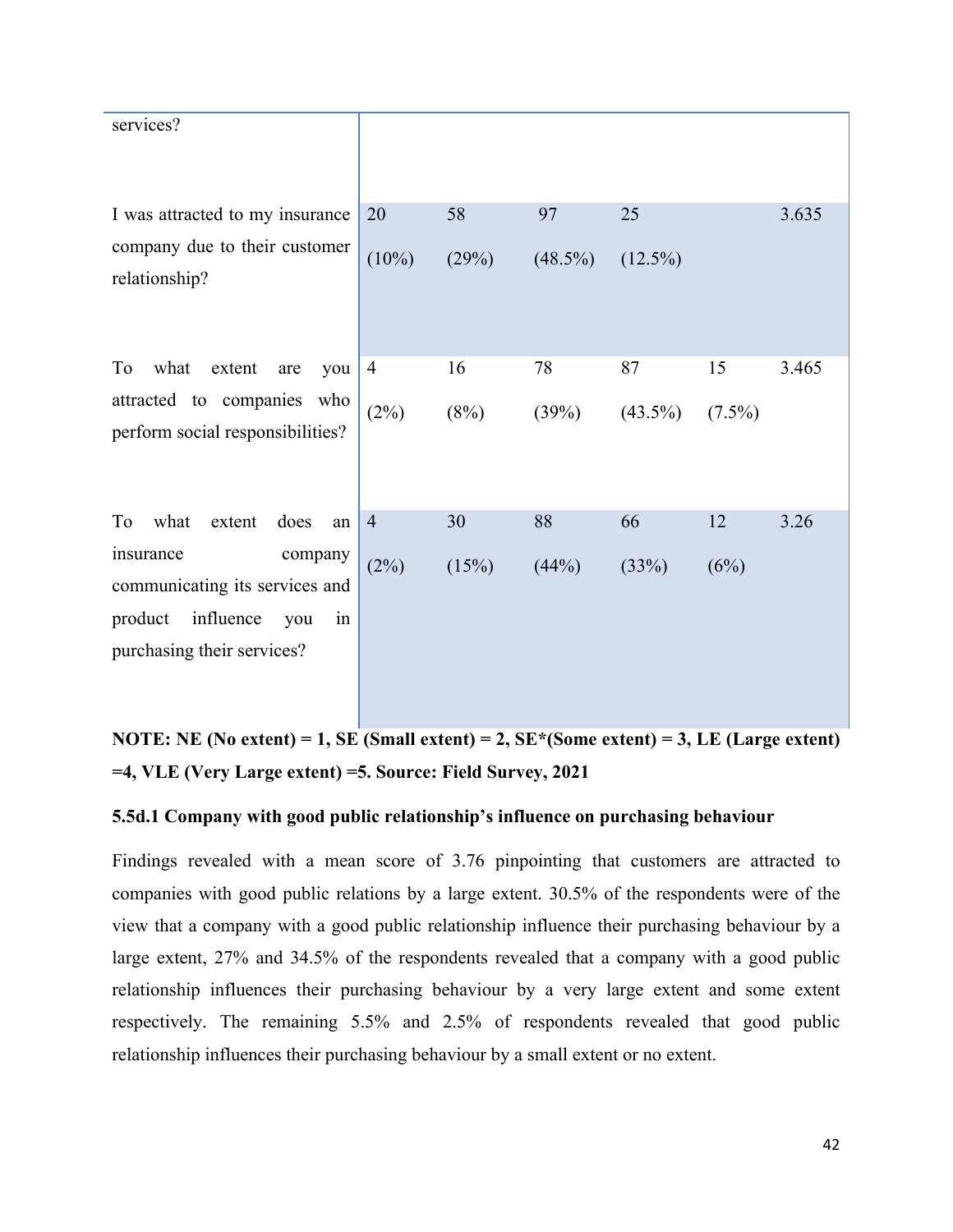#### **5.5d.2 Public image**

The mean score of 3.80 denotes that customers' purchasing behaviours are influenced to some extent by insurance companies with a good public image. 34.5% of the respondents revealed that insurance companies with a good public image influence their purchasing behaviour by a very large extent, the next majority, 32%, revealed that companies with good public image influence their purchasing behaviour by a large extent. 17%, 12%, and 4.5% revealed that companies with good public image influence their purchasing behaviour by some extent, small extent, and no extent respectively.

#### **5.5d.3 Customer relationship**

48.5% of the respondents revealed that their purchasing behaviours are influenced by insurance companies with good customer relationship to some extent. The next majority representing 29% of the respondents indicated that good customer relationship influences their purchasing behaviour by a small extent. The remaining 12.5% and 10% of the respondents were of the view that good customers' relationship influences their purchasing behaviour by a very large extent respectively and no extent respectively. The mean score of 3.60 reveals that customers purchasing behaviour is influenced by good customer relationships to some extent.

## **5.5d.4 Social Responsibilities**

The majority of the respondents representing 43.2% revealed that their purchasing behaviour is influenced by insurance companies that perform social responsibilities to a large extent. 39% of the respondent being the next majority of respondents revealed that companies that perform social responsibility influence their purchasing behaviour to some extent. The remaining 8%, 7.5%, and 2% revealed that companies that perform social responsibilities influence their purchasing behaviour by a small extent, very large extent, and no extent respectively.

## **5.5e Direct Marketing**

This section of the questionnaire focused on direct marketing and how it influences purchasing behaviour of customers. 6 questions were asked to find out how these factors affected direct marketing. Question asked on this section used a scale of 1-5, NE (No extent) = 1, SE (Small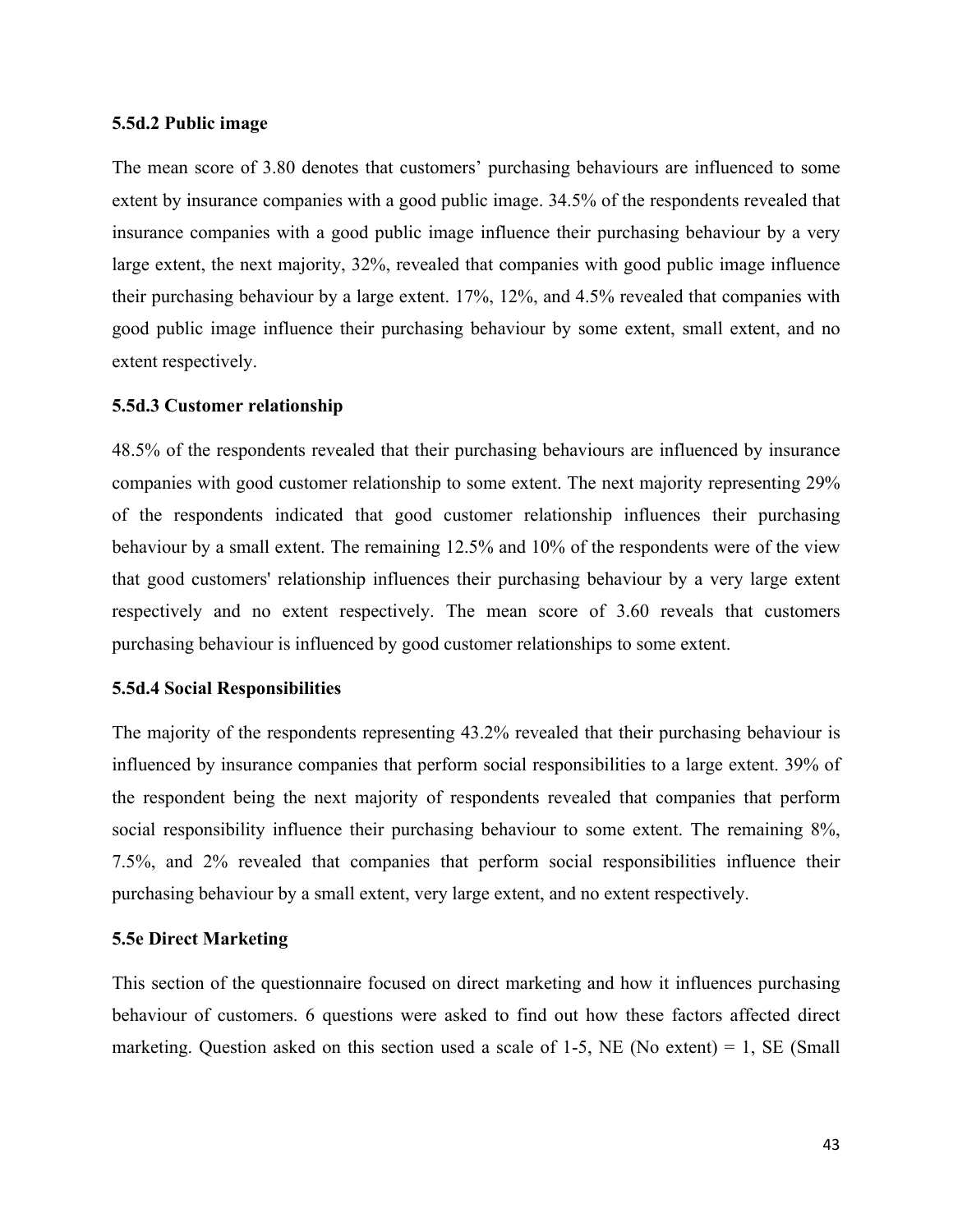extent) = 2,  $SE*(Some extent) = 3$ , LE (Large extent) = 4, VLE (Very Large extent) = 5 Findings can be found in table below

| <b>Statement</b>                                                                                                                     | <b>NE</b>        | <b>SE</b>        | $SE^*$           | LE               | <b>VLE</b>      | <b>MEAN</b> |
|--------------------------------------------------------------------------------------------------------------------------------------|------------------|------------------|------------------|------------------|-----------------|-------------|
| I was attracted to my insurance<br>company through a Facebook<br>ad?                                                                 | 47<br>$(23.5\%)$ | 58<br>$(29.0\%)$ | 55<br>(27.5)     | 24<br>(12%)      | 15<br>(8%)      | 2.92        |
| I was attracted to my insurance<br>through<br>company<br>email<br>advertisement?                                                     | 41<br>$(20.5\%)$ | 41<br>(21.0)     | 88<br>$(45.8\%)$ | 11<br>$(5.5\%)$  | 18<br>$(9.0\%)$ | 2.61        |
| To what extent did phone calls<br>from your insurance company<br>influence you to acquire their<br>services?                         | 20<br>$(10\%)$   | 46<br>(23%)      | 73<br>$(36.5\%)$ | 42<br>(21%)      | 19<br>$(9.5\%)$ | 2.93        |
| what<br>extent<br>did<br>To<br>text<br>messages from your insurance<br>influence<br>company<br>you<br>to<br>purchase their services? | 36<br>(18%)      | 39<br>$(19.5\%)$ | 65<br>$(32.5\%)$ | 54<br>(27%)      | 6<br>(3%)       | 2.77        |
| To what extent did brochures of<br>insurance<br>your<br>company<br>influence your purchase and<br>knowledge of their services?       | 26<br>(13%)      | 20<br>$(10\%)$   | 95<br>$(47.5\%)$ | 51<br>$(25.5\%)$ | 8<br>(4%)       | 2.97        |

# **Table 5.11: Descriptive statistics direct marketing on purchasing behaviour**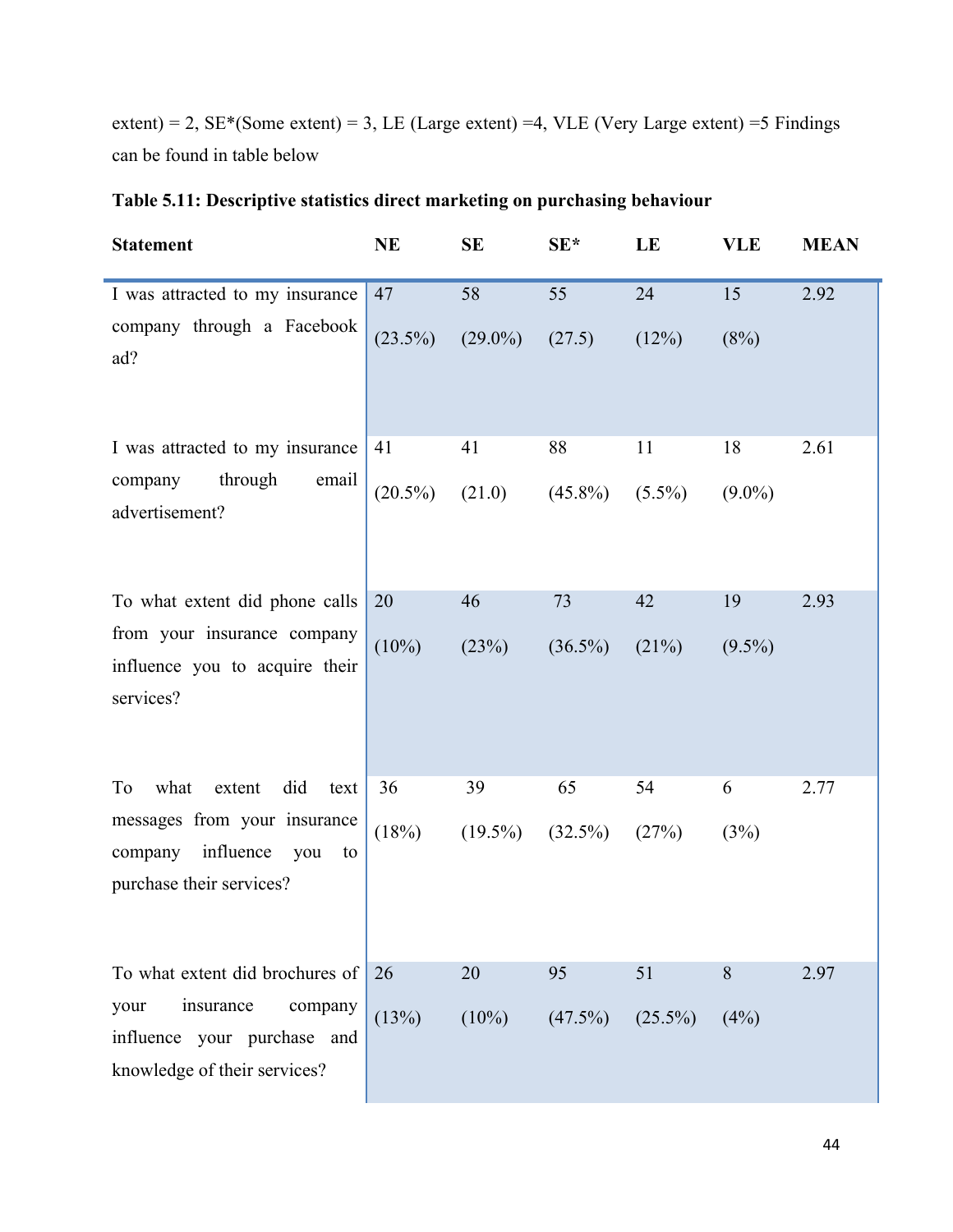

To what extent did newsletters and fliers of your insurance company influence your purchase of their services?

# **NOTE: NE (No extent) = 1, SE (Small extent) = 2, SE\*(Some extent) = 3, LE (Large extent) =4, VLE (Very Large extent) =5**

## **5.5e.1 Facebook advertisement**

29% of the respondents indicated that they agreed by a small extent that they were attracted to the insurance company through Facebook advertisements. 27.5% of the respondents agreed that to some extent, Facebook advertisement helped them to have an interest in their insurance company. 23.5% of respondents indicated that to no extent did Facebook advertisements influence their interest in their insurance company. 12% of the respondents also agreed that Facebook advertisements influenced them to a large extent. 8% of respondents agreed that Facebook advertisements influenced to a very large extent, their interest in their insurance company and therefore their purchasing behaviour.

#### **5.5e.2 Emails**

44% of the respondents indicated that they agreed to some extent that they were attracted to the insurance company through advertisements in their email. 21% of the respondents agreed to a small extent that email advertisement influenced their interest in their insurance company. 20.5% indicated that email advertisements had no influence on their interest in their insurance company. 9% of the respondents also agreed that email advertisements influenced them to a very large extent. 5.5% of the respondents agreed that email advertisements influenced to a large extent their interest in their insurance company. The mean score of 2.61 from this question shows that email advertisement influences customers purchasing behaviour to a small extent.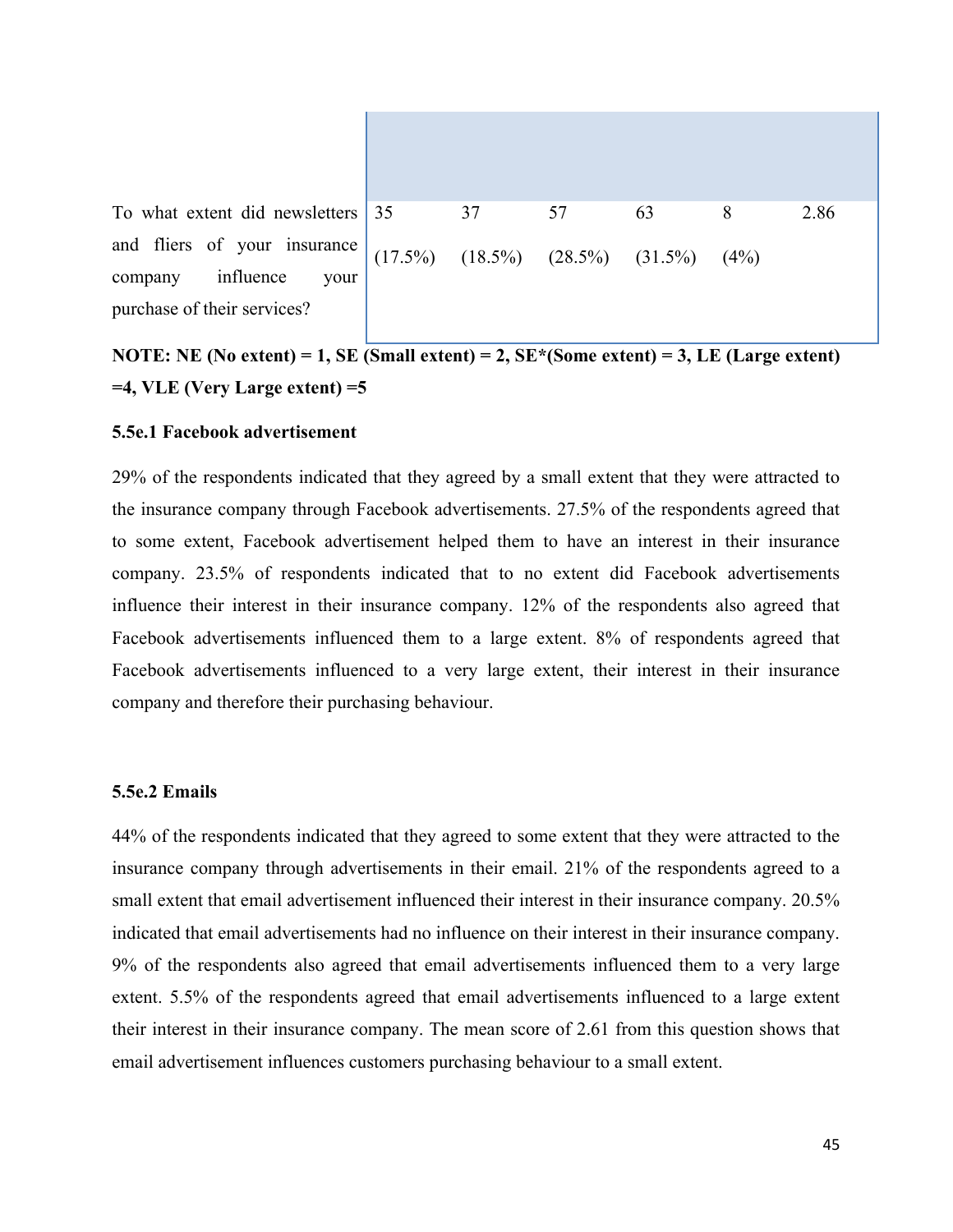## **5.5e.3 Phone Calls**

36.5% of the respondents indicated that they agreed to some extent that phone calls from the insurance company influenced them to acquire their services. 23% of the respondents indicated that they agreed to a small extent that phone calls from the insurance company influenced them to acquire their services. 21% of the respondents agreed to a large extent that phone calls from the insurance company influenced them to acquire their services. 10% of the respondents indicated that they agreed to no extent that phone calls from the insurance company influenced them to acquire their services. 9.5% of the respondents indicated that to very large extent, phone calls from the insurance company influenced them to acquire their services. The mean score of 2.93 from this question shows that phone calls influence customers purchasing behaviour by a small extent.

#### **5.5e.4 Text messages**

32.5% of the respondents indicated that they agreed to some extent that text messages from the insurance company influenced them to acquire their services. 27% of the respondents indicated, they agreed to a large extent that text messages from the insurance company influenced them to acquire their services. 19.5% of the respondents agreed to a small extent that text messages from the insurance company influenced them to acquire their services. 18% of the respondents indicated that they agreed to no extent that text messages from the insurance company influenced them to acquire their services. The remaining 3% of respondents indicated to a very large extent that text messages from the insurance company influenced them to acquire their services. The mean score of 2.77 from this question shows that text messages influence customers purchasing behaviour by a small extent.

## **5.5e.5 Brochures**

47.5% of the respondents indicated that they agreed to some extent that brochures of insurance companies influence their purchase and knowledge of their services. 25.5% of the respondents indicated that they agreed to a large extent, brochure of insurance company influences their purchase and knowledge of their services. 13% of the respondents indicated that they agreed to no extent that brochures of insurance companies influence the purchase and knowledge of their services. 10% of the remaining respondents indicated that brochures of insurance companies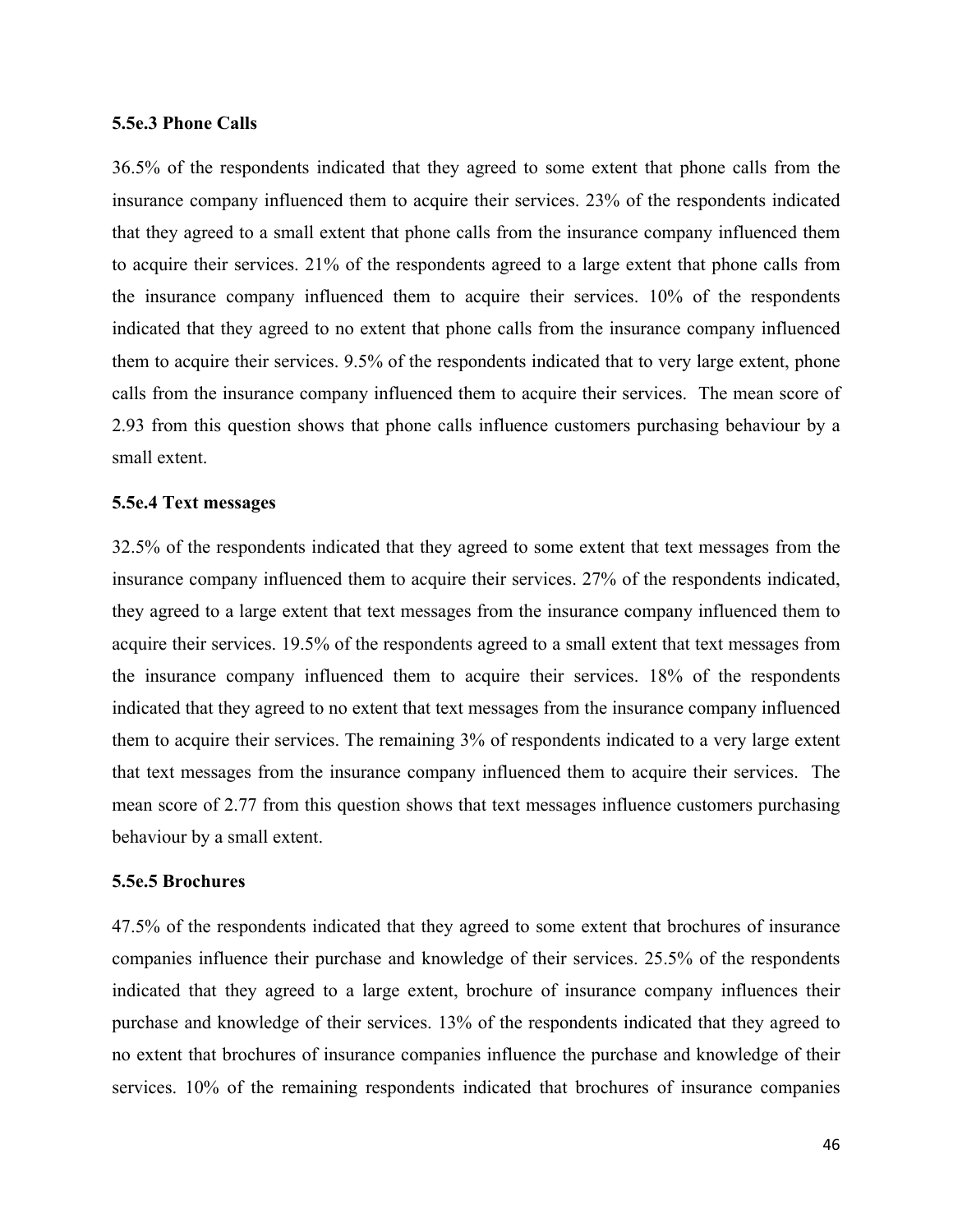influence their purchase and knowledge of their services to a small extent. The mean score of 2.97 from this question shows that brochures influence customers purchasing behaviour by exactly some extent.

# **5.5e.6 Newsletters and fliers**

31% of the respondents indicated that they agreed to a large extent that newsletters and fliers of their insurance company influence the purchase of their services. 28.5% of the respondents indicated that they agreed to some extent newsletters and fliers of their insurance company influence the purchase of their services. 18.5% of the respondents indicated that newsletters and fliers of their insurance company influence the purchase of their services to a small extent. 17.5% of respondents indicated that newsletters and fliers of their insurance company influence their purchase of insurance services to no extent. The mean score of 2.86 from this question shows that newsletters and fliers influence customers purchasing behaviour by a small extent.

# **5.6 Impact of promotion mix on consumer purchasing behaviour (Regression Analysis)**

There was multiple linear regression analysis conducted in this study to establish the relationship between the consumer's purchasing decision and the five independent variables: advertising, sales promotion, personal selling, public relation, and direct marketing. The five elements of the promotional mix in the study illustrate 10.2% of the consumers purchasing decisions as characterized by the adjusted R Square. This ultimately implies that other elements not captured in this study contribute 81.8% of the consumers purchasing decisions.

|  |  |  | <b>Table 5.12 Model Summary</b> |
|--|--|--|---------------------------------|
|--|--|--|---------------------------------|

|       |                   |          |                          | Std. An error of the |
|-------|-------------------|----------|--------------------------|----------------------|
| Model |                   | R Square | <b>Adjusted R Square</b> | Estimate             |
|       | .319 <sup>a</sup> | 102      | .091                     | .92070               |

**Predictors: (Constant), Direct marketing, Personnel selling, Public relation, Sales promotion, advertising. b. Dependent Variable: Purchase Behaviour**

# **Source: Research field May 2021**

The significance value is 0.000 which is less than 0.05. Therefore, the model is of statistical significance in predicting how advertising, sales promotion, personal selling, and direct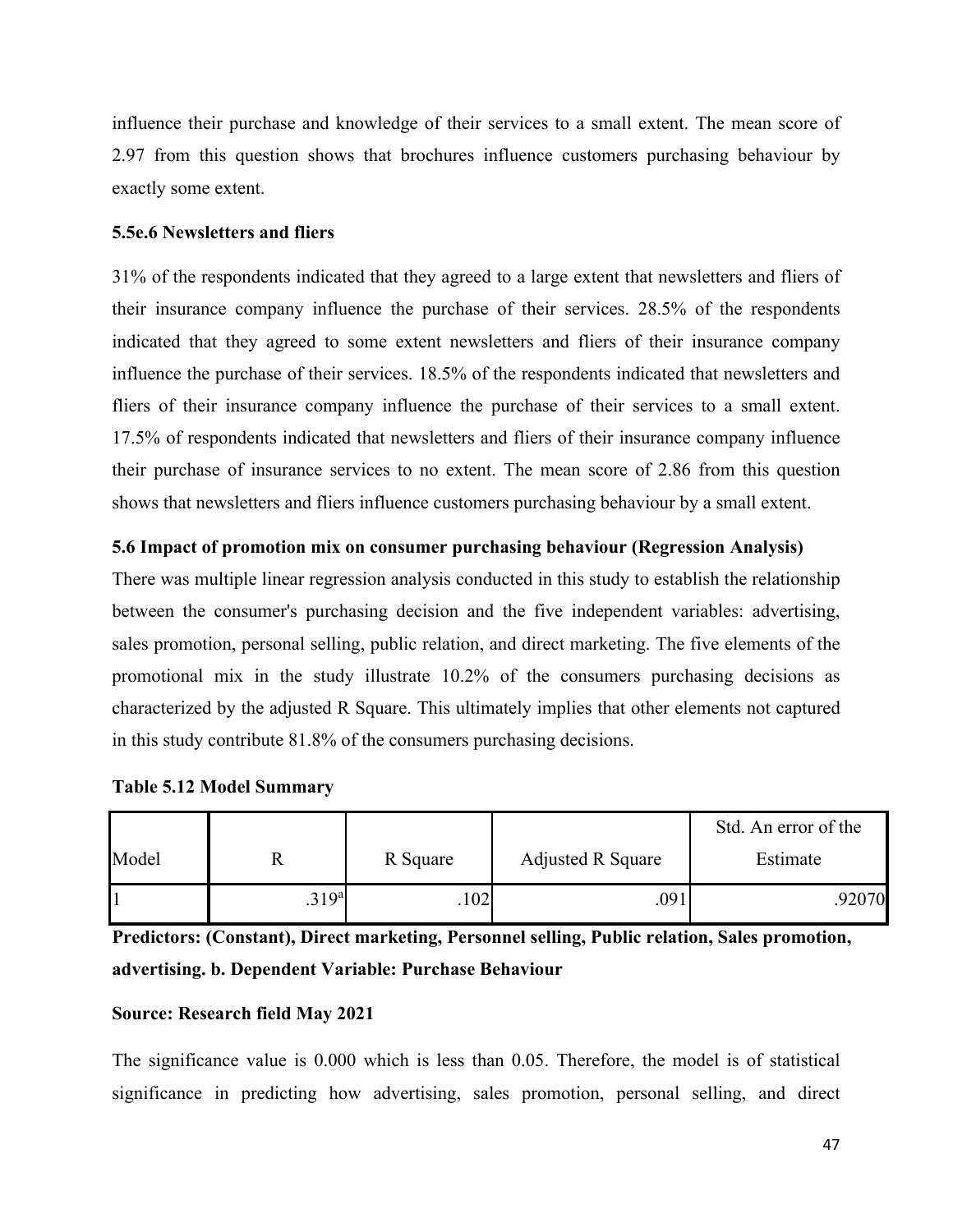marketing impacts consumers purchasing decisions. At a 5% level of significance, the F calculated was 9.606, which explains that the overall model was significant with a mean square of 8.143 this can be found in table 5.13 below.

**Table 5.13 ANOVA <sup>b</sup>**

| Model      | Sum of Squares | Df  | Mean Square | F     | Sig.              |
|------------|----------------|-----|-------------|-------|-------------------|
| Regression | 40.713         |     | 8.143       | 9.606 | .000 <sup>a</sup> |
| Residual   | 359.422        | 424 | .848        |       |                   |
| Total      | 400.135        | 429 |             |       |                   |

a. Predictors: (Constant), Direct marketing, Personnel selling, Public relation, Sales promotion, advertising B. Dependent Variable: Purchase Behaviour Source: Research field May 2021

The results presented illustrates that statically, there is no significant impact of advertising on consumers purchasing decisions as explained by a coefficient of -0.09 which is shown by a pvalue of 0.879. Furthermore, statically there is a significant impact of sales promotion on consumers purchasing decisions as shown by a coefficient of 0.351 and a p-value of 0.000. The results explain that statically there is no significant impact of personal selling on consumers purchasing decisions as demonstrated by a coefficient of .059 and a p-value of 0.329. Also, the results explain that statically there is no significant impact of direct marketing on consumers purchasing decisions as explains by a coefficient of -0.21 and a p-value of 0.653. Finally, the last element of promotion mix, public relation also had no significant impact on sales promotion with a coefficient of -0.17 and a p-value of 0.735. Findings were discussed in table 5.14 below.

|  |  | <b>Table 5.14 Coefficients</b> |
|--|--|--------------------------------|
|--|--|--------------------------------|

|       |             | Unstandardized |            | Standardized |         |      |                                |       |
|-------|-------------|----------------|------------|--------------|---------|------|--------------------------------|-------|
|       |             | Coefficients   |            | Coefficients |         |      | <b>Collinearity Statistics</b> |       |
| Model |             | B              | Std. Error | Beta         | T       | Sig. | Tolerance                      | VIF   |
|       | (Constant)  | 1.419          | .337       |              | 4.211   | .000 |                                |       |
|       | advertising | $-.010$        | .069       | $-.009$      | $-.152$ | .879 | .643                           | 1.556 |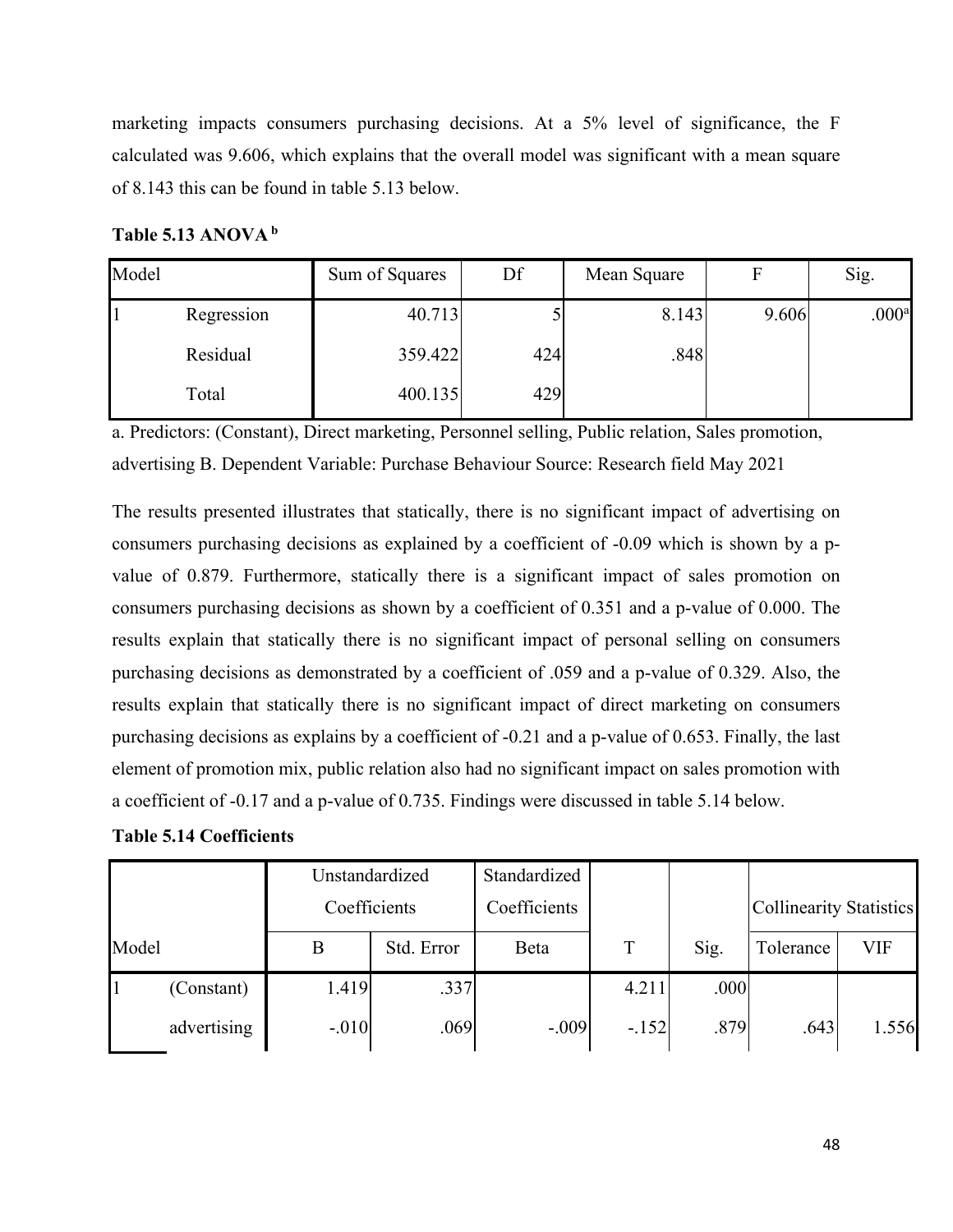| Personnel<br>selling | $-.077$ | .079 | $-.059$ | $-.978$ | .329 | .577 | 1.734 |
|----------------------|---------|------|---------|---------|------|------|-------|
| Sales<br>promotion   | .503    | .081 | .351    | 6.234   | .000 | .670 | 1.492 |
| Public<br>relation   | $-.023$ | .068 | $-.017$ | $-.339$ | .735 | .836 | 1.196 |
| Direct<br>marketing  | $-.026$ | .057 | $-.021$ | $-.450$ | .653 | .978 | 1.022 |

a. Dependent Variable: Purchasing Behaviour Source: Research Field May 2021

# **5.7 Purchasing behaviour**

Section C of the questionnaire focused on factors that affect purchasing behaviour. 8 questions were asked to find out how these factors affect purchasing behaviour. Question asked on this section used a scale of 1-5, 1 representing strongly disagree, 2 disagree, 3 neutral, 4 agree and 5 strongly agree.

| <b>Statement</b>                         | <b>SD</b> | D    | N                      | A                  | <b>SA</b> | <b>MEAN</b> |
|------------------------------------------|-----------|------|------------------------|--------------------|-----------|-------------|
| influences<br><b>Brand</b><br>name<br>my | 44        | 29   | 66                     | 31                 | 30        | 2.87        |
| purchasing behaviour                     | (22%)     |      | $(14.5\% \quad (33\%)$ | $(15.5\% \t(15\%)$ |           |             |
| Brand quality influence<br>my            | 18        | 8    | 61                     | 49                 | 64        | 3.67        |
| purchasing behaviour                     | (9%)      | (4%) | $(30.5\%)$             | $(24.5\%)(32\%)$   |           |             |

# **Table 5.15: Descriptive Statistic on purchasing behaviour**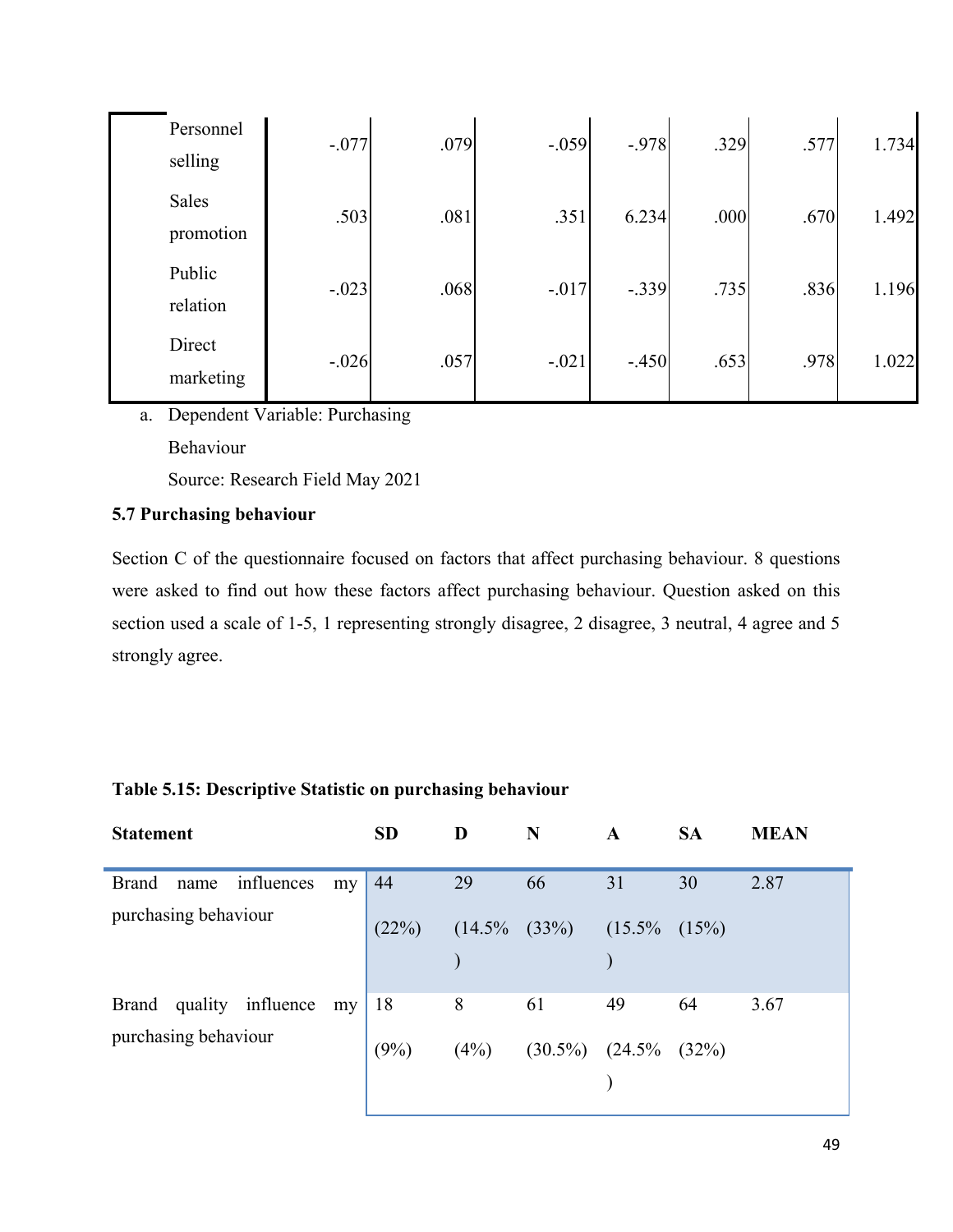| Promotions<br>influence<br>my                        | 8         | 12        | 59         | 90                      | 31        | 3.62 |
|------------------------------------------------------|-----------|-----------|------------|-------------------------|-----------|------|
| purchasing behaviour                                 | (4%)      | (6%)      | $(29.5\%)$ | (45%)                   | $(15.5\%$ |      |
| Television<br>advertising                            | 26        | 14        | 40         | 60                      | 60        | 3.57 |
| influences<br>purchasing<br>my<br>behaviour          | (13%)     | (7%)      | (20%)      | $(30\%)$                | $(30\%)$  |      |
| Radio advertising influences my                      | 38        | 43        | 78         | 15                      | 26        | 2.74 |
| purchasing behaviour.                                | (19%)     | (21.5%    | (39%)      | $(17.5\%$               | (13%)     |      |
| Companies image or reputation                        | 52        | 14        | 65         | 53                      | 16        | 2.84 |
| influences<br>purchasing<br>my<br>behaviour          | (26%)     | (7%)      | $(32.5\%)$ | (26.5%<br>$\mathcal{E}$ | (8%)      |      |
| Personnel selling attract me to                      | 13        | 23        | 48         | 96                      | 20        | 3.44 |
| purchase company's services.                         | $(6.5\%)$ | $(11.5\%$ | (24%)      | (48%)                   | $(10\%)$  |      |
| I am attracted to purchase the                       | 56        | 41        | 25         | 34                      | 44        | 2.85 |
| services of a company with<br>good public relations. | (28%)     | $(20.5\%$ | $(12.5\%)$ | (17%)                   | (22%)     |      |

**NOTE: SD** (Strongly disagree) = 1, D (Disagree) = 2, N (Neutral) = 3, A (Agree) = 4, SA **(Strongly agree) =5. Source: Field Survey, 2021**

# **5.7.1 Brand name**

33% of the respondents indicated that they were neutral that brand name affects their purchasing behaviour. 22% of the respondents indicated that they strongly disagreed that their purchasing behaviour was influenced by brand name. 14.5% of the respondents disagreed that their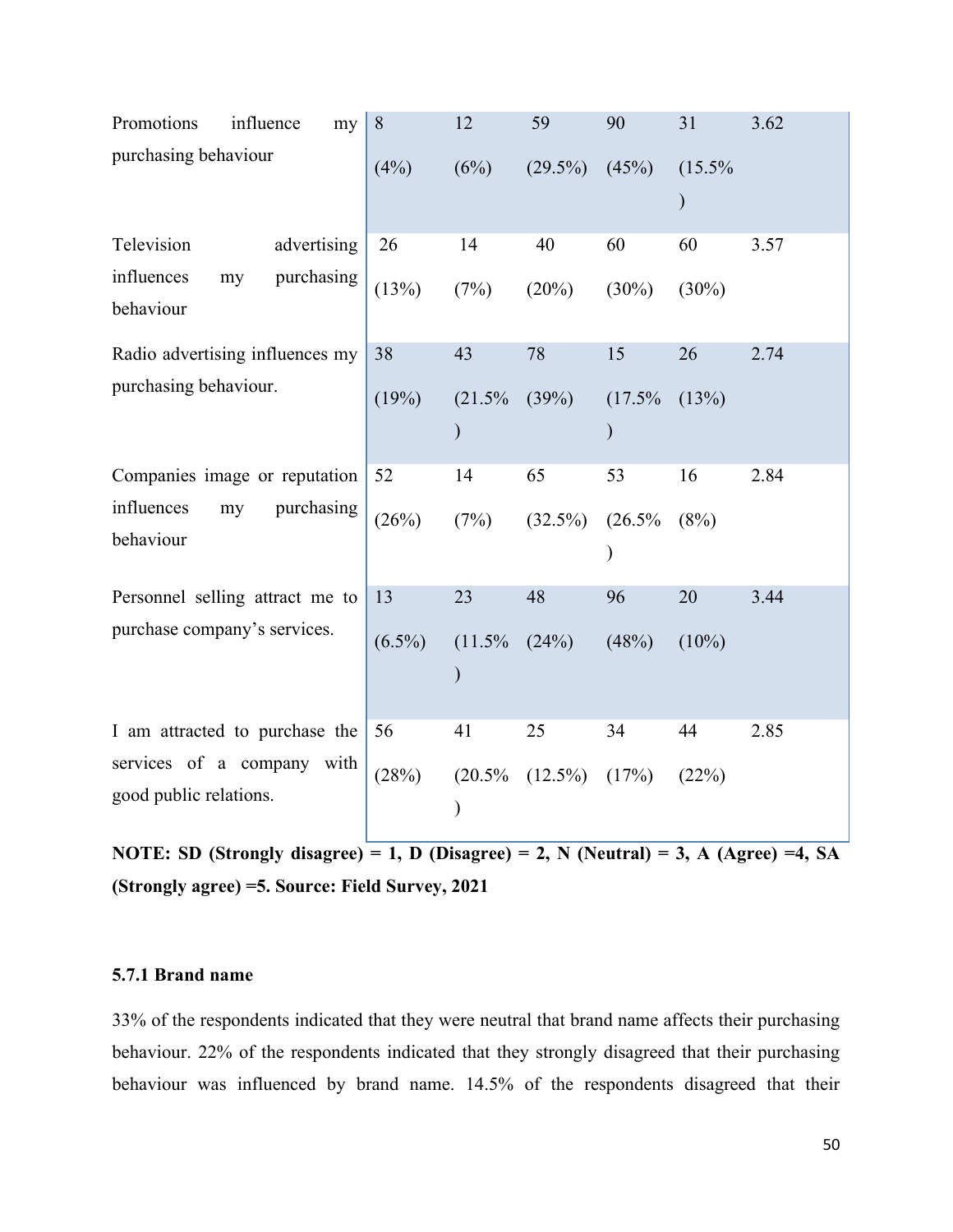purchasing behaviour was influenced by brand name. 15% of the respondents also strongly agreed that brand name influenced their purchasing behaviour with the remaining 15.5% agreeing that their purchasing behaviour is affected by the name of the brand. The mean score of 2.87 from this question shows customers had a divided opinion that brand name influences their purchasing behaviour.

#### **5.7.2 Brand quality**

32% of the respondents strongly agreed that brand quality affects their purchasing behaviour. However, 30.5% of the respondents also indicated that they were neutral that their purchasing behaviour was influenced by brand quality. 24.5% of the respondents agreed that their purchasing behaviour was influenced by brand quality. 9% of the respondents also strongly disagreed that brand quality influenced their purchasing behaviour with the remaining 4% respondents disagreeing that their purchasing behaviour is affected by the quality of the brand. The mean score of 3.67 from this question shows that customers agree with the statement that brand quality influences customers purchasing behaviour to a large extent.

## **5.7.3 Promotions**

45% of the respondents indicated that they agreed that sales promotions on a brand affected their purchasing behaviour of insurance products. 30.5% of the respondents indicated that they were neutral that sales promotions affected their purchasing behaviour. 32% of the respondents strongly agreed that their purchasing behaviour was influenced by promotional sales. 6% of the respondents disagreed that promotions influenced their purchasing behaviour with the remaining 4% of respondents strongly disagreeing that their purchasing behaviour is affected by promotions. The mean score of 3.62 from this question shows that customers agree that promotions influence customers purchasing behaviour to large extent.

## **5.7.4 Television**

30% of the respondents agreed that television advertisements affect their purchasing behaviour. The same percentage of respondents (30%), indicated that they strongly agreed that their purchasing behaviour was influenced by television advertisements. 20% were neutral that their purchasing behaviour was influenced by television advertisements. 13% strongly disagreed television advertisements influenced their purchasing behaviour whilst the remaining 8% of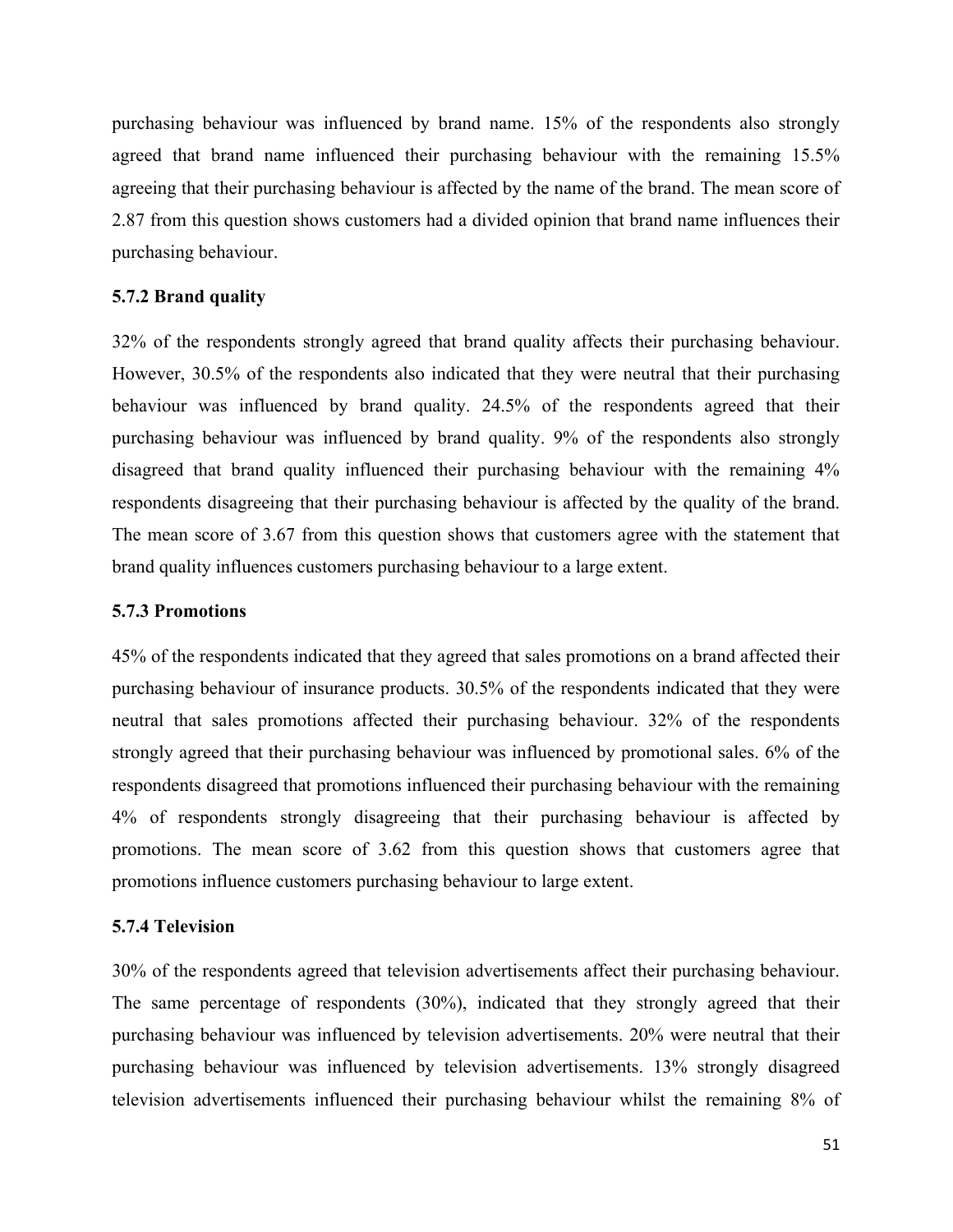respondents disagreed that their purchasing behaviour is affected by the advertisement on television. The mean score of 3.57 from this question shows that customers agree with the fact that television advertisements influence purchasing behaviour to a large extent.

## **5.7.5 Radio**

39% of the respondents were neutral that radio advertisements affect their purchasing behaviour. 21.5% of the respondents indicated that they disagreed that their purchasing behaviour was influenced by radio advertisements. 19% of the respondents strongly disagreed that their purchasing behaviour was influenced by radio advertisements. 13% of the respondents strongly agreed radio advertisements influenced their purchasing behaviour whilst the remaining 7.5% of respondents agreed that their purchasing behaviour is affected by the advertisement on the radio. The mean score of 2.74 from this question shows customers did not agree or disagree that radio advertisement influence their purchasing behaviour

# **5.7.6 Company's reputation**

32.5% of the respondents were neutral that a company's reputation had an impact on their purchasing behaviour. 26% of the respondents indicated that they strongly disagreed that their purchasing behaviour was influenced by a company's reputation. 26.5% of respondents agreed that their purchasing behaviour was influenced by a company's reputation. 8% of respondents strongly agreed that a company's reputation influenced their purchasing behaviour whilst another 7% of respondents disagreed that their purchasing behaviour is affected by a company's reputation. The mean score of 2.84 from this question shows that customers did not agree or disagree that a company's reputation influences their purchasing behaviour.

# **5.7.7 Personnel selling**

48% of the respondents agreed that personnel selling influence their purchasing behaviour. 24% of the respondents did not agree or disagree that their purchasing behaviour was influenced by personnel selling. 10% of the total respondents strongly agreed that their purchasing behaviour was influenced by personnel selling with the other 11.5% of the respondents disagreeing that personnel selling influences their purchasing behaviour. 6.5% of the remaining respondents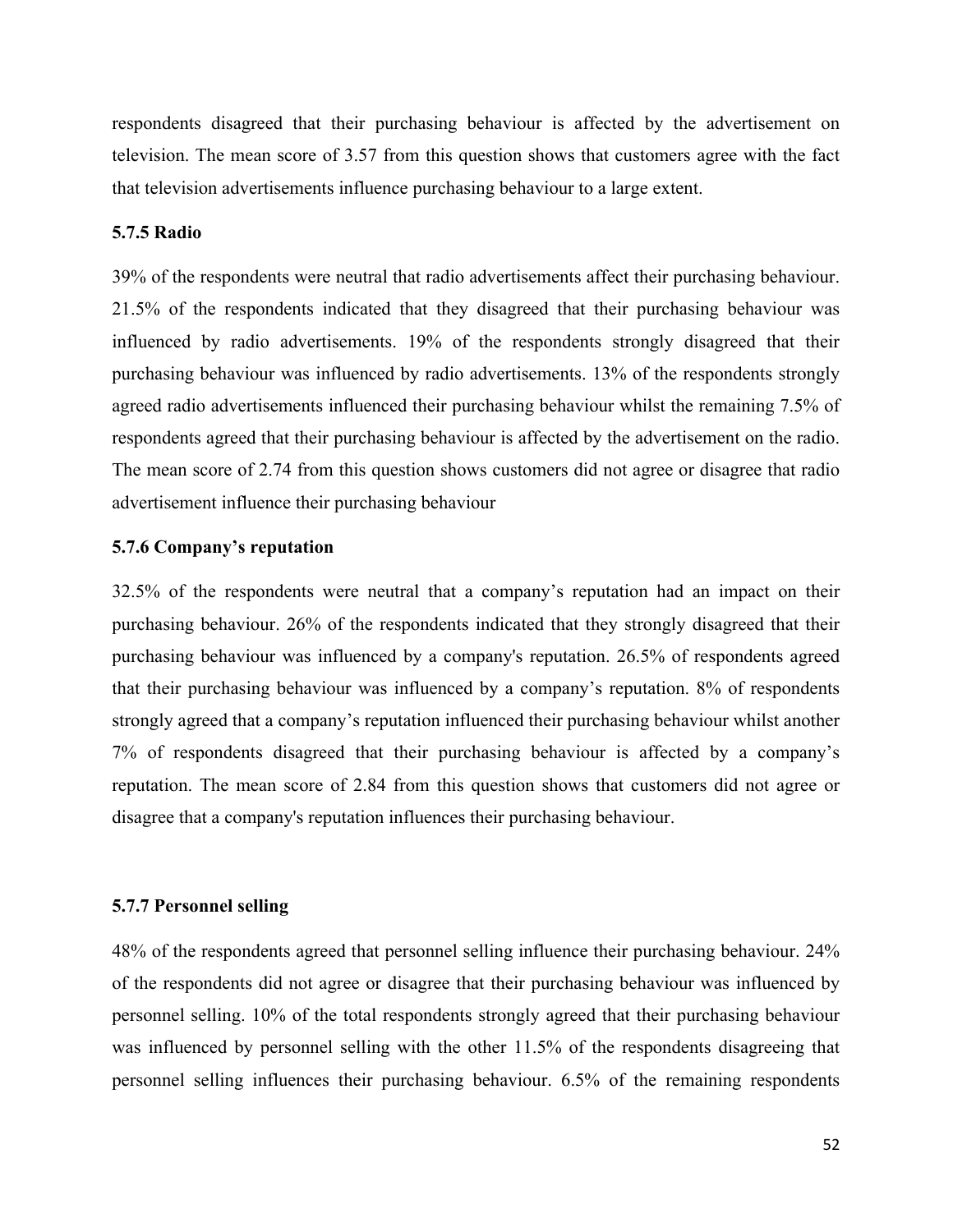strongly disagreed that personnel selling influenced their purchasing behaviour. The mean score of 3.44 from this question shows that customers agree to the fact that personnel selling influences purchasing behaviour.

# **5.7.8 Public relations**

28% of the respondents strongly disagreed that public relations affect their purchasing behaviour. 20.5% of the respondents indicated they disagreed that their purchasing behaviour was influenced by public relations. However, 22% of the respondents strongly agreed that their purchasing behaviour was influenced by public relations. 17% of respondents agreed that public relations influenced their purchasing behaviour whiles the remaining 12% of respondents did not agree or disagree that public relation influences their purchasing behaviour. The mean score of 2.85 from this question shows that customers had a neutral view on the statement public relation influence their purchasing behaviour.

# **5.8 Consumer Knowledge**

Section D of the questionnaire focused on factors that influence consumer knowledge. 7 questions were asked to find out how these factors affect purchasing behaviour. Questions asked on this section used a scale of 1-5, 1 representing strongly disagree, 2 disagree, 3 neutral, 4 agree and 5 strongly agree.

| <b>Statement</b>                                   | <b>SD</b> | D                  | N  | A                   | <b>SA</b> | MEAN |
|----------------------------------------------------|-----------|--------------------|----|---------------------|-----------|------|
| Television<br>advertisement 30                     |           | 15                 | 72 | 43                  | 40        | 3.24 |
| increases my knowledge of an<br>insurances product | (15%)     | $(7.5\%)$ $(36\%)$ |    | $(21.5\% \t (20\%)$ |           |      |
| Radio advertisement increases                      | 49        | 27                 | 68 | 35                  | 21        | 2.76 |

#### **Table 5.16: Descriptive statistic on consumer Knowledge**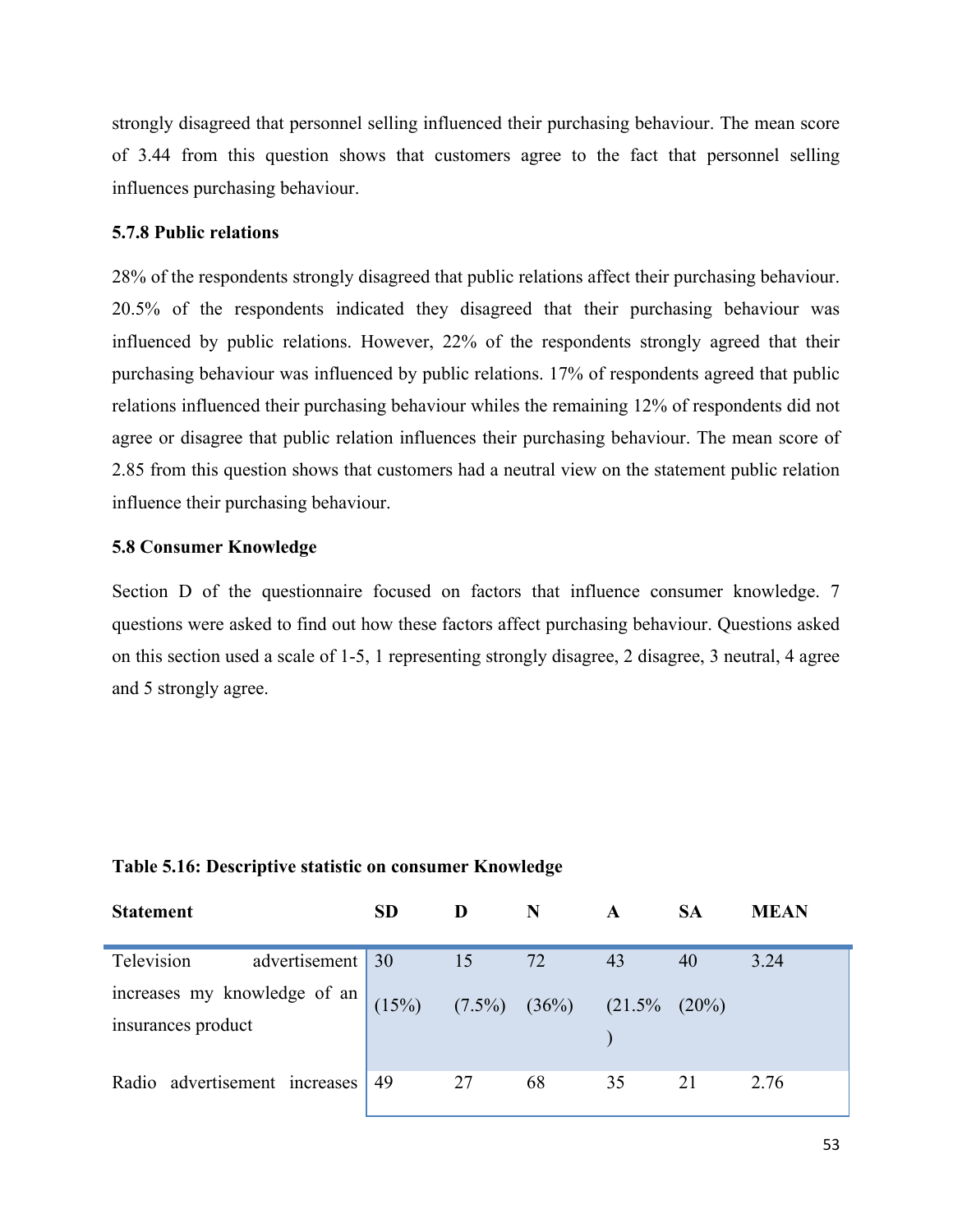| my knowledge of an insurance   | $(24.5\%)$       | (13.5%   | (34%)      | $(17.5\%$ | $(10.5\%$ |      |
|--------------------------------|------------------|----------|------------|-----------|-----------|------|
|                                |                  |          |            |           |           |      |
| product.                       |                  |          |            |           |           |      |
|                                |                  |          |            |           |           |      |
| Online advertisement increases | 14               | 16       | 64         | 74        | 32        | 3.47 |
| my knowledge of an insurance   |                  |          |            |           |           |      |
|                                | (7%)             | (8%)     | (32%)      | (37%)     | (16%)     |      |
| product.                       |                  |          |            |           |           |      |
| Personnel Selling increases my | $\boldsymbol{0}$ | 8        | 49         | 108       | 35        | 3.85 |
|                                |                  |          |            |           |           |      |
| knowledge on insurance product | $(0\%)$          | (4%)     | $(24.5\%)$ | (54%)     | $(17.5\%$ |      |
|                                |                  |          |            |           |           |      |
|                                |                  |          |            |           |           |      |
| Sales Promotion increases my   | $\overline{0}$   | 14       | 44         | 82        | 60        | 3.92 |
|                                |                  |          |            |           |           |      |
| knowledge of insurance product | $(0\%)$          | (7%)     | (22%)      | $(41\%)$  | $(30\%)$  |      |
|                                |                  |          |            |           |           |      |
| Public Relation increases my   | $\theta$         | 22       | 43         | 72        | 63        | 3.88 |
| knowledge of insurance product |                  |          |            |           |           |      |
|                                | $(0\%)$          | $(11\%)$ | $(21.5\%)$ | (36%)     | (31.5%    |      |
|                                |                  |          |            |           |           |      |
|                                |                  |          |            |           |           |      |
| Direct Marketing increases my  | 20               | 27       | 22         | 58        | 73        | 3.78 |
|                                |                  |          |            |           |           |      |
| knowledge of insurance product | $(10\%)$         | (13.5%   | $(11\%)$   | (29%)     | (36.5%    |      |
|                                |                  |          |            |           |           |      |
|                                |                  |          |            |           |           |      |

**NOTE: SD (Strongly disagree) = 1, D (Disagree) = 2, N (Neutral) = 3, A (Agree) =4, SA (Strongly agree) =5. Source: Field Survey, 2021**

# **5.8.1 Television advertisement**

72 respondents representing 36% of the total respondents indicated that they were neutral about television advertisement increasing their knowledge about insurance products. 21.5% of the respondents indicated that they agreed to the fact that television advertisement increases their knowledge about insurance products. 20% of respondents strongly agreed that television advertisement increased their knowledge of insurance products. 15% and 7.5% of the respondents strongly disagreed and disagreed respectively that television advertisement increased their knowledge about insurance products. The mean score of 3.24 from this question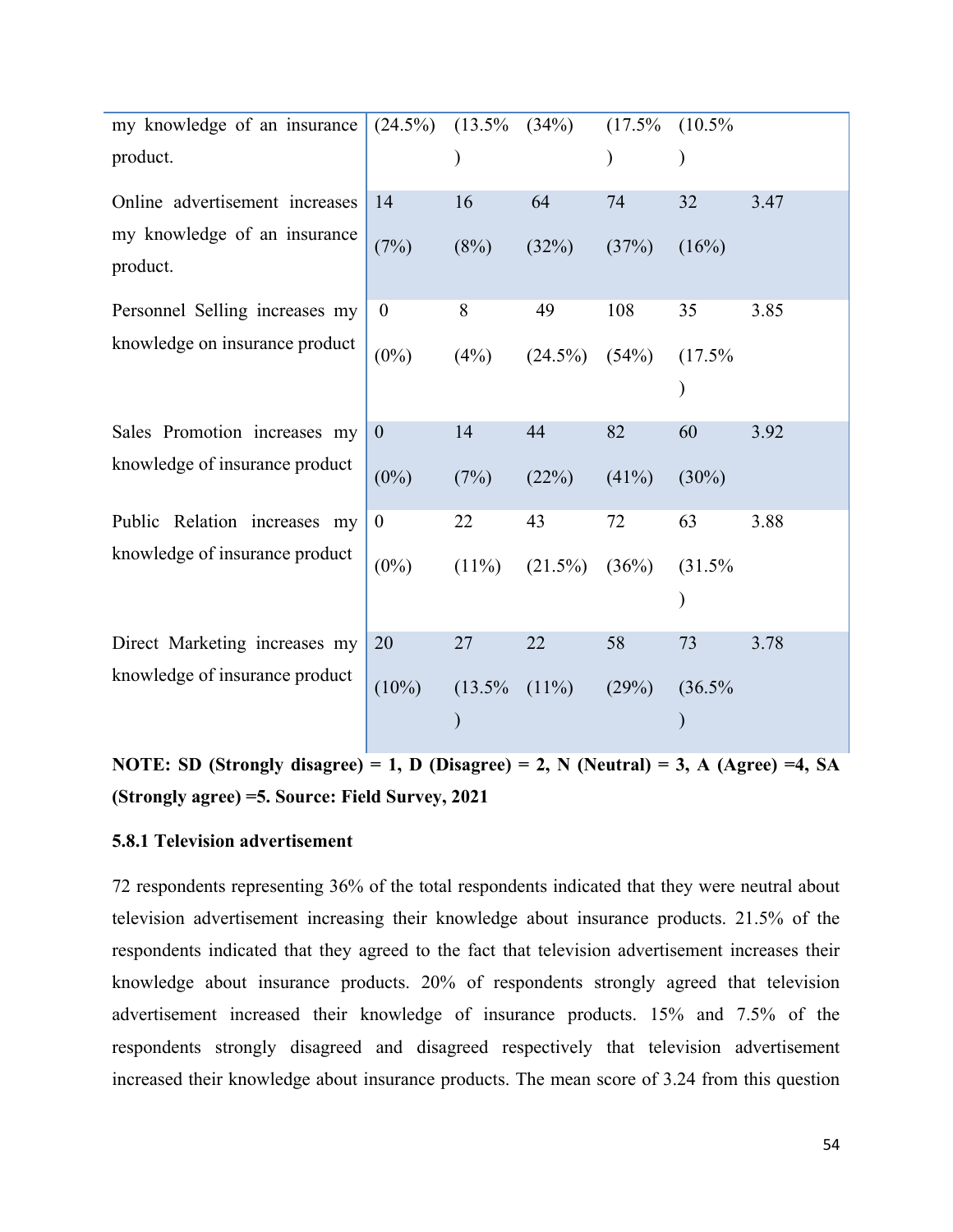shows that indicates that customers had a neutral view that TV advertisement improves their consumer knowledge.

## **5.8.2 Radio advertisement**

68 respondents representing 34% majority of the respondents indicated that they were neutral about radio advertisement increasing their knowledge about insurance products. 24.5% of respondents indicated that they strongly disagreed with the fact that radio advertisement increases their knowledge about insurance products. 17.5% of respondents agreed that radio advertisement increased their knowledge of insurance products. 13.5% of the respondents disagreed that radio advertisement increased their knowledge about insurance products. 10.5% of the respondents strongly agreed that radio advertisement increased their knowledge about insurance products. The mean score of 2.76 from this question shows that customers disagree with the statement that radio advertisement improves customer's knowledge of insurance products.

#### **5.8.3 Online advertisement**

74 respondents representing 37% majority of the respondents indicated that they agreed that online advertisement increased their knowledge about insurance products. 32% of the respondents indicated that they were neutral that online advertisement increases their knowledge about insurance products. 16% of respondents strongly agreed that online advertisement increased their knowledge of insurance products. 8% and 7% of the respondents strongly disagreed and disagreed that television advertisement increased their knowledge about insurance products. The mean score of 3.47 from these questions shows that customers agreed that online advertisement improves their knowledge of insurance products.

# **5.8.4 Personnel Selling**

108 respondents representing 54% majority of the respondents indicated they agree that personnel selling increased their knowledge about insurance products. 24.5% of the respondents were neutral to the fact that personnel selling increased their knowledge about insurance products. 17.5% of respondents strongly agreed that personnel selling increased their knowledge of insurance products. 4% of the remaining respondents disagreed that personnel selling increased their knowledge about insurance products. The mean score of 3.85 from this question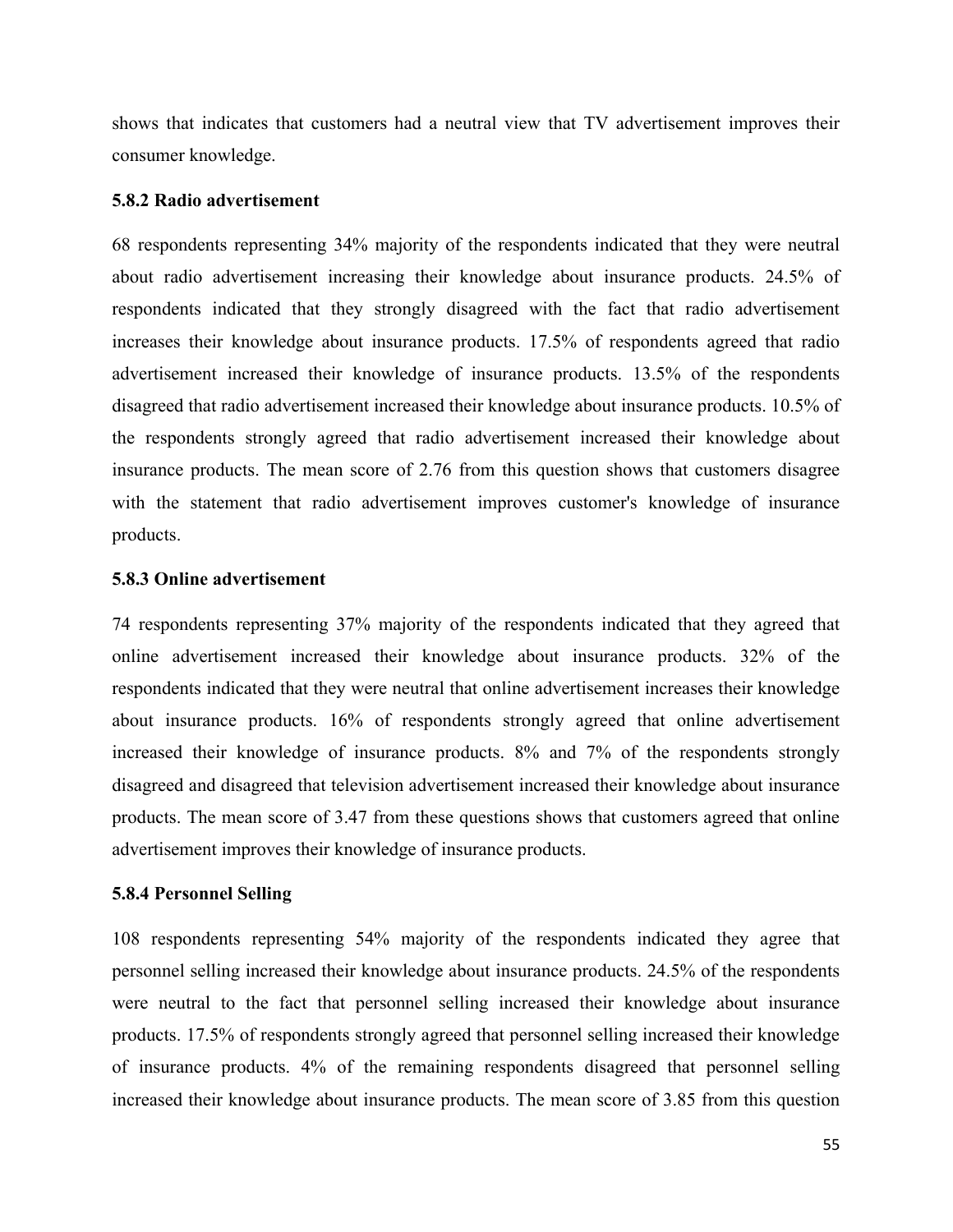shows that customers agreed to the statement that personnel selling improved their knowledge of insurance products.

## **5.8.5 Sales Promotion**

82 respondents representing 41% majority of the respondents indicated they agreed that sales promotion increased their knowledge about insurance products. 30% of the respondents indicated that they strongly agreed that sales promotion increased their knowledge about insurance products. 22% of the respondents were neutral that sales promotion increased their knowledge about insurance products whilst 7% of the remaining respondents disagreed that sales promotion had an impact on their knowledge of insurance products. The mean score of 3.94 from this question shows that customers agreed to the statement that sales promotion improves their knowledge of insurance products.

## **5.8.6 Public Relation**

72 respondents representing 36% majority of the respondents indicated they agreed that public relation increased their knowledge about insurance products. 31.5% of the respondents indicated that they strongly agreed with the fact that public relation increases their knowledge about insurance products. 21.5% of respondents were neutral that public relations increased their knowledge of insurance products. 11% of the respondents disagreed that public relations increased their knowledge about insurance products. The mean score of 3.88 from these questions shows that customers agreed to the statement that public relation improves their knowledge of insurance products.

# **5.8.7 Direct Marketing**

73 respondents representing 36.5% majority of the respondents indicated that they strongly agreed that direct marketing was responsible for an increase in their knowledge about insurance products. 29% of the respondents agreed that direct marketing increases their knowledge about insurance products. 13.5% disagreed and 11% of the respondents were neutral that direct marketing increased their knowledge on insurance products. 10% of the respondents strongly disagreed that direct marketing increased their knowledge about insurance products. The mean score of 3.69 from this question shows that customers agreed to the statement that direct marketing improves their knowledge of insurance products.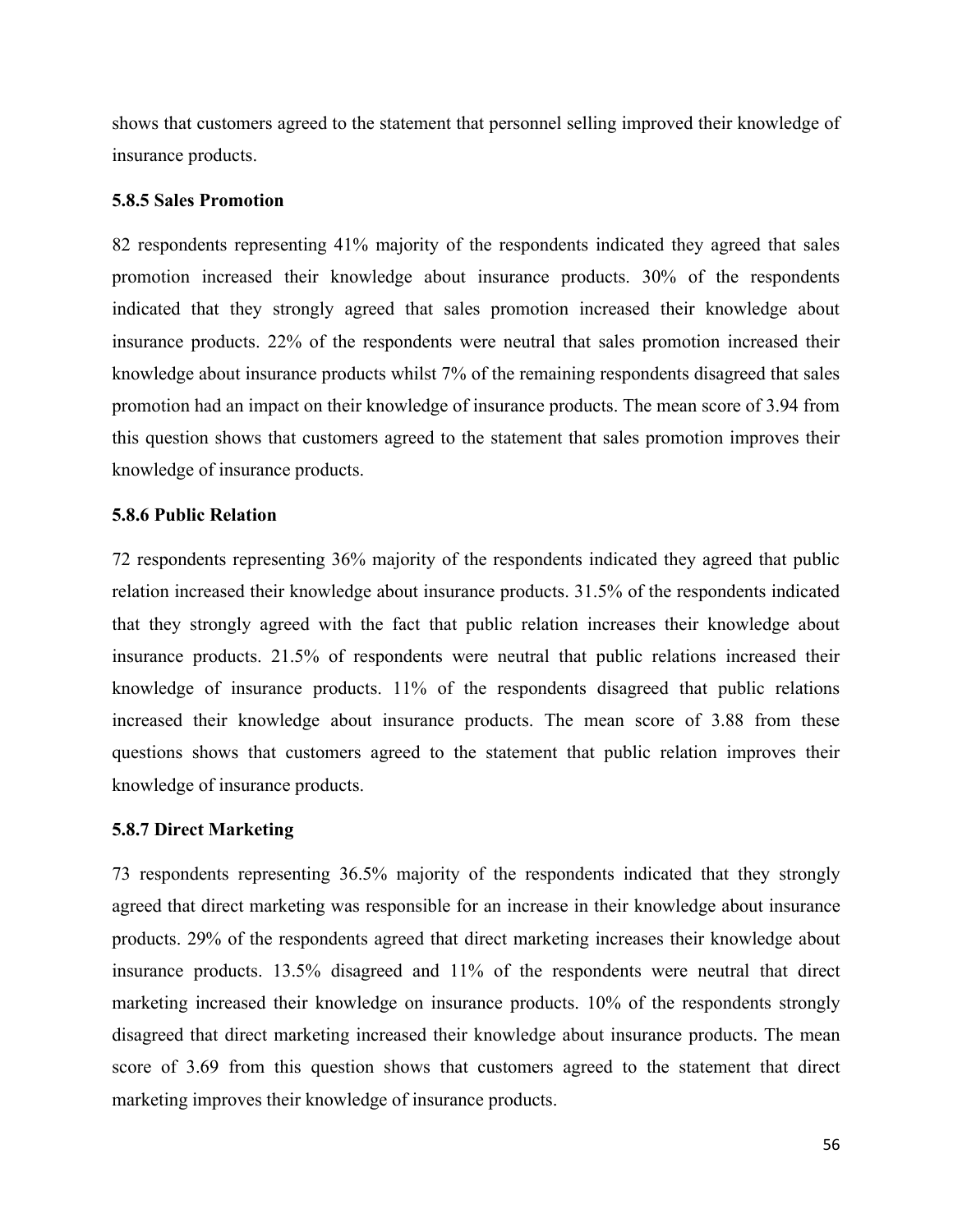# **5.9 Relationship between promotion mix and consumer knowledge**

The next objective of the research was to ascertain the relationship between the promotion mix and consumer knowledge. The various elements of the promotion mix were used to find out their relationship with consumer knowledge. The r square revealed that there is a positive relationship between promotion mix and consumer knowledge with an r square of 0.157. This means that a change of 15.7% variation in consumer knowledge can be explained by a 15.7% change or variation in the promotion mix. The F-statistic was 15.837, f significant 0.00 respectively. The pvalue was 0.00 which is less than 0.01 which means that the promotion mix has a significant relationship with consumer knowledge, meaning a good promotion mix will increase consumer knowledge relatively.

**Table 5.17 Model Summary**

|       |       |          |                          | Std. An error of the |
|-------|-------|----------|--------------------------|----------------------|
| Model |       | R Square | <b>Adjusted R Square</b> | Estimate             |
|       | .397a |          | 147                      | .53332               |

a. Predictors: (Constant), Direct marketing, Personnel selling, Public relation, Sales promotion, advertising. Source: Researchers Field Work May 2020

# **Table 5.18 ANOVA <sup>b</sup>**

| Model |            | Sum of Squares | Df  | Mean Square |        | Sig.              |
|-------|------------|----------------|-----|-------------|--------|-------------------|
|       | Regression | 22.523         |     | 4.505       | 15.837 | .000 <sup>a</sup> |
|       | Residual   | 120.597        | 424 | .284        |        |                   |
|       | Total      | 143.120        | 429 |             |        |                   |

a. Predictors: (Constant), Direct marketing, Personnel selling, Public relation, Sales promotion, advertising

b. Dependent Variable: Consumer knowledge

The findings were further broken down to verify which element of the promotion mix affects consumer knowledge most. The results presented illustrates that statically, there is no significant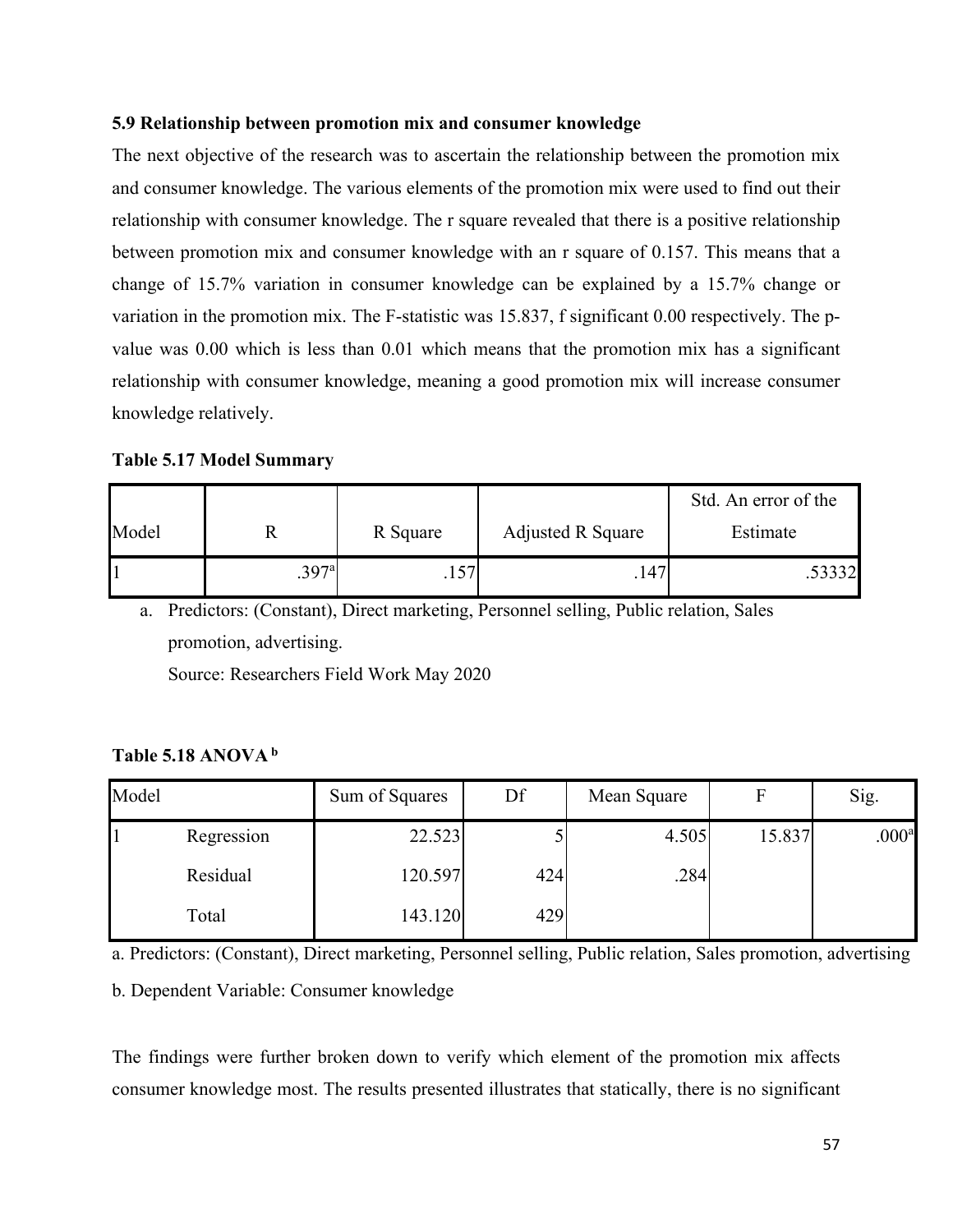impact of advertising on consumers' knowledge as explained by a coefficient of -0.085 and by a p-value of 0.129. Furthermore, statically there is a significant impact of sales promotion on consumers' knowledge as shown by a coefficient of 0.72 and a p-value of 0.185 but since the pvalue is greater than 0.05 sales promotion do not have a significant impact on consumer knowledge on insurance products. The results explain that statically there is significant impact of personal selling on consumer's knowledge as demonstrated by a coefficient of .350 and a p-value of 0 which is less than 0.01. Also, the results explains that statically, there is no significant impact of public relationship on consumers' knowledge as explained by a coefficient of 0.69 and a p-value of 0.156 which is greater than 0.05. Finally, the last element of promotion mix, direct marketing, also had a significant impact on consumer knowledge with a coefficient of 0.137 and a p-value of 0.02 which is less than 0.05. Consequently, the regression results explain that only personnel selling and direct marketing have positive impacts on consumer knowledge of insurance services, the remaining elements, advertising, public relationship, and sales promotion have no significant impacts on consumers purchasing decision.

|                            | Unstandardized |            | Standardized |          |      |                                |            |
|----------------------------|----------------|------------|--------------|----------|------|--------------------------------|------------|
|                            | Coefficients   |            | Coefficients |          |      | <b>Collinearity Statistics</b> |            |
| Model                      | B              | Std. Error | Beta         | t        | Sig. | Tolerance                      | <b>VIF</b> |
| $\mathbf{1}$<br>(Constant) | 2.307          | .195       |              | 11.823   | .000 |                                |            |
| advertising                | $-.061$        | .040       | $-.085$      | $-1.520$ | .129 | .643                           | 1.556      |
| Personnel<br>selling       | .272           | .046       | .350         | 5.956    | .000 | .577                           | 1.734      |
| Sales<br>promotion         | .062           | .047       | .072         | 1.327    | .185 | .670                           | 1.492      |
| Public<br>relation         | .056           | .040       | .069         | 1.422    | .156 | .836                           | 1.196      |

**Table 5.19 Coefficients**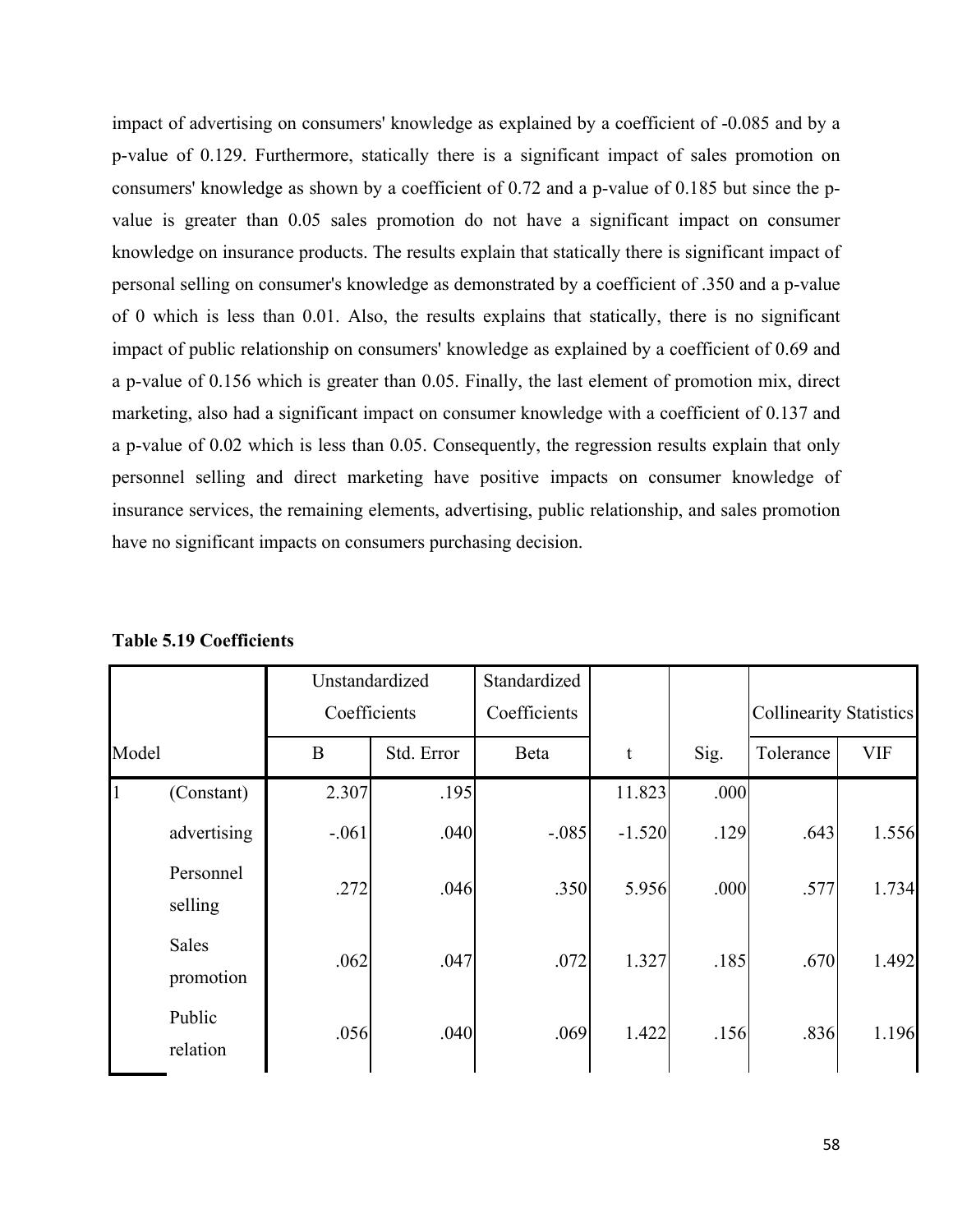| Direct    | .100 <sup>1</sup> | 000  | $\sqrt{7}$        | 3.048 | .002 | .978 <sup>1</sup> | 1.022 |
|-----------|-------------------|------|-------------------|-------|------|-------------------|-------|
| marketing |                   | .vjj | $\cdot$ . $\cdot$ |       |      |                   |       |

a. Dependent Variable: Consumer knowledge

# **5.10 Effects of consumer knowledge on consumer purchasing behaviour**

The next objective was to measure the effects of consumer knowledge on consumer purchasing behaviour. Results from findings gave a significant r square of 0.022 which means that 2.2% variation on consumer purchasing behaviour is caused by consumer knowledge. The p-value was less than 0.05 which implies that consumer knowledge has a positive effect or influences consumer purchasing behaviour by 2.2%. The beta coefficient on the effect of consumer knowledge on consumer purchasing behaviour was 0.149. The F- statistic value, f-significant, tsignificant were 9.757 and 0.02 respectively.

# **Table 5.20 Model Summary**

|       |                   |             |                          | Std. An error of the |
|-------|-------------------|-------------|--------------------------|----------------------|
| Model | n                 | R Square    | <b>Adjusted R Square</b> | Estimate             |
|       | .149 <sup>a</sup> | ררו<br>.UZZ | 020                      | .95606               |

a. Predictors: (Constant), Consumer knowledge

# **Table 5.21ANOVAb**

| Model |            | Sum of Squares | Df  | Mean Square |       | Sig.              |
|-------|------------|----------------|-----|-------------|-------|-------------------|
|       | Regression | 8.919          |     | 8.919       | 9.757 | .002 <sup>a</sup> |
|       | Residual   | 391.216        | 428 | .914        |       |                   |
|       | Total      | 400.135        | 429 |             |       |                   |

a. Predictors: (Constant), Consumer knowledge

b. Dependent Variable: Purchasing Behaviour, Source: Researchers Field May 2021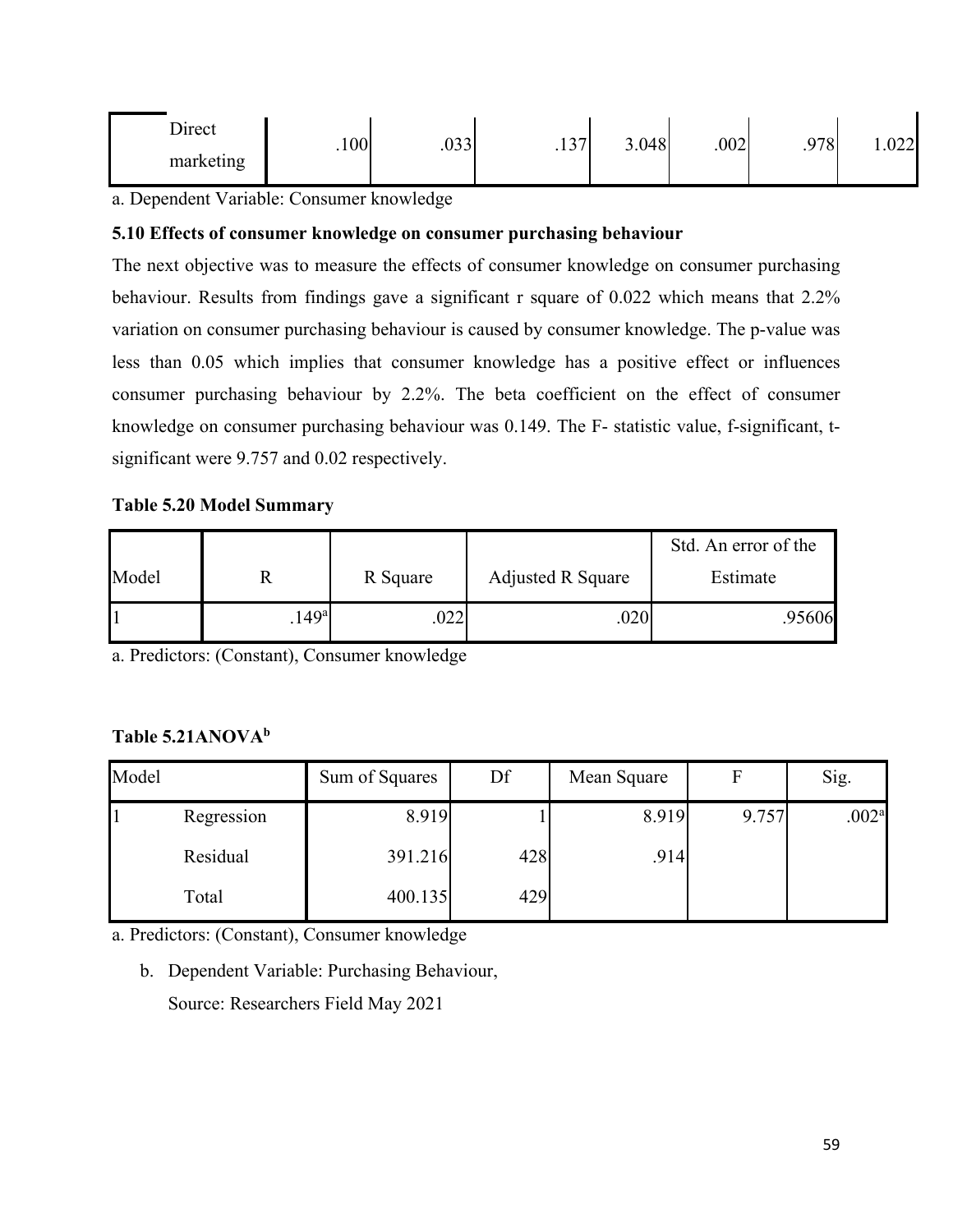# **Table 5.22Coefficientsa**

|                       |              | Unstandardized | Standardized |       |      |                                |       |
|-----------------------|--------------|----------------|--------------|-------|------|--------------------------------|-------|
|                       | Coefficients |                | Coefficients |       |      | <b>Collinearity Statistics</b> |       |
| Model                 | B            | Std. Error     | Beta         | T     | Sig. | Tolerance                      | VIF   |
| (Constant)            | 1.856        | .303           |              | 6.116 | .000 |                                |       |
| Consumer<br>knowledge | .250         | .080           | .149         | 3.124 | .002 | 1.000                          | 1.000 |

a. Dependent Variable: Purchasing Behaviour, Source: Researchers Field

May 2021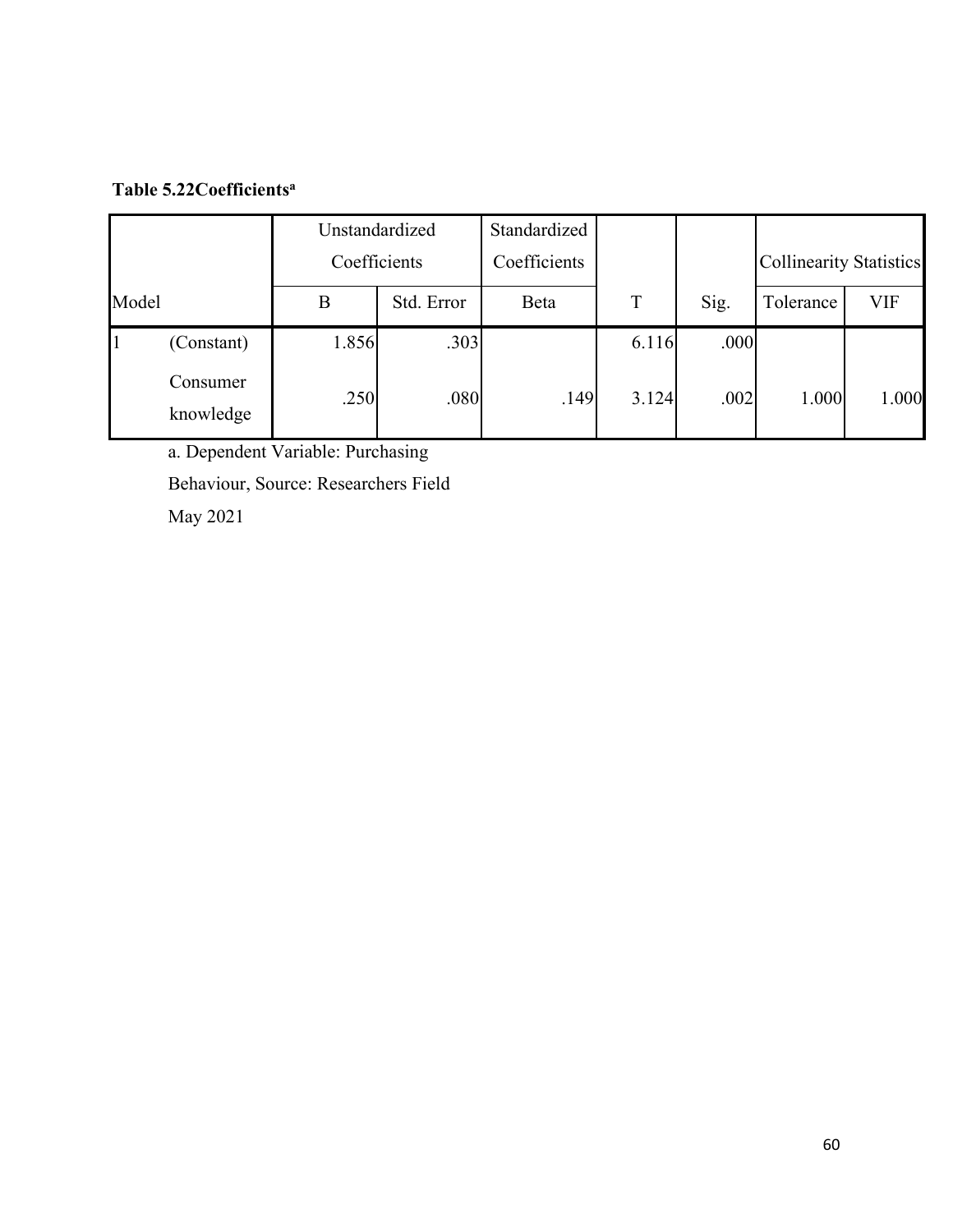#### **CHAPTER SIX**

#### **DISCUSSION**

Findings on advertisement revealed that television advertisement of insurance products influenced consumers purchasing behaviour and consumer knowledge by small extent. Continual findings revealed that billboard and newspaper advertisement influenced consumer knowledge and purchasing behaviour by a large extent. Also, online advertisement and magazine advertisement influence customers purchasing behaviour and consumer knowledge of insurance services by large extent. Findings on advertisement on insurance products posited that newspaper and magazine advertisement has higher influence on consumer purchasing behaviour followed by billboard, online, radio and television advertisement respectively with mean scores of 3.45 ,3.45, 3.27, 3.22, 2.99 and 2.845 respectively. Findings are in line with Amin & Bashir (2014) , Wang (2009) , Shamsi Khan (2017), Nouret et (2014) and Amira et al (2013) who pinpointed in their findings that advertisement in the form of television, radio, billboards, newspaper or magazine and online has a major impact on consumer purchasing behaviour.

Moreover findings on personnel selling revealed that it influence customers purchasing behaviour and knowledge of insurance products by a large extent. The findings also pinpointed that retail selling and business to business selling influenced customers' purchasing behaviour of insurance products by some extent. It further revealed that, among personnel selling, retail selling and business to business selling of insurance policies, personnel selling influenced customers purchasing behaviour most followed by retail selling. Findings are in line with Hejazi (2005), Fill (2006) and Weitz et al., (2004) who pinpointed in their various studies that the main feature of personal selling is the effect it has, which means that sales people are more likely to break through, get consumers' attention and even be remembered later on. Also, the findings did not differ from that of Kotler (2000) who noted that retail selling is a useful tool to communicate with present and prospective buyers.

Furthermore, findings revealed that majority of respondents were with their insurance company based on some promotional activities the company embarked on. Findings also revealed that customers are mostly attracted to insurance companies that embark on promotional activities, as customers are able to get sufficient knowledge about insurance packages during such promotions. Further revelations from the findings were that, these promotional activities also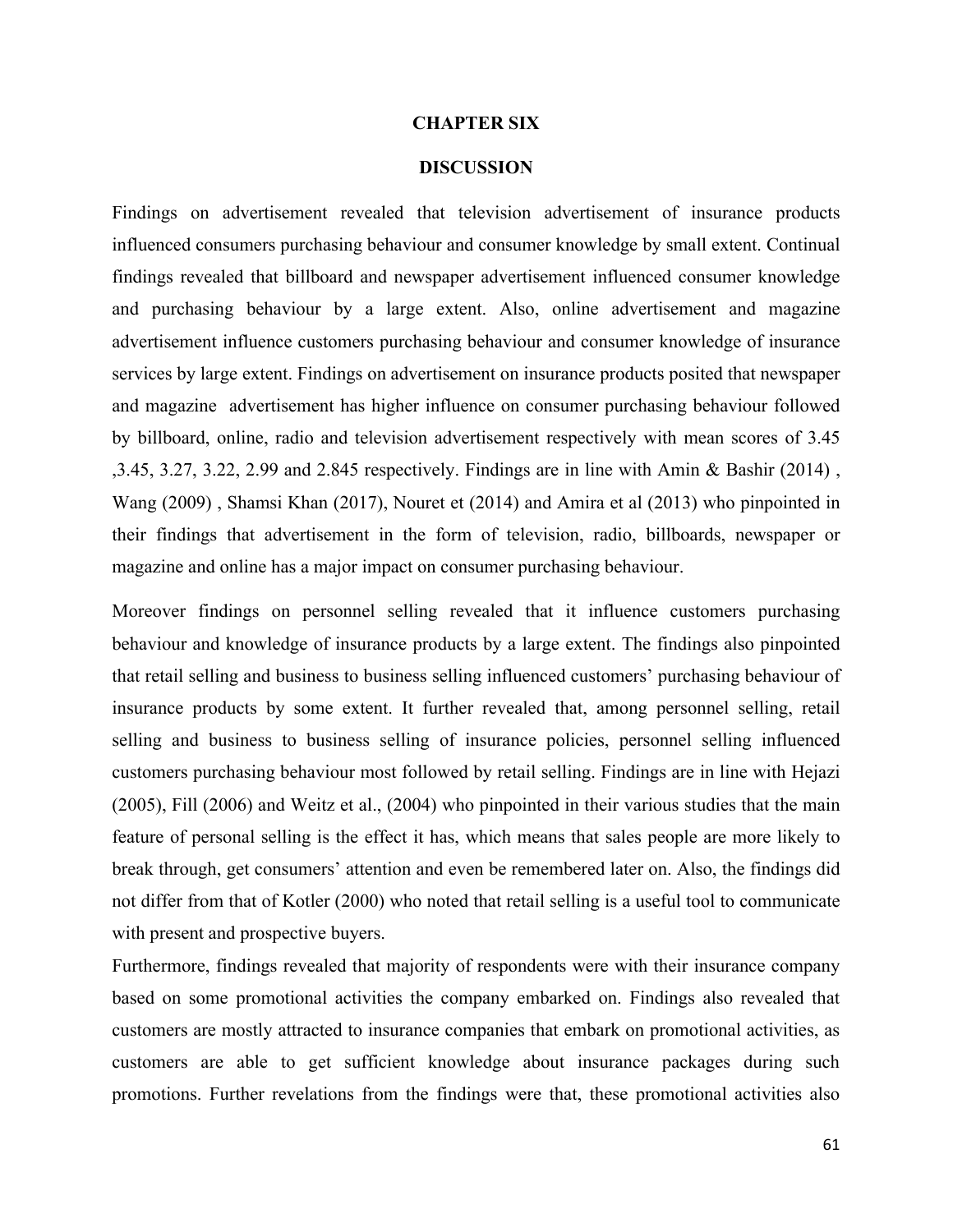enable customers to distinguish between their insurance products and that of other insurance company. Further findings revealed that sales promotion influences customers' knowledge of insurance services and attracts them to purchase insurance services. Findings does not differ from that of Chaharssoughi & Yasory (2017), Sam and Buabeng (2012) and Dehkordi (2011) who pinpointed in their various studies that sales promotion creates a greater level of immediate response than any other marketing communication activity and enhances customers knowledge and existence of a product. Findings were also agreed with by Fransiska, Andhikaa, Indraa, & Rengganisa (2012), who explained that, sales promotion are tactics that are used to pursue the consumer emotionally to be attracted to a product and in the end purchase it.

Findings also revealed that good public relations were key to attracting customers to purchase insurance products. Findings revealed that, customers were attracted to insurance companies that have good public image, good customer relations and good public relations. Findings also revealed that, customers of Saham insurance are not influenced to purchase insurance products based on brand name as this factor influences the purchasing behaviour of customers by some extent. The average mean score of 3.5 on public relations reveals that, good public relationship has a large influence on customers of insurance service companies. Findings agree with that of Chaharssoughi & Yasory (2017), Sam and Buabeng (2012) and Dehkordi (2011), who pinpointed in their various studies that a good public image attracts customers to purchase existing products.

On direct marketing, findings revealed that Facebook ads influence the purchasing behaviour and knowledge on insurance service of customers of insurance companies by a large extent. Findings further revealed that, email advertisement influence customers purchasing behaviour of insurance service by small extent. Findings revealed that direct phone calls and messages from insurance companies had no influence on customers purchasing behaviour and knowledge on insurance products. In addition, findings revealed that among direct marketing elements, the one that influence customers purchase behaviour and knowledge most was brochures. The others that influence customers purchasing behaviour and knowledge in order are Facebook ads, phone calls, fliers, text messages and emails respectively.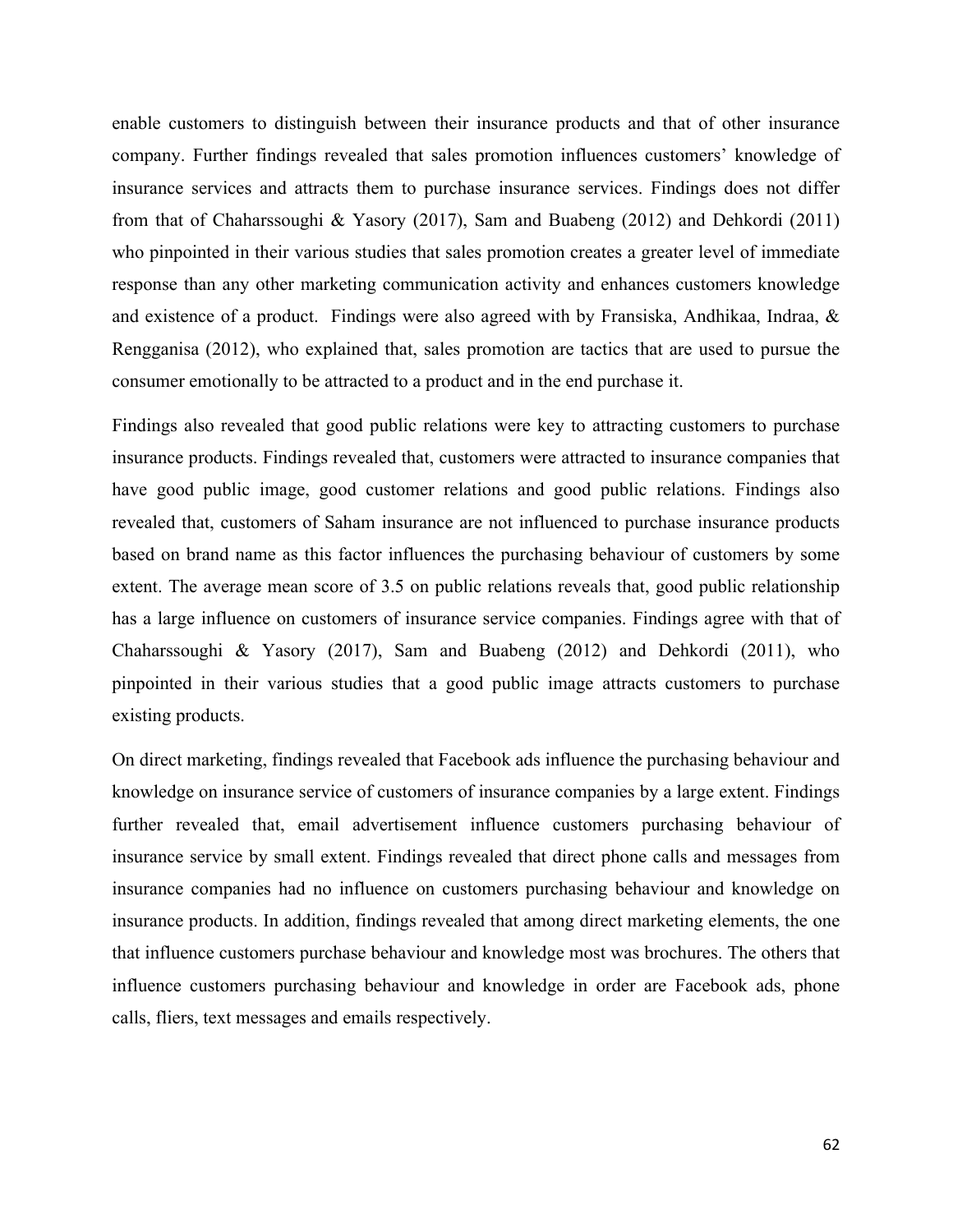Findings revealed that, the five elements of promotion mix, personnel selling, sales promotion, advertisement, public relations and direct marketing influence consumer knowledge and purchasing behaviour of insurance services and products in different proportions.

Findings using correlation and regression analysis revealed that personnel selling, sales promotion and public relation had sig less than 0.01 and that of advertising and direct marketing had sig less than 0.05. This means that an improvement of advertisement strategies will lead to a significant impact on consumer purchasing behaviour. Findings is in line with Amin & Bashir (2014), Wang (2009), Shamsi Khan (2017), Nouret et al (2014) and Amira et al (2013) who pinpointed in their findings that advertisement in the form of television, radio, billboards and newspaper have major impacts on consumer purchasing behaviour. Moreover these findings do not differ from that of Fransiska, Andhikaa, Indraa, & Rengganisa (2012), who discovered in their studies that sales promotion influences consumer purchasing behaviour positively and involves tactics that are used to pursue the consumer emotionally to be attracted to a product and in the end purchase it.

Consequently, the regression results explains that, only sales promotion has a positive impact on consumer purchasing behaviour of insurance services, the remaining elements advertising, personal selling, public relationship and direct promotion has no significant impact on consumers purchasing decision. There were positive association between sales promotion and consumer purchasing behaviour. These findings do not differ from that of Fransiska, Andhikaa, Indraa, & Rengganisa, (2012), who discovered in their studies that sales promotion influences consumer purchasing behaviour positively and involves tactics that are used to pursue the consumer emotionally to be attracted to a product and in the end purchase it. Findings on the impact of advertisement, public relations, direct marketing, personnel selling differs from that of Fill (2006), Weitz et al., (2004), Kotler and Armstrong (2004) and Hejazi (2005) who pinpointed in their various studies that personal selling, advertisement, direct marketing has a positive impact on consumer purchasing behaviour and involves two ways flow of communication between a buyer and seller designed to influence consumers' buying decisions and knowledge as well as aiming to encourage consumers to purchase products or try a service through personal meetings with them.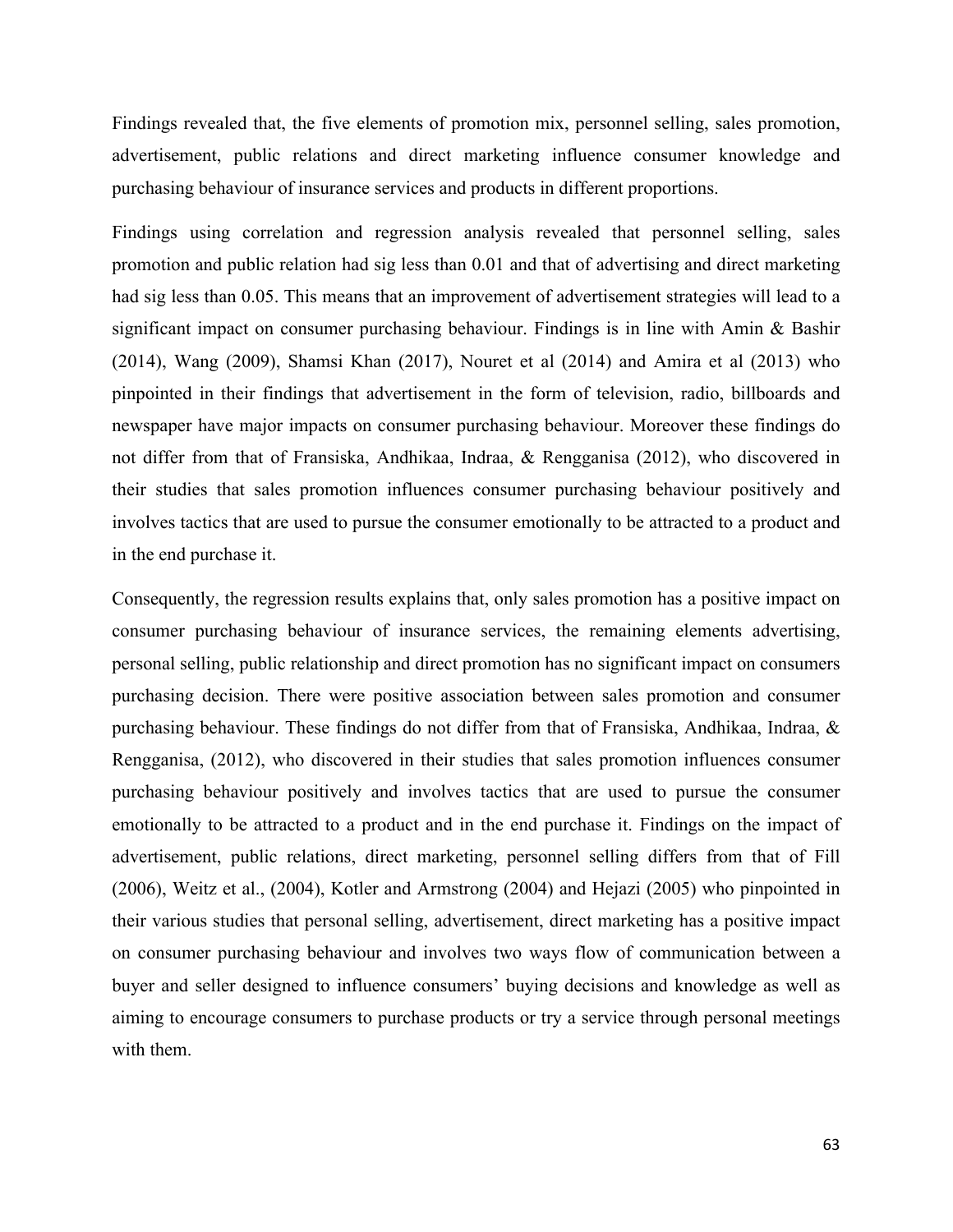Findings revealed with a p value 0.00 which is less than 0.01 means that promotion mix has significant relationship on consumer knowledge, implying a good promotion mix will increase consumer knowledge relatively. Findings are in line with Shamsi & Khan, (2017), Jackaria, (2002) and Santini et al, (2015) who revealed in their various studies that element of promotion mix (advertisement, personnel selling, sales promotion, direct marketing) increases consumer knowledge, that is, promotion mix and consumer knowledge have a positive relationship. Moreover findings on the effects of consumer knowledge on consumers' purchasing behaviour indicated that consumer knowledge has a significant influence on consumer purchasing behaviour with a beta of 0.149 and a significance of 0.02. Findings are in line with studies conducted by Debbie (2018), Bhanot, (2012) and Stever, (2011) who also revealed in their various studies that consumer knowledge have a positive effect on purchasing behaviour. Findings are in line with Li& Du (2012) who pinpointed in their findings that there is a positive correlation between product knowledge and purchase behaviour.

Again findings revealed that purchasing behaviour of buyers of insurance services or products are influenced mostly by brand quality, with mean score of 3.6. The next factor that influenced purchasing behaviour from the study was television advertisement, followed by sales promotion, good personnel selling, brand name, companies' image and public relationship and radio advertisement with mean score of 3.56, 3.5, 3.46, 2.86, 2.8 and 2.78 respectively. Moreover, findings on what improves customers' knowledge on insurance services revealed that sale promotions of insurance services improve customers' knowledge on product largely, with a mean score of 3.94. Findings again revealed that, the next in line on factors that improves their knowledge on insurance products is public relation and communication with a mean score of 3.88. Also, personnel selling improve customers' knowledge on insurance product with a mean score of 3.85. The next tool that improves consumer knowledge was direct marketing with a mean score of 3.69, followed by online advertisement with a mean score of 3.47. Another revelation was that television advertisement improves customers' knowledge on insurance product more than radio advertisement with mean scores of 3.24 and 2.76 respectively.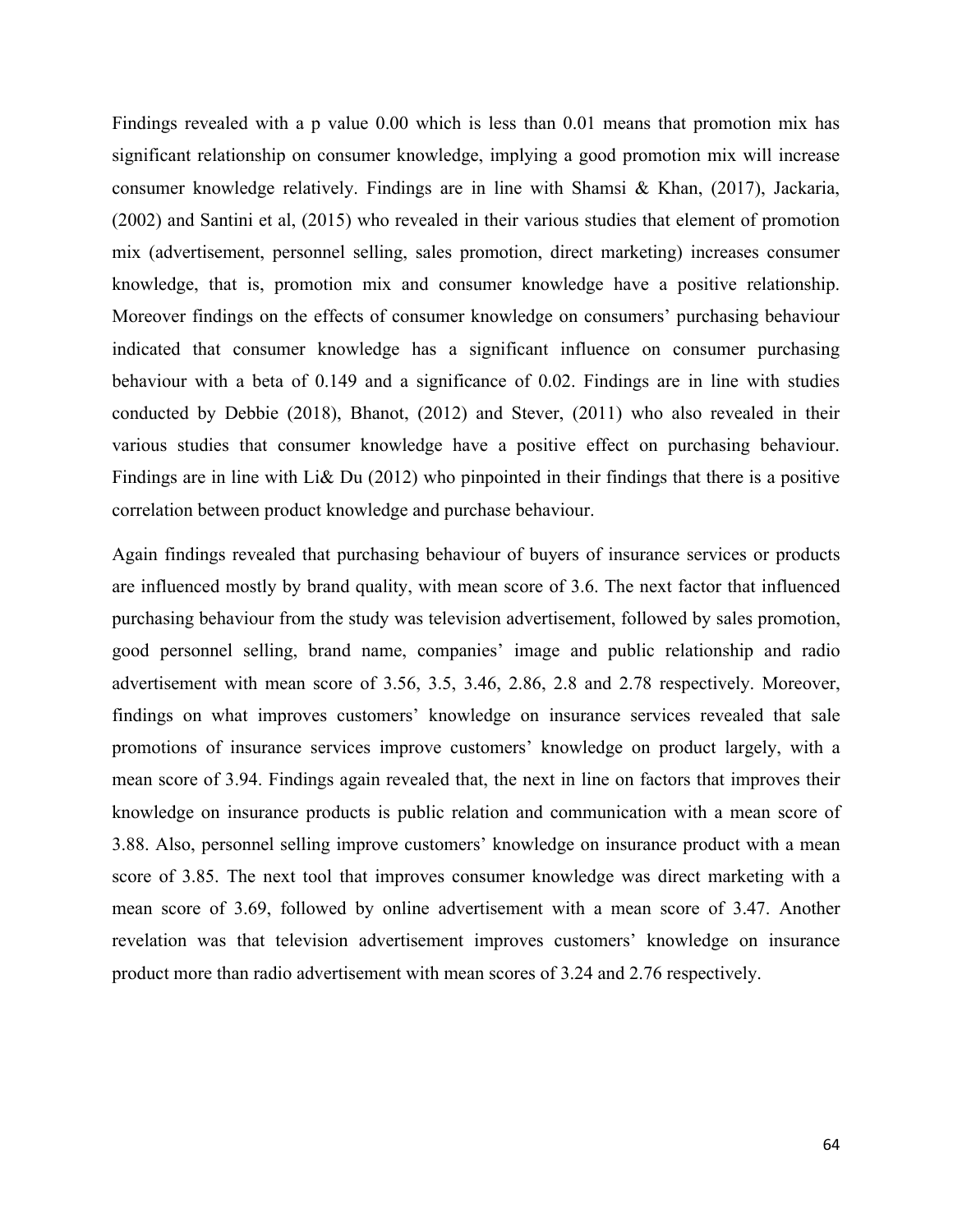# **CHAPTER SEVEN**

### **SUMMARY OF FINDINGS, RECOMMENDATIONS, AND CONCLUSION**

# **7.1 Introduction**

This chapter covers the summary of the main findings of the study. It also covers the conclusions drawn from the study and the recommendations that are made based on the findings from the study.

### **7.2 Summary of main findings**

This portion summarizes the main findings regarding promotion mix, consumer knowledge, and purchase behaviour of insurance services in Ghana using customers of the Sham Insurance Company in Kumasi as a case study. The summary focuses on the impact of promotion mix on purchasing behaviour, factors that affect or influence purchasing behaviour, and factors that affect and influence consumer knowledge.

# **7.3 Impact of promotion mix on consumer purchasing behaviour**

Findings revealed that the various promotion mixes had positive impacts on consumers' purchasing behaviours. Findings also revealed that promotion mix elements impact consumer purchasing behaviour of insurance services by 10.2% represented by an r square of 0.102, meaning the other elements that impact consumer purchasing behaviour of insurance services is 89.8%

Moreover, findings revealed that with all elements of promotion mix the one that impact purchasing behaviour was sales promotion with a beta coefficient of 0.351.

The alarming finding of the research revealed that all the remaining elements of the promotion mix been advertising, direct marketing, personnel selling, and public relations had no impact on consumer purchasing behaviour with beta coefficients all negative and their p-values greater than 0.01 and 0.05. Thus advertising, direct marketing, personnel, and public relations do not have any impact on the consumer purchasing behaviour of insurance services.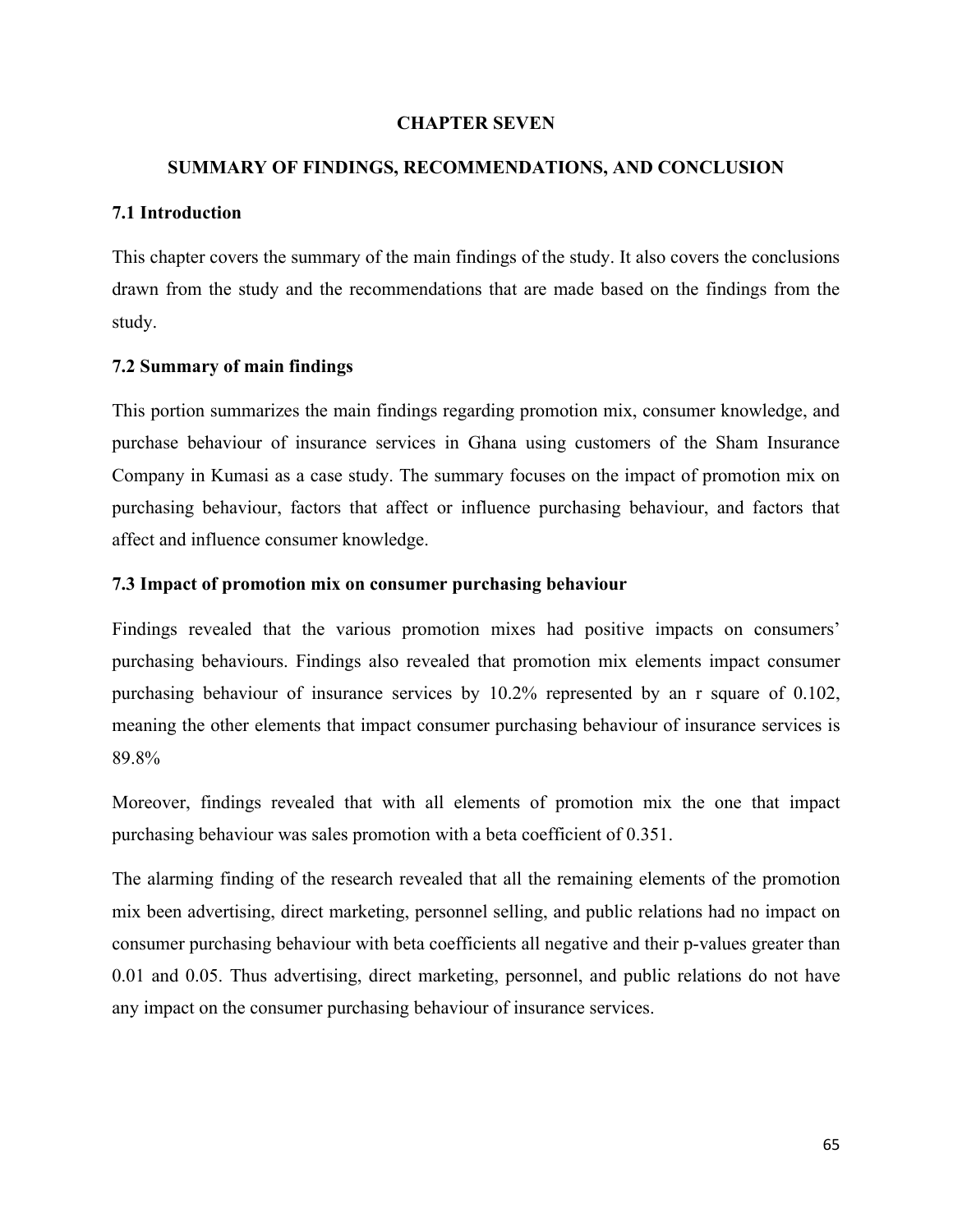#### **7.4 Effects of consumer knowledge on consumer purchase behaviour**

Findings revealed that purchasing behaviour of customers of insurance services or products are influenced by their knowledge of the product. Findings revealed an r square of 0.022 indicating that consumer knowledge influences consumer purchasing behaviour by 2.2%. This means that consumer knowledge determines consumers purchasing behaviour. Findings revealed a beta coefficient of 0.149 indicating the importance of consumer knowledge on consumer purchasing behaviour and a p-value less than 0.05. Findings further revealed that other factors that affect consumer purchasing behaviour apart from consumer knowledge of insurance services constitutes 97.8%.

### **7.5 Relationship between promotion mix and consumer knowledge**

Findings with an r square of 0.157 indicates that promotion mix influences or improves consumer knowledge by 15.7% and the other factors that impact consumer knowledge represents 84.3%. This means that the promotion mix is essential in making consumers of insurance services aware of their product. Findings revealed that there is a positive relationship between promotion mix and consumer knowledge. Findings further revealed that personnel selling impacts or increases consumer knowledge most with a coefficient of 0.35 and p-value less than 0.01, the other element that influenced consumer knowledge significantly was direct marketing with a beta coefficient of 0.137 and a p-value of 0.02 which is less than 0.05. The other elements apart of advertising had a positive beta coefficient but its p-values more than 0.05 making them not significant for the study.

The alarming finding was that, advertising does not have any significant impact on consumer knowledge of insurance services with a beta coefficient of -0.85 and a p-value of 0.129 which is far greater than 0.05.

# **7.6 Conclusion**

On the basis of above results it can be concluded that promotional mix elements has a significant impact on consumer purchase decision and consumer knowledge. According to the participants the most influencing element that impacts their purchasing decision of insurance services and product are personnel selling and sales promotion. Promotional mix elements are the major communication mix tools being used by approximately all of the marketers to positively impact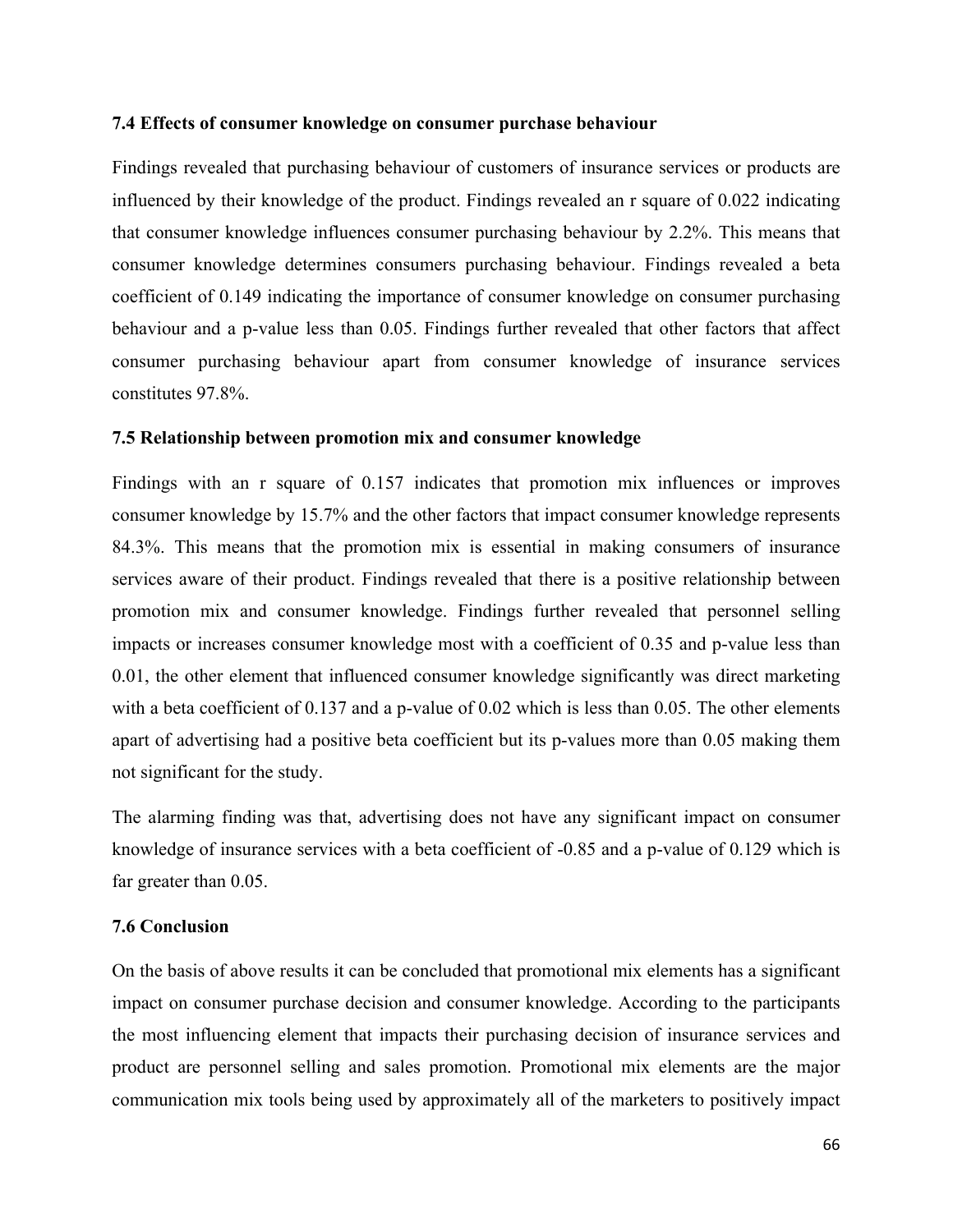consumers' purchasing decision. The study concluded that there is a positive relationship between promotional mix elements, purchasing decision and consumer knowledge.

From findings, it can be further concluded that purchasing behaviour of customers of insurance services are influenced by these elements; brand quality, television advertisement, promotions, personnel selling, brand name, company's image and reputation and lastly radio advertisement.

In addition based on findings, it can be deduced that the elements that affect customers' knowledge on their products in order of higher impartation are sales promotion, personnel selling, good public relation and communication, direct marketing, online advertisement, television advertisement and radio advertisement.

Moreover based on findings the element of promotion mix that impacts customers' purchasing behaviour of insurance services is sales promotion and the elements of promotional mix that impacts or improve customers' knowledge of insurance services is personnel selling and direct marketing.

Lastly from findings it can be deduced that consumer knowledge influences the purchasing behaviour of insurance products by a small extent with an r-square of 0.022 representing 2.2%.

### **7.7 Recommendation**

Insurance companies must pay more attention towards increasing the promotional activities, direct marketing, and personnel selling as these elements impact the purchasing decision and knowledge of customers of insurance products. This can be done using phone or mail-in introducing products or services, or to send messages by using a mobile phone which would impact the purchasing behaviour.

Furthermore, marketers should pay greater interest to actively manage personal selling by increasing the training of sales representatives and developing their performance. In addition, online advertisement is a tool to be used effectively as it has much impact on influencing customers' knowledge and purchasing behaviour compared to that of radio and television advertisement.

Lastly, findings revealed that other elements influence consumer purchasing behaviour and knowledge more than promotion mix and as such it will be recommended that further research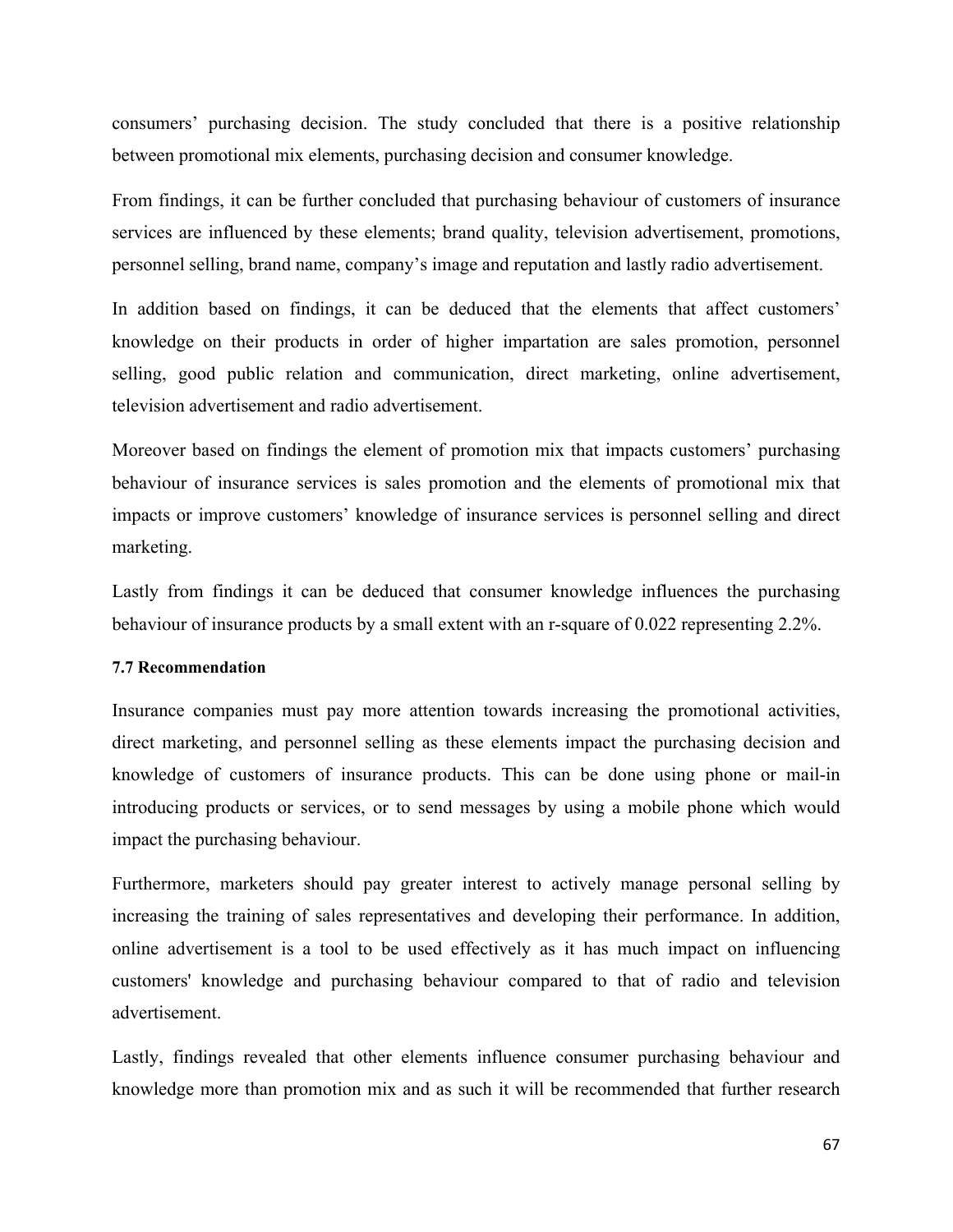will be conducted to find out which elements contribute more to the consumer purchasing behaviour and consumer knowledge of insurance services.

### **7.8 Limitation of the study**

The study period at the dispensation of the researcher was not enough for in-depth research to be conducted. Online Survey Questionnaires distributed to the Saham Insurance Company has to be followed up several times before it could be gathered. The data collection period estimated to be two weeks took more than two weeks before the researcher was able to collect the data for discussion. The researcher was not able to research all the 22 insurance companies as most were widely spread in Kumasi and as such the study was restricted to Saham Insurance Company which cannot be used as a generalized finding.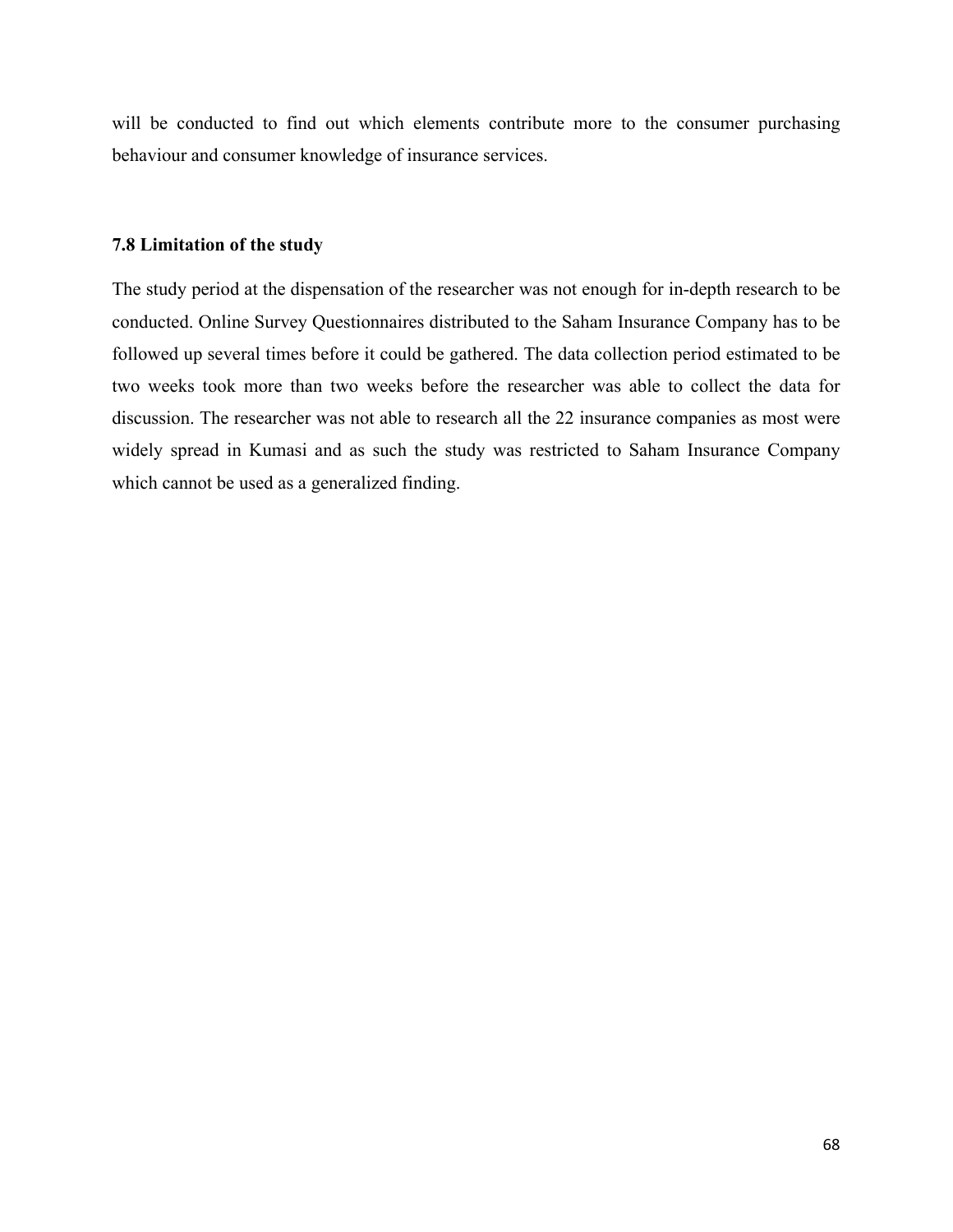# **REFERENCES**

Adebisi, Y. (2006) *Essential of Marketing Management*, 1st ed. Lagos: Cilgal Publication.

Ajagbe, M. A., Long, C. S. and Oluyinka, S. (2013) 'The Impact of Sales Promotion and Product Branding on Company Performance: A Case Study of AIICO Insurance Nigerian PLC', *International Conference on Innovation, Management and Technology Research*, pp 164-171, doi:10.1016/j.sbspro.2014.03.662.

Alma, B. (2011) 'Pemasaran dan Pemasaran Jasa. In Pemasaran dan Pemasaran Jasa'.

Amin, H. J. and Bashir A. M. (2014) 'The Impact of Advertising and Sales Promotion on Initial Purchase, Addition and Change of Existing GSM Networks by Students in Nigeria', *International Journal of Business and Management,* Vol. 9, No. 10, pp 161-169.

Amira, N.A.A, Muhammad, H.A.G. and Jamaludin, A. (2013) 'Enhancing Promotional Strategies within Automotive Companies in Malaysia', *International Conference on Economics and Business Research 2013 (ICEBR 2013),* pp 158-163.

Animesh, T (2016) 'Consumer Buying behaviour, meaning, process, and types.

Anukool, M. H., Satnam, K. U., Arun, S., Gulnar, S. and Ruchi, S. (2014) 'Effect of Promotion Mix on Consumer Behaviour in Shopping Malls', *Anvesha,* Vol. 7 Issue 4, p33-41.

Arvinlucy A.O (2012) 'An evaluation of promotional mix elements influencing sales of an organization', *International Journal Of Business And Social Science*, Vol 3 No.5, pp 296-313.

Ashraf, M. A., Niazi, A. A., & Zafar, U. (2018) 'Impact of Brand Image, Service Quality, and Trust on Customer Loyalty Moderating Effect of Perceived Price Fairness and Mediating Effect of Customer Satisfaction: Case Study on Telecommunication Sector of Pakistan', *International Journal of Business Marketing and Management*, 3, pp 8-20.

Attaya, W. B., Connell, P. B. and Erickson, L. (2011) 'Children's response to sales promotions and their impact on purchase behaviour', *Journal of Consumer Psychology*. 22 pp 272-279.

Babbie, E. (2010) 'The practice of social research', 12<sup>th</sup> Edition, Belmont, CA: Wads-Worth.

Belch, G. E, and Belch, M. A. (2012), Advertising and Promotion. London: McGraw Hill, 9thed.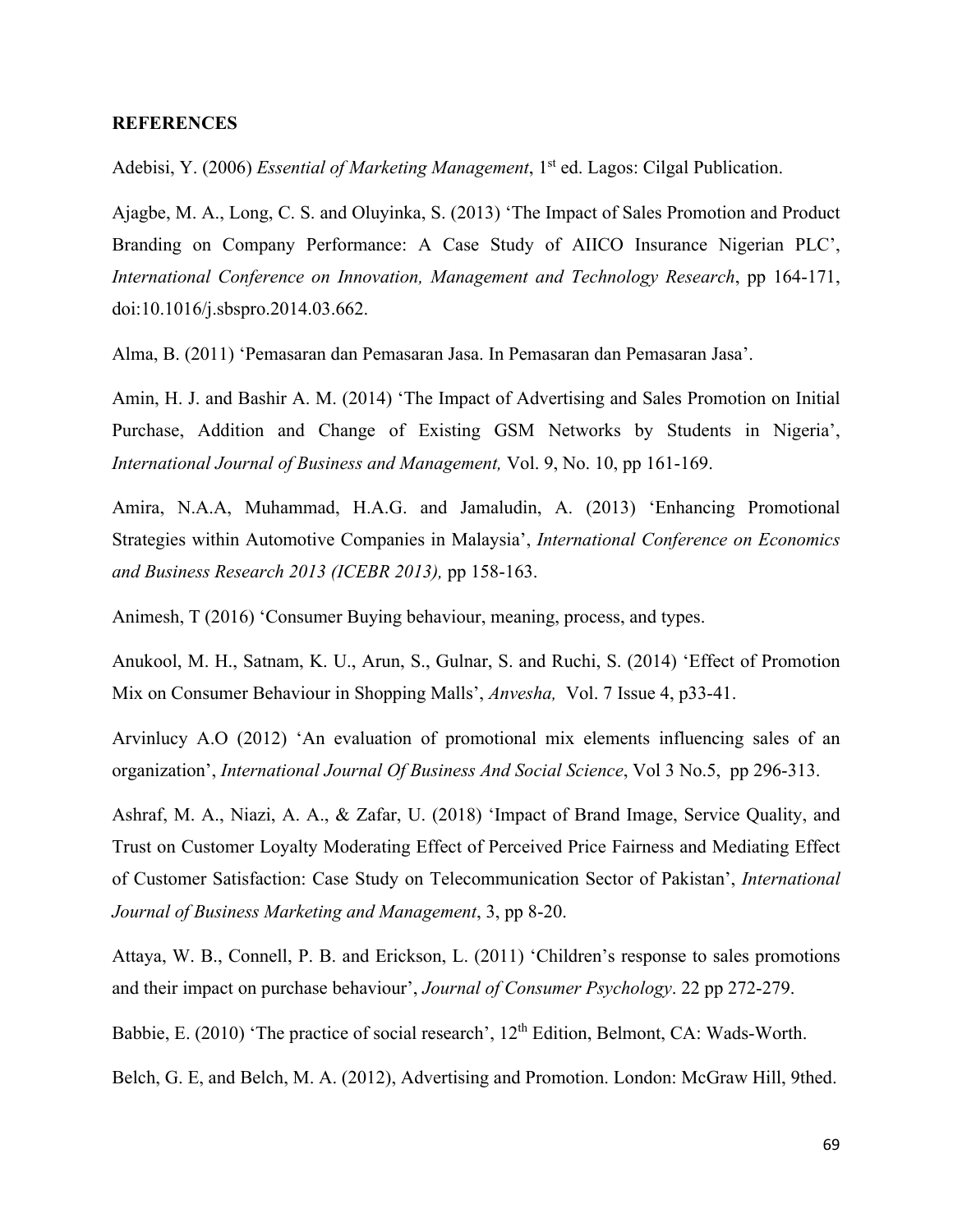Blattberg, R. C. and Briesch, R. A. (2010) 'Sales Promotions' *Carnegie Mellon University,* Southern Methodist University.

Blosch, M. (2000). 'Customer Knowledge', *Knowledge & Process Management, 7*(4), pp 265- 268

Burns, N., Grove, S. and Gray, J. (2013) 'Master the Nursing Practice' 6<sup>th</sup> Edition.

Chaharsoughi, S. A., and Yasory, T. H. (2012) 'Effects of Sales Promotion on Consumer Behaviour based on culture', *African Journal of Business Management*, *6*(1). [https://doi.org/10.5897//AJBM11.739](https://doi.org/10.5897/AJBM11.739)

Chakrabortty, R. K., Hossain, M., and Azad, F. H. (2013) 'Analysing the Effects of Sales Promotion and Advertising on Consumer's Purchase Behaviour', *World Journal of Social Sciences*, pp 183-194.

Chandon, P. and Chandon, P. (2010) 'Consumer research on sales promotions : A state-of-theart literature review Consumer Research on Sales Promotions, pp 37–41. <https://doi.org/10.1080/0267257X.1995.9964357>

Cordell, V. V. (1997) 'Measures as Predictors in Product Evaluation', *Journal of Psychology and Marketing*, pp 241–260

Darko, E. (2012) *The Influence of Sales Promotion on Consumer Buying Behaviour in the Telecom Industry; the Case of Vodafone, Ghana*. Unpublished MBA thesis. Kumasi: Kwame Nkrumah University of Science and Technology.

De Pelsmacker, P. G., Van den Bergh, M., Joeri 2001. 'Marketing Communications', *Pearson Education Limited*.

Dehkordi, G. J., Rezvani, S., Rahman, M. S., Fouladivanda, F., Nahid, N. and Jouya, S. F. (2012) 'A conceptual study on e-marketing and its operation on firm's promotion and understanding customer's response', *International Journal of Business and Management,* 7(9), pp 114-124.

Faryabi, M., Fesaghandis, K. S. and Saed, M. (2015) 'Brand Name, Sales Promotion and Consumers ' Online Purchase Intention for Cell-phone Brands', *International Journal of Marketing Studies, 7*(1), pp 167–179.<https://doi.org/10.5539/ijms.v7n1p167>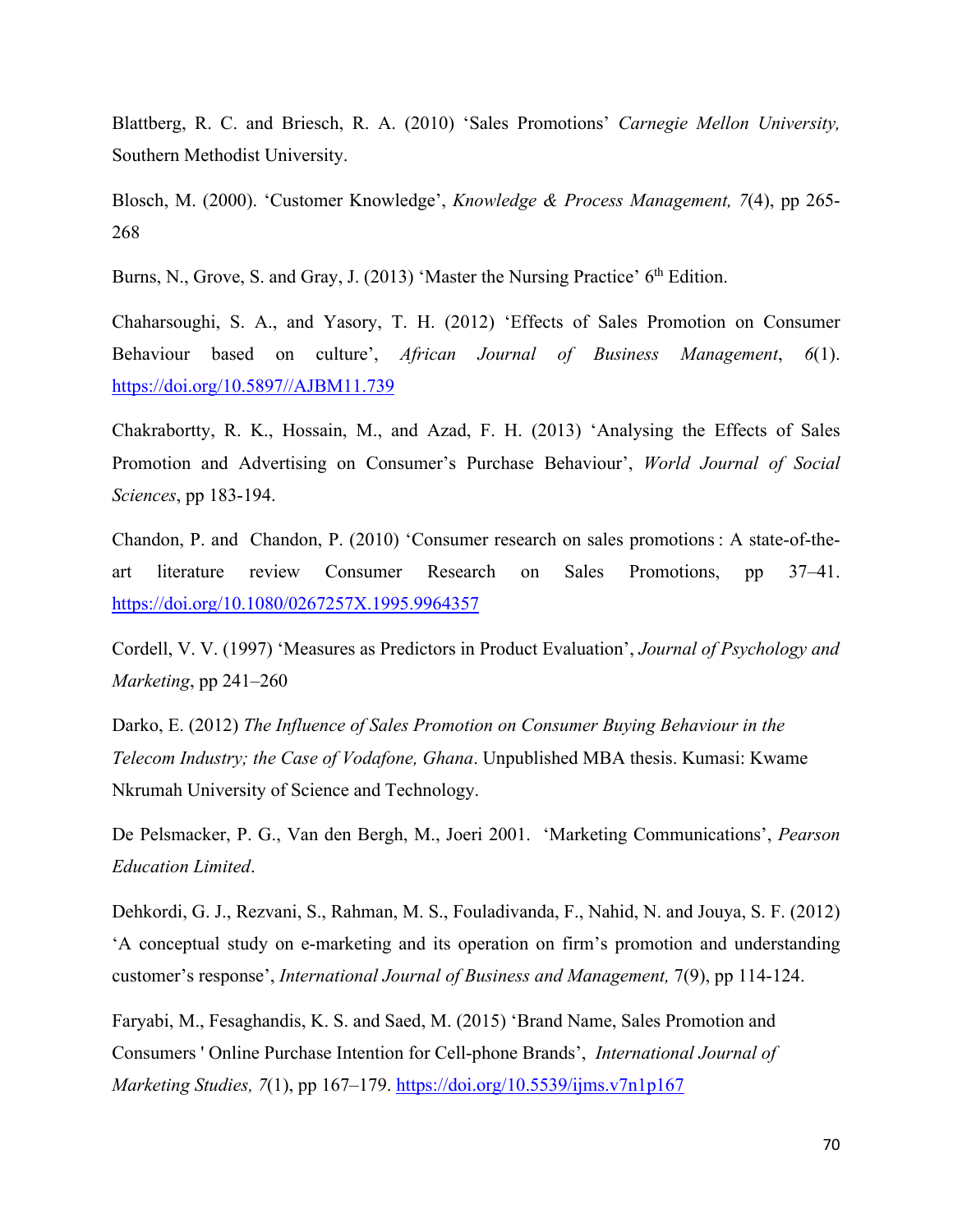Faryabi, M., Fesaghandis, K. S. and Saed, M. (2015) 'Brand Name, Sales Promotion and Consumers ' Online Purchase Intention for Cell-phone Brands', *7*(1), pp. 167–179. <https://doi.org/10.5539/ijms.v7n1p167>

Fill, C. (2006) 'Simply Marketing Communications' Pearson Education Limited.

Fransiska, Y., Andhikaa, F., Indraa, M., and Rengganisa, R. (2012) 'Determining the Most Effective Promotion Strategy for Clothing Company in Bandung, Indonesia', *Procedia Economics and Finance,* pp 120-129

Gunasekharan, T., Shaik, S. B. and Lakshmanna B.C. (2016) 'A Study on impact of Promotion Mix elements - Sales promotion & Direct Marketing of DTH manufactures on Customer Behaviour, *ITIHAS The Journal of Indian Management,* Vol. 6 Issue 1, pp. 67-72.

Hejazi, M. H. (2005) 'Introduction to Marketing', 1st edition.

[https://www.yourarticlelibrary.com/consumer-behaviour/consumer-buying-behaviour-meaning](https://www.yourarticlelibrary.com/consumer-behaviour/consumer-buying-behaviour-meaning%20process-and-types/87244)  [process-and-types/87244](https://www.yourarticlelibrary.com/consumer-behaviour/consumer-buying-behaviour-meaning%20process-and-types/87244)

Jin, B and Kang, J. H. (2011) 'Purchase intention of Chinese consumers towards a US apparel brand: a test of a composite behaviour intention model' *Journal of Consumer Marketing*, 28/3. pp 187-199.

Karunanithy, M. and Sivesan, S. (2013) 'An Empirical Study on the Promotional Mix and Brand Equity: Mobile Service Providers', *Industrial Engineering Letters,* ISSN 2225-0581, Vol.3, No.3, pp 1-7.

Khanfar, I.A. (2016) 'The Effect of Promotion Mix Elements on Consumers Buying Decisions of Mobile Service: The case of Umniah Telecommunication Company at Zarqa city- Jordan', *European Journal of Business and Management*, ISSN 2222-2839, Vol.8, No.5 pp 94-100.

Kotler, P, and Armstrong, G. (2004) 'Marketing: An introduction. Prentice-Hall, Upper Saddle River, New Jersey'.

Kotler, P. & Keller, K. (2006) 'Marketing management' 12th edition. NY: Prentice-Hall.

Kotler, P. (1994) 'Marketing Management', 8th Edition. Englewood Cliffs, New Jersey,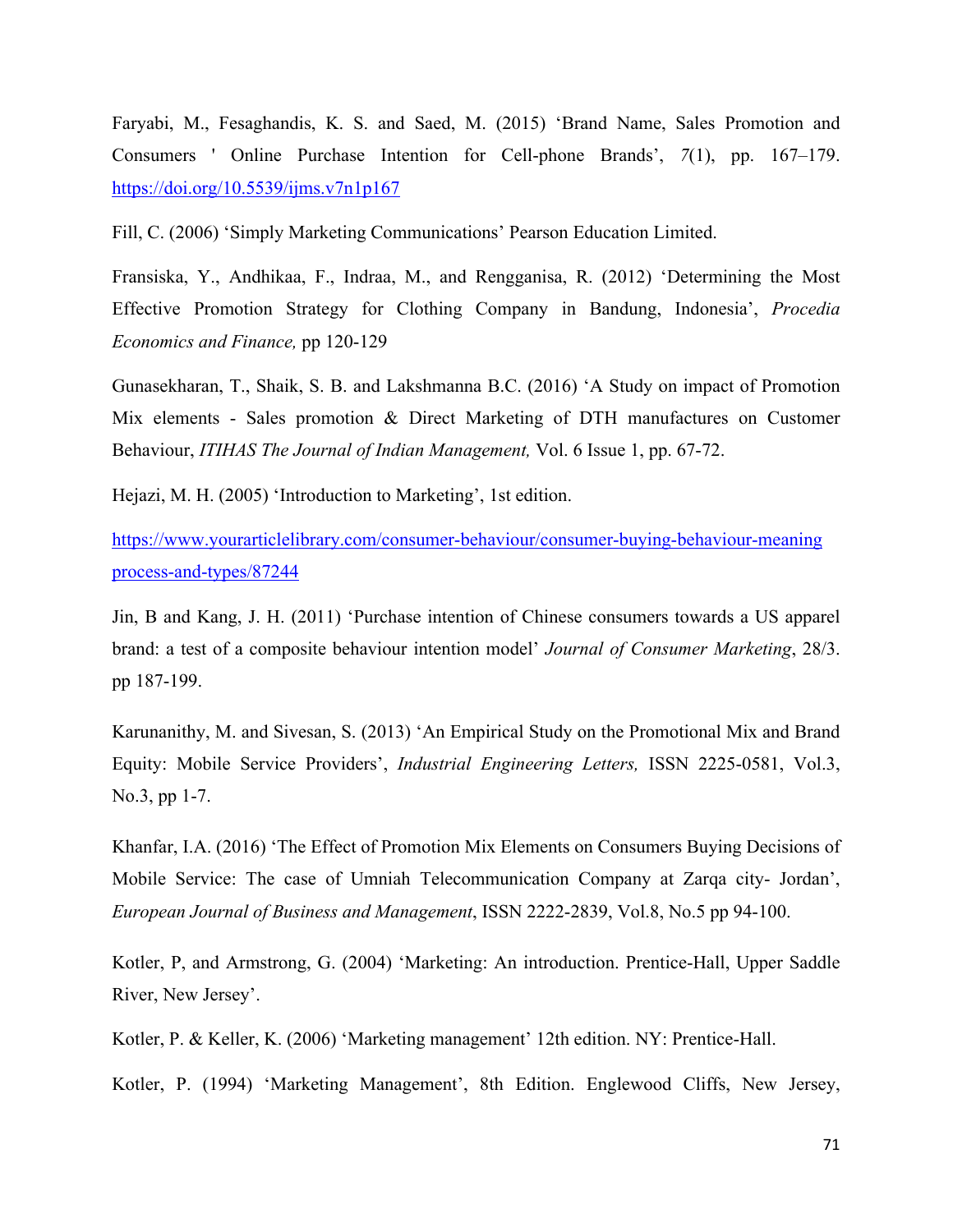Prentice-Hall.

Kotler, P. (1998) 'A generic concept of marketing: Marketing Management', Vol. 7, pp. 48-54.

Kotler, P., Armstrong, G., Saunders J., and Wong, V. (1999) 'Principles of Marketing', 2nd Edition. Prentice Hall Inc. New York.

Kukar-kinney, M., Ridgway, N. M. and Monroe, K. B. (2012) 'The Role of Price in the Behaviour and Purchase Decisions of Compulsive Buyers', *Journal of Retailing*, *88*(1), pp 63– 71.<https://doi.org/10.1016/j.jretai.2011.02.004>

Lovelock, C. and Wirtz, J. (2004) 'Service marketing', (4th edition). UK: Pearson.

Luna, D. and Gupta, S. (2001) 'An integrative framework for cross-cultural consumer behaviour' *International Marketing Review*, Vol 18, No. 1, pp 45-69

Moon, K. and Blackman, D. (2014) 'A guide to understanding social science research for natural scientists', *Conservation Biology*, *28*(5), pp 1167-1177

Morrison, D. G. (2014) 'Purchase Intentions and Purchase Behaviour', *Journal of Marketing*, *43*(2), pp 65–74. [https://doi.org/http://www.jstor.org/stable/1250742](https://doi.org/http:/www.jstor.org/stable/1250742)

Mustafa, I.E. (2011) 'Determinants of E-commerce Customer Satisfaction, Trust, Loyalty in Saudi Arabia', *Journal of Electronic Commerce Research,* 12 (1), pp 78-79

Neha, S. and Manoj, V. (2013) 'Impact of Sales Promotion Tools on Consumer's Purchase Decision towards White Good (Refrigerator) at Durang Bhilai Region of CG, India', *Research Journal of Management Sciences*, Vol. 2(7), pp 10-14.

Nor A., Mohd A., Muhammad H., Abdul G. and Jamaludin, A. (2013) 'Enhancing Promotional Strategies within Automotive Companies in Malaysia', *Procedia Economics and Finance*, 7, pp.  $158 - 163$ 

Nouret, M.I, Mohammad, S.A., Sultan, M.S and Sultan, F. (2014) 'The Impact of Promotional Mix Elements on Consumers Purchasing Decisions', *International Business and Management,* Vol. 8, No. 2, pp 143-151 Doi:10.3968/4800

Novikov, A.M. and Novikov, D.A (2013) 'Research Methodology: From Philosophy of Science to Research Design', CRC Press, ISBN: 9780367380120.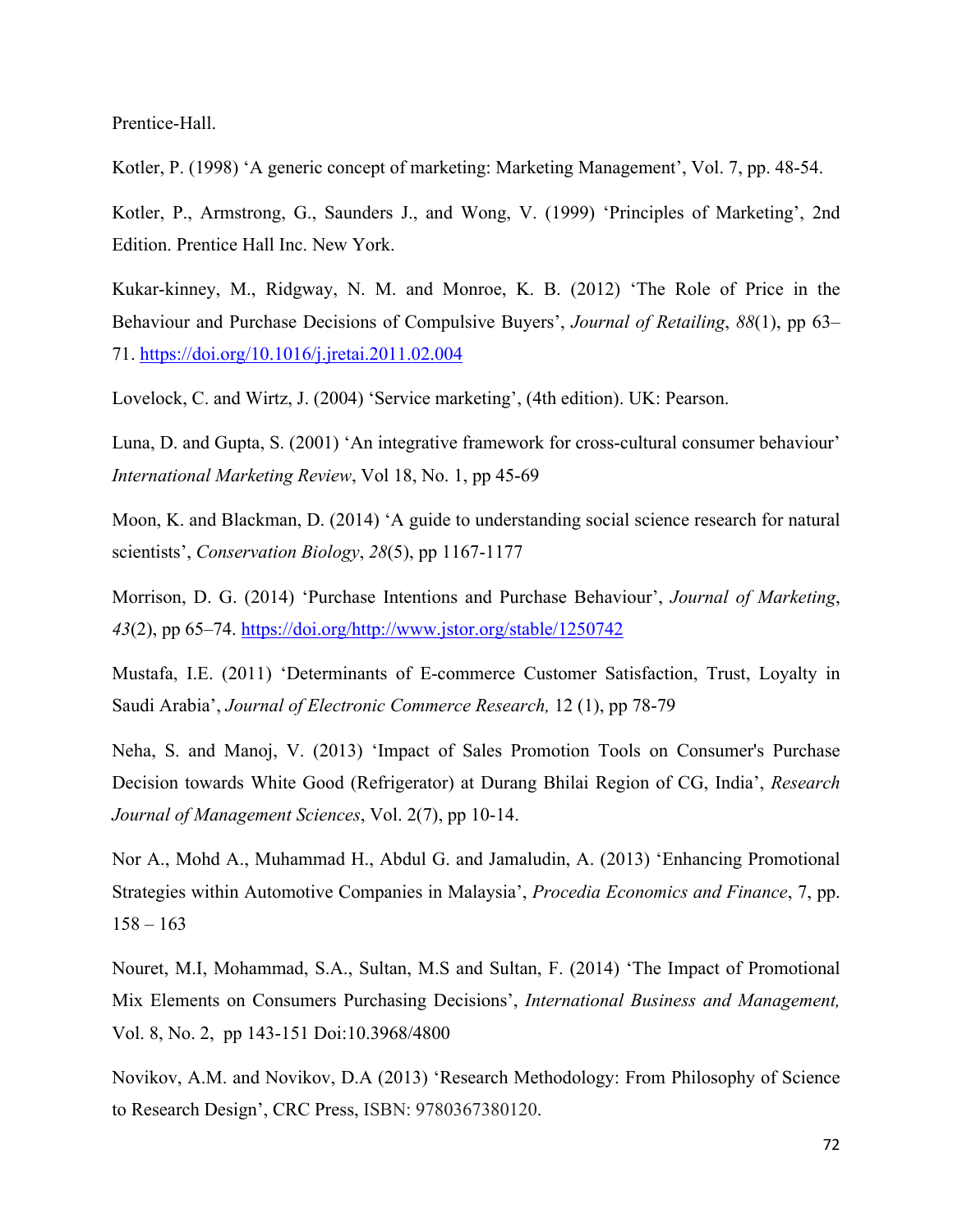Paul, J., and Rana, J. (2011) 'Consumer behaviour and purchase intention for organic food', *[Journal of Consumer Marketing,](https://www.emerald.com/insight/publication/issn/0736-3761)* Vol. 29 No. 6, pp. 412-422. <https://doi.org/10.1108/07363761211259223>

Quinlan, C. (2011) 'Business Research Methods', Andover, UK: South-Western Cengage Learning.

Rahmani, Z., Mojaveri, H. S. and Allahbakhsh, A. (2012) 'Review the Impact of Advertising and Sale Promotion on Brand Equity', *Journal of Business Studies Quarterly,* Vol. 4, No. 1, pp. 64- 73.

Raju, P.S. (1995) 'Consumer behaviour in global markets. The A-B-C-D paradigm and its application to Eastern Europe and the Third World', *Journal of Consumer Marketing*, Vol: 12, pp. 37-56

Rizvi, S. N., Malik, S. and Zaidi, S. F. (2012) 'Short Term And Long Term Impact of Sales Promotion on Organizations' Profitability: A Comparative Study Between Convenience and Shopping Goods', *International Journal of Business and Management,* Vol. 7, No. 5, pp 247-255

Rogers, E. M. (2010) 'Diffusion of innovations', 3rd Edition, The free press.

Ross, T. (2001) 'Marketing as a concept' *New York practice Hall press*.

Sabra, S. (2010) 'Principles of Marketing - Contemporary Entrance', Al- Asar for scientific publication and distribution. 1st edition.

Sam, A.K. and Buabeng, E.Y. (2012) 'The Effects of Price Promotions on building a customer base within the Ghanaian mobile Telecommunication Industry; The Case of Vodafone Ghana', *Blekinge Institute of Technology (BTH)*.

Saunders, M., Lewis, P. and Thornhill, P. (2016) 'Research methods for business students',  $7<sup>th</sup>$ ed. Edinburgh Gate: Pearson.

Savaskan, A. G., and Cati, K. (2021) 'Investigation of consumer behaviour in market shopping in the gender context', *Electronic Journal of Social Sciences*, Vol: 20, Issue: 77

Schiffman, G. L., and Kanuk, L. (2007): Consumer Behaviour. 9th Edition, Prentice-Hall.